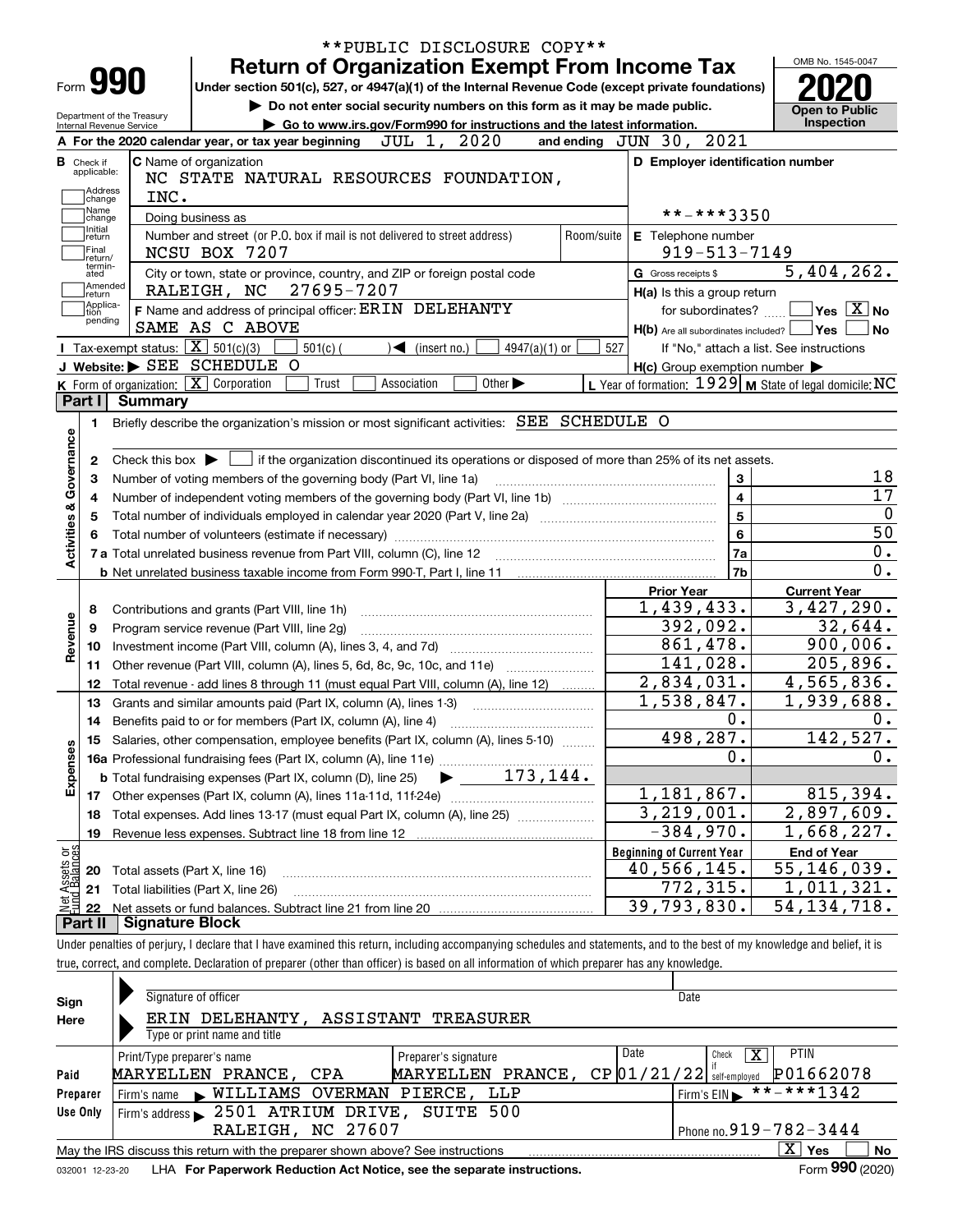|              | NC STATE NATURAL RESOURCES FOUNDATION,                                                                                                       |
|--------------|----------------------------------------------------------------------------------------------------------------------------------------------|
|              | **-***3350<br>INC.<br>Page 2<br>Form 990 (2020)                                                                                              |
|              | <b>Part III Statement of Program Service Accomplishments</b>                                                                                 |
|              |                                                                                                                                              |
| 1            | Briefly describe the organization's mission:                                                                                                 |
|              | PROMOTE EDUCATION AND RESEARCH IN THE COLLEGE OF NATURAL RESOURCES OF                                                                        |
|              | NORTH CAROLINA STATE UNIVERSITY AS WELL AS AID AND PROMOTE, BY                                                                               |
|              | FINANCIAL ASSISTANCE AND OTHERWISE, ALL TYPES OF EDUCATION, RESEARCH                                                                         |
|              | AND EXTENSION IN THE COLLEGE OF NATURAL RESOURCES.                                                                                           |
| $\mathbf{2}$ | Did the organization undertake any significant program services during the year which were not listed on the                                 |
|              | $\Box$ Yes $[\overline{\mathrm{X}}]$ No                                                                                                      |
|              | prior Form 990 or 990-EZ?                                                                                                                    |
|              | If "Yes." describe these new services on Schedule O.                                                                                         |
| 3            | $\Box$ Yes $\Box$ No<br>Did the organization cease conducting, or make significant changes in how it conducts, any program services?         |
|              | If "Yes," describe these changes on Schedule O.                                                                                              |
| 4            | Describe the organization's program service accomplishments for each of its three largest program services, as measured by expenses.         |
|              | Section 501(c)(3) and 501(c)(4) organizations are required to report the amount of grants and allocations to others, the total expenses, and |
|              | revenue, if any, for each program service reported.                                                                                          |
| 4a l         | $_{\rm \sim}$ ) (Expenses \$ $_{\rm \sim}$ 2, 450, 712. including grants of \$ $_{\rm \sim}$ 1, 939, 688. ) (Revenue \$<br>32,644.<br>(Code: |
|              | TO PROMOTE EDUCATION AND RESEARCH IN THE COLLEGE OF NATURAL RESOURCES                                                                        |
|              | OF NORTH CAROLINA STATE UNIVERSITY AS WELL AS AID AND PROMOTE, BY                                                                            |
|              | FINANCIAL ASSISTANCE AND OTHERWISE, ALL TYPES OF EDUCATION, RESEARCH                                                                         |
|              | AND EXTENSION IN THE COLLEGE OF NATURAL RESOURCES.                                                                                           |
|              |                                                                                                                                              |
|              |                                                                                                                                              |
|              |                                                                                                                                              |
|              |                                                                                                                                              |
|              |                                                                                                                                              |
|              |                                                                                                                                              |
|              |                                                                                                                                              |
|              |                                                                                                                                              |
|              |                                                                                                                                              |
| 4b           |                                                                                                                                              |
|              |                                                                                                                                              |
|              |                                                                                                                                              |
|              |                                                                                                                                              |
|              |                                                                                                                                              |
|              |                                                                                                                                              |
|              |                                                                                                                                              |
|              |                                                                                                                                              |
|              |                                                                                                                                              |
|              |                                                                                                                                              |
|              |                                                                                                                                              |
|              |                                                                                                                                              |
|              |                                                                                                                                              |
|              |                                                                                                                                              |
| 4c           | $\left(\text{Code:}\right)$ $\left(\text{Expenses $}\right)$<br>$\sqrt{2}$ (Revenue \$<br>including grants of \$                             |
|              |                                                                                                                                              |
|              |                                                                                                                                              |
|              |                                                                                                                                              |
|              |                                                                                                                                              |
|              |                                                                                                                                              |
|              |                                                                                                                                              |
|              |                                                                                                                                              |
|              |                                                                                                                                              |
|              |                                                                                                                                              |
|              |                                                                                                                                              |
|              |                                                                                                                                              |
|              |                                                                                                                                              |
|              |                                                                                                                                              |
| 4d           | Other program services (Describe on Schedule O.)                                                                                             |
|              | (Revenue \$<br>(Expenses \$<br>including grants of \$                                                                                        |
| 4е           | 2,450,712.<br>Total program service expenses                                                                                                 |
|              | $\sim$                                                                                                                                       |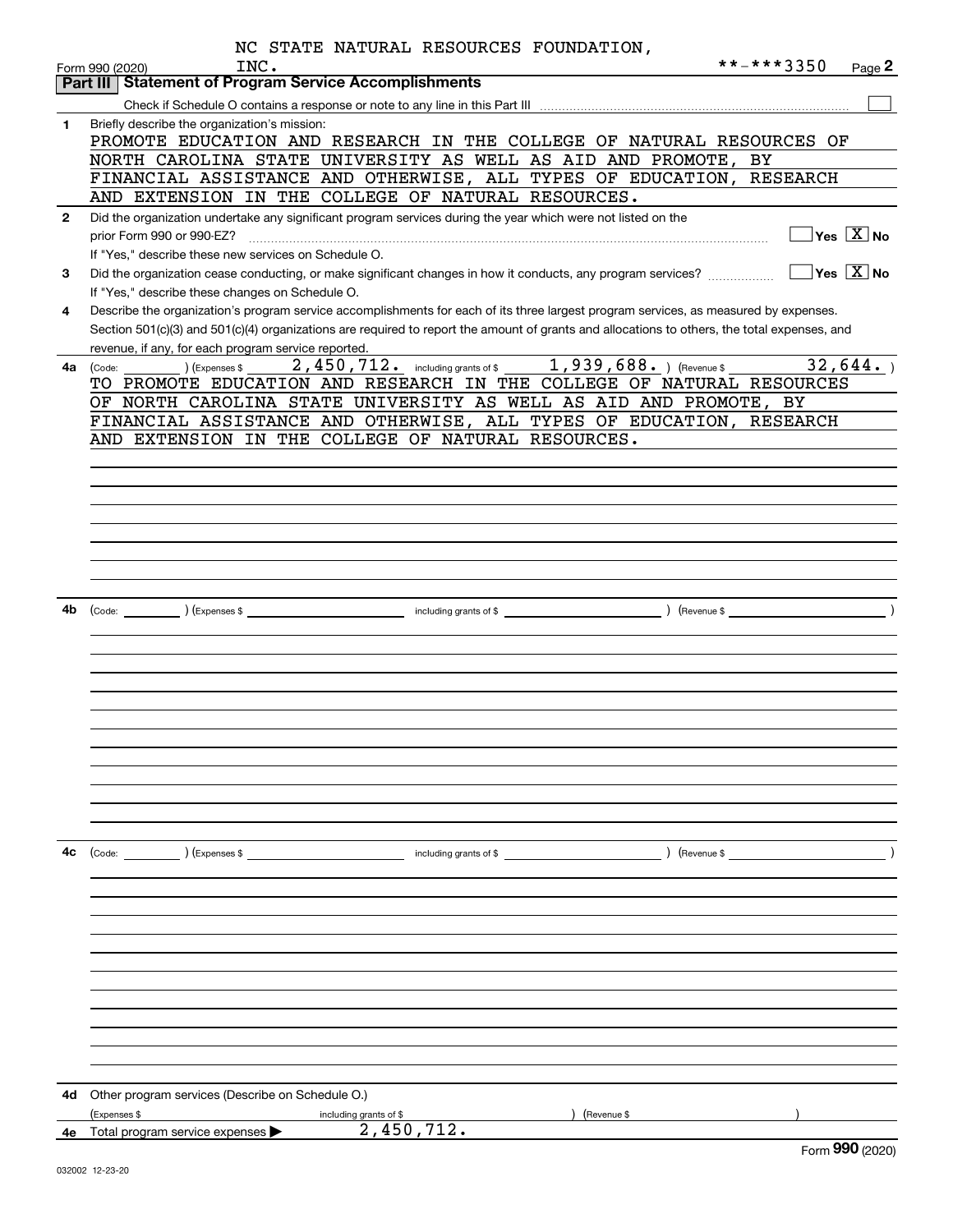|     |                                                                                                                                       |                 | Yes                     | No          |
|-----|---------------------------------------------------------------------------------------------------------------------------------------|-----------------|-------------------------|-------------|
| 1   | Is the organization described in section $501(c)(3)$ or $4947(a)(1)$ (other than a private foundation)?                               |                 |                         |             |
|     |                                                                                                                                       | 1               | X                       |             |
| 2   |                                                                                                                                       | $\mathbf{2}$    | $\overline{\mathbf{x}}$ |             |
| 3   | Did the organization engage in direct or indirect political campaign activities on behalf of or in opposition to candidates for       |                 |                         |             |
|     |                                                                                                                                       | 3               |                         | x           |
| 4   | Section 501(c)(3) organizations. Did the organization engage in lobbying activities, or have a section 501(h) election in effect      |                 |                         |             |
|     |                                                                                                                                       | 4               |                         | x           |
| 5   | Is the organization a section 501(c)(4), 501(c)(5), or 501(c)(6) organization that receives membership dues, assessments, or          |                 |                         |             |
|     |                                                                                                                                       | 5               |                         | x           |
| 6   | Did the organization maintain any donor advised funds or any similar funds or accounts for which donors have the right to             |                 |                         |             |
|     | provide advice on the distribution or investment of amounts in such funds or accounts? If "Yes," complete Schedule D, Part I          | 6               |                         | x           |
| 7   | Did the organization receive or hold a conservation easement, including easements to preserve open space,                             |                 |                         |             |
|     |                                                                                                                                       | $\overline{7}$  | X                       |             |
| 8   | Did the organization maintain collections of works of art, historical treasures, or other similar assets? If "Yes," complete          |                 |                         |             |
|     |                                                                                                                                       | 8               |                         | X           |
| 9   | Did the organization report an amount in Part X, line 21, for escrow or custodial account liability, serve as a custodian for         |                 |                         |             |
|     | amounts not listed in Part X; or provide credit counseling, debt management, credit repair, or debt negotiation services?             |                 |                         |             |
|     |                                                                                                                                       | 9               |                         | x           |
| 10  | Did the organization, directly or through a related organization, hold assets in donor-restricted endowments                          |                 |                         |             |
|     |                                                                                                                                       | 10              | X                       |             |
| 11  | If the organization's answer to any of the following questions is "Yes," then complete Schedule D, Parts VI, VIII, VIII, IX, or X     |                 |                         |             |
|     | as applicable.                                                                                                                        |                 |                         |             |
|     | a Did the organization report an amount for land, buildings, and equipment in Part X, line 10? If "Yes," complete Schedule D,         |                 |                         |             |
|     |                                                                                                                                       | 11a             | X                       |             |
|     | <b>b</b> Did the organization report an amount for investments - other securities in Part X, line 12, that is 5% or more of its total |                 |                         |             |
|     |                                                                                                                                       | 11 <sub>b</sub> | X                       |             |
|     | c Did the organization report an amount for investments - program related in Part X, line 13, that is 5% or more of its total         |                 |                         |             |
|     |                                                                                                                                       | 11c             |                         | x           |
|     | d Did the organization report an amount for other assets in Part X, line 15, that is 5% or more of its total assets reported in       |                 |                         |             |
|     |                                                                                                                                       | 11d             |                         | x           |
|     |                                                                                                                                       | 11e             | X                       |             |
| f   | Did the organization's separate or consolidated financial statements for the tax year include a footnote that addresses               |                 |                         |             |
|     | the organization's liability for uncertain tax positions under FIN 48 (ASC 740)? If "Yes," complete Schedule D, Part X                | 11f             | X                       |             |
|     | 12a Did the organization obtain separate, independent audited financial statements for the tax year? If "Yes," complete               |                 |                         |             |
|     |                                                                                                                                       | 12a             | X                       |             |
|     | <b>b</b> Was the organization included in consolidated, independent audited financial statements for the tax year?                    |                 |                         |             |
|     | If "Yes," and if the organization answered "No" to line 12a, then completing Schedule D, Parts XI and XII is optional                 | 12b             |                         | X           |
| 13  |                                                                                                                                       | 13              |                         | X           |
| 14a | Did the organization maintain an office, employees, or agents outside of the United States?                                           | 14a             |                         | $\mathbf X$ |
| b   | Did the organization have aggregate revenues or expenses of more than \$10,000 from grantmaking, fundraising, business,               |                 |                         |             |
|     | investment, and program service activities outside the United States, or aggregate foreign investments valued at \$100,000            |                 |                         |             |
|     |                                                                                                                                       | 14b             |                         | X           |
| 15  | Did the organization report on Part IX, column (A), line 3, more than \$5,000 of grants or other assistance to or for any             |                 |                         | X           |
|     |                                                                                                                                       | 15              |                         |             |
| 16  | Did the organization report on Part IX, column (A), line 3, more than \$5,000 of aggregate grants or other assistance to              |                 |                         | X           |
|     |                                                                                                                                       | 16              |                         |             |
| 17  | Did the organization report a total of more than \$15,000 of expenses for professional fundraising services on Part IX,               |                 |                         | X           |
|     |                                                                                                                                       | 17              |                         |             |
| 18  | Did the organization report more than \$15,000 total of fundraising event gross income and contributions on Part VIII, lines          |                 |                         | х           |
|     |                                                                                                                                       | 18              |                         |             |
| 19  | Did the organization report more than \$15,000 of gross income from gaming activities on Part VIII, line 9a? If "Yes."                |                 |                         | х           |
|     |                                                                                                                                       | 19              |                         | $\mathbf x$ |
| 20a |                                                                                                                                       | <b>20a</b>      |                         |             |
| b   | If "Yes" to line 20a, did the organization attach a copy of its audited financial statements to this return?                          | 20b             |                         |             |
| 21  | Did the organization report more than \$5,000 of grants or other assistance to any domestic organization or                           |                 | X                       |             |
|     |                                                                                                                                       | 21              |                         |             |

Form (2020) **990**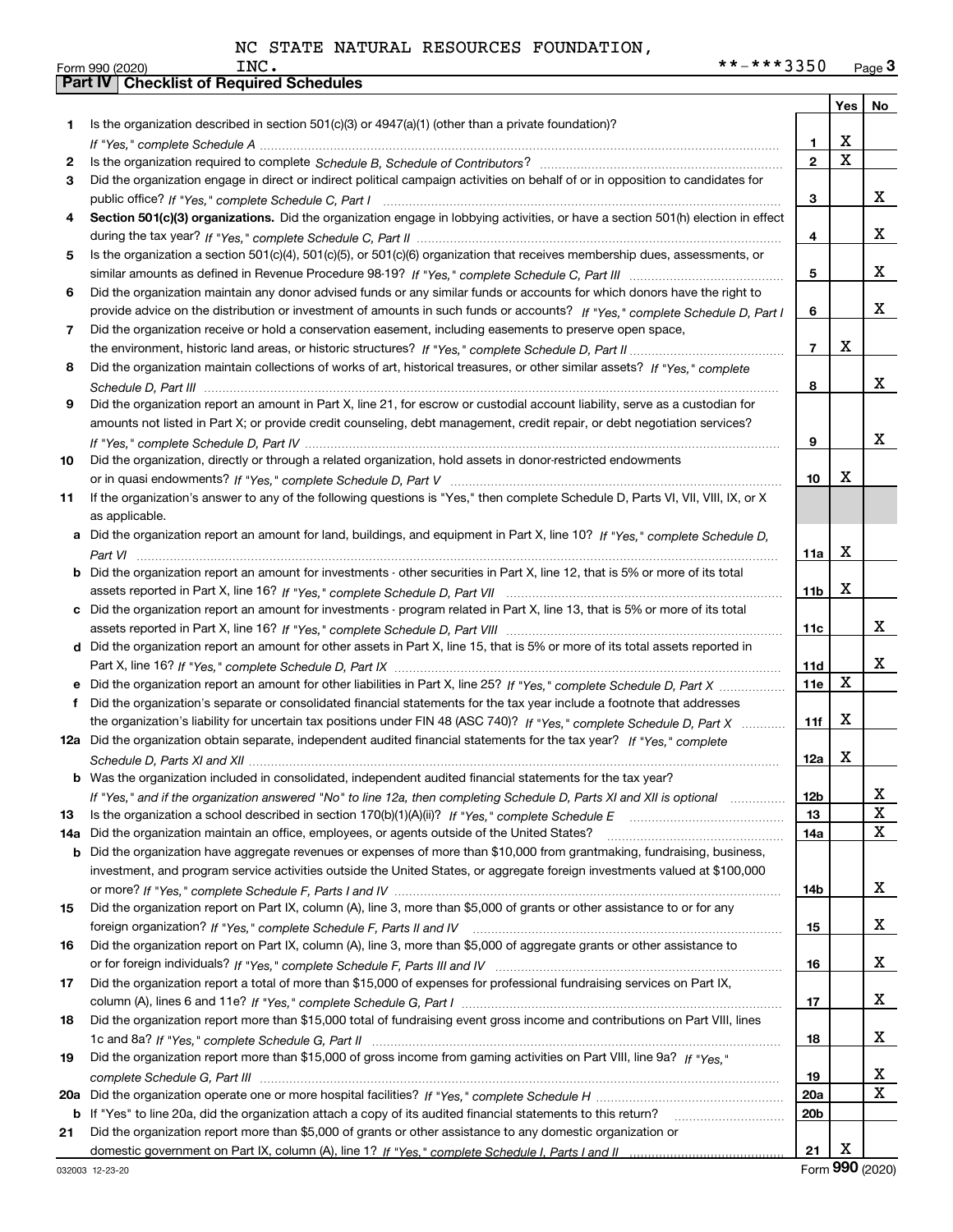|               | **-***3350<br>INC.<br>Form 990 (2020)                                                                                        |            |     | Page 4                  |
|---------------|------------------------------------------------------------------------------------------------------------------------------|------------|-----|-------------------------|
|               | Part IV   Checklist of Required Schedules (continued)                                                                        |            |     |                         |
|               |                                                                                                                              |            | Yes | No                      |
| 22            | Did the organization report more than \$5,000 of grants or other assistance to or for domestic individuals on                |            |     |                         |
|               |                                                                                                                              | 22         |     | x                       |
| 23            | Did the organization answer "Yes" to Part VII, Section A, line 3, 4, or 5 about compensation of the organization's current   |            |     |                         |
|               | and former officers, directors, trustees, key employees, and highest compensated employees? If "Yes." complete               |            |     |                         |
|               |                                                                                                                              | 23         | X   |                         |
|               |                                                                                                                              |            |     |                         |
|               | 24a Did the organization have a tax-exempt bond issue with an outstanding principal amount of more than \$100,000 as of the  |            |     |                         |
|               | last day of the year, that was issued after December 31, 2002? If "Yes," answer lines 24b through 24d and complete           |            |     |                         |
|               |                                                                                                                              | 24a        |     | X.                      |
|               |                                                                                                                              | 24b        |     |                         |
|               | c Did the organization maintain an escrow account other than a refunding escrow at any time during the year to defease       |            |     |                         |
|               |                                                                                                                              | 24c        |     |                         |
|               |                                                                                                                              | 24d        |     |                         |
|               | 25a Section 501(c)(3), 501(c)(4), and 501(c)(29) organizations. Did the organization engage in an excess benefit             |            |     |                         |
|               |                                                                                                                              | 25a        |     | X                       |
|               | b Is the organization aware that it engaged in an excess benefit transaction with a disqualified person in a prior year, and |            |     |                         |
|               | that the transaction has not been reported on any of the organization's prior Forms 990 or 990-EZ? If "Yes," complete        |            |     |                         |
|               |                                                                                                                              | 25b        |     | x                       |
|               | Schedule L, Part I                                                                                                           |            |     |                         |
| 26            | Did the organization report any amount on Part X, line 5 or 22, for receivables from or payables to any current              |            |     |                         |
|               | or former officer, director, trustee, key employee, creator or founder, substantial contributor, or 35%                      |            |     |                         |
|               | controlled entity or family member of any of these persons? If "Yes," complete Schedule L, Part II                           | 26         |     | x                       |
| 27            | Did the organization provide a grant or other assistance to any current or former officer, director, trustee, key employee,  |            |     |                         |
|               | creator or founder, substantial contributor or employee thereof, a grant selection committee member, or to a 35% controlled  |            |     |                         |
|               | entity (including an employee thereof) or family member of any of these persons? If "Yes," complete Schedule L, Part III     | 27         |     | x                       |
| 28            | Was the organization a party to a business transaction with one of the following parties (see Schedule L, Part IV            |            |     |                         |
|               | instructions, for applicable filing thresholds, conditions, and exceptions):                                                 |            |     |                         |
|               | a A current or former officer, director, trustee, key employee, creator or founder, or substantial contributor? If           |            |     |                         |
|               |                                                                                                                              | 28a        |     | X.                      |
|               |                                                                                                                              | 28b        |     | $\overline{\mathbf{X}}$ |
|               | c A 35% controlled entity of one or more individuals and/or organizations described in lines 28a or 28b? If                  |            |     |                         |
|               |                                                                                                                              |            |     | X                       |
|               |                                                                                                                              | 28c        | X   |                         |
| 29            |                                                                                                                              | 29         |     |                         |
| 30            | Did the organization receive contributions of art, historical treasures, or other similar assets, or qualified conservation  |            |     |                         |
|               |                                                                                                                              | 30         |     | x                       |
| 31            | Did the organization liquidate, terminate, or dissolve and cease operations? If "Yes," complete Schedule N, Part I           | 31         |     | $\mathbf X$             |
|               | Did the organization sell, exchange, dispose of, or transfer more than 25% of its net assets? If "Yes," complete             |            |     |                         |
|               | Schedule N, Part II                                                                                                          | 32         |     | x                       |
| 33            | Did the organization own 100% of an entity disregarded as separate from the organization under Regulations                   |            |     |                         |
|               |                                                                                                                              | 33         |     | x                       |
| 34            | Was the organization related to any tax-exempt or taxable entity? If "Yes," complete Schedule R, Part II, III, or IV, and    |            |     |                         |
|               |                                                                                                                              | 34         | х   |                         |
|               | 35a Did the organization have a controlled entity within the meaning of section 512(b)(13)?                                  | <b>35a</b> |     | X                       |
|               |                                                                                                                              |            |     |                         |
|               | b If "Yes" to line 35a, did the organization receive any payment from or engage in any transaction with a controlled entity  |            |     |                         |
|               |                                                                                                                              | 35b        |     |                         |
| 36            | Section 501(c)(3) organizations. Did the organization make any transfers to an exempt non-charitable related organization?   |            |     |                         |
|               |                                                                                                                              | 36         |     | x                       |
| 37            | Did the organization conduct more than 5% of its activities through an entity that is not a related organization             |            |     |                         |
|               |                                                                                                                              | 37         |     | x                       |
| 38            | Did the organization complete Schedule O and provide explanations in Schedule O for Part VI, lines 11b and 19?               |            |     |                         |
|               | Note: All Form 990 filers are required to complete Schedule O                                                                | 38         | х   |                         |
| <b>Part V</b> | <b>Statements Regarding Other IRS Filings and Tax Compliance</b>                                                             |            |     |                         |
|               | Check if Schedule O contains a response or note to any line in this Part V                                                   |            |     |                         |
|               |                                                                                                                              |            | Yes | No                      |
|               |                                                                                                                              |            |     |                         |
|               | 1a                                                                                                                           | 0          |     |                         |
|               | 1 <sub>b</sub><br><b>b</b> Enter the number of Forms W-2G included in line 1a. Enter -0- if not applicable                   |            |     |                         |
| c.            | Did the organization comply with backup withholding rules for reportable payments to vendors and reportable gaming           |            |     |                         |
|               |                                                                                                                              | 1c         | х   |                         |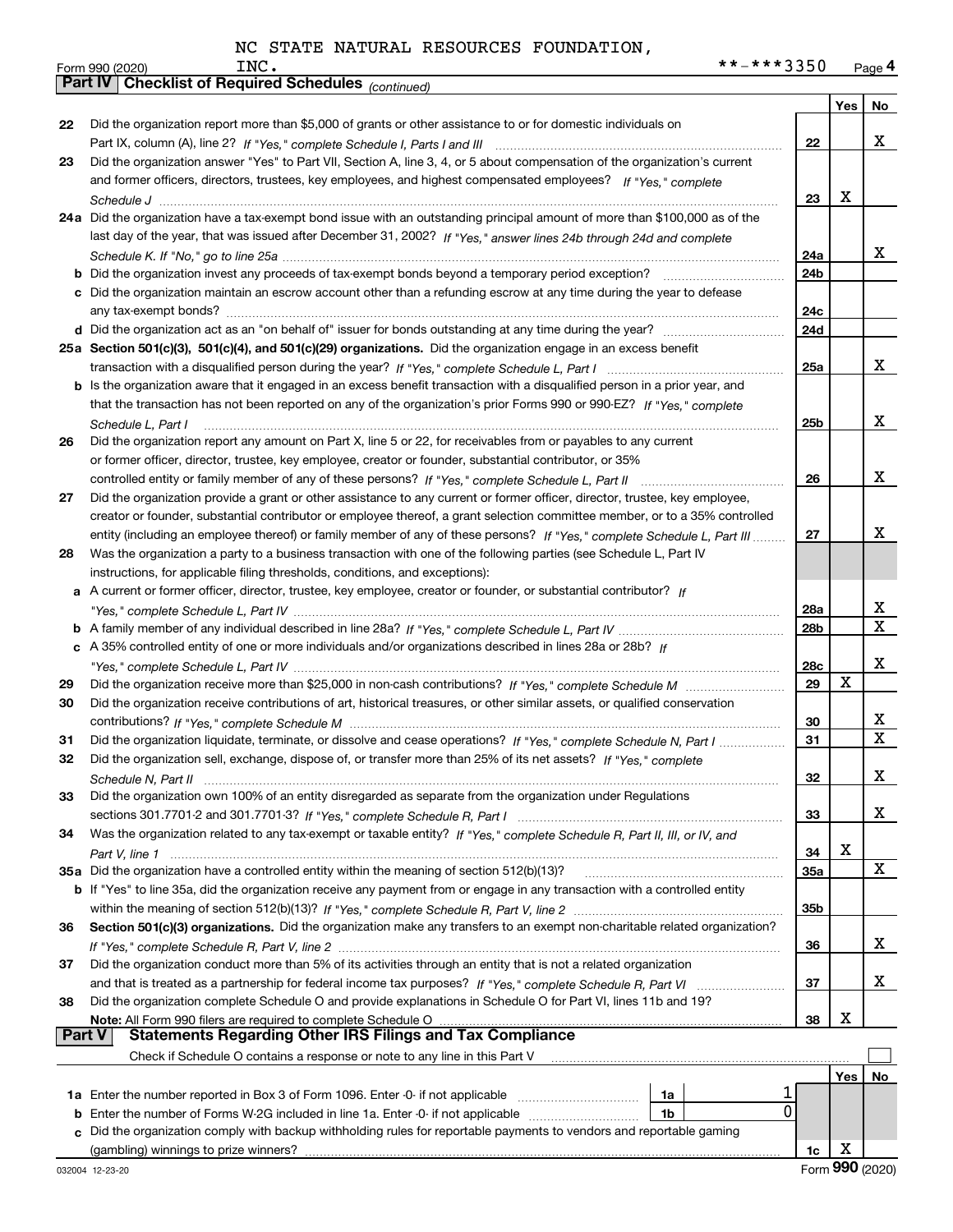|  |  |  |  |  | NC STATE NATURAL RESOURCES FOUNDATION, |
|--|--|--|--|--|----------------------------------------|
|--|--|--|--|--|----------------------------------------|

|               | **-***3350<br>INC.<br>Form 990 (2020)                                                                                                           |                |     | $Page$ <sup>5</sup>     |  |  |  |  |  |  |
|---------------|-------------------------------------------------------------------------------------------------------------------------------------------------|----------------|-----|-------------------------|--|--|--|--|--|--|
| <b>Part V</b> | Statements Regarding Other IRS Filings and Tax Compliance <sub>(continued)</sub>                                                                |                |     |                         |  |  |  |  |  |  |
|               |                                                                                                                                                 |                | Yes | No                      |  |  |  |  |  |  |
|               | 2a Enter the number of employees reported on Form W-3, Transmittal of Wage and Tax Statements,                                                  |                |     |                         |  |  |  |  |  |  |
|               | 0 <br>filed for the calendar year ending with or within the year covered by this return<br>2a                                                   |                |     |                         |  |  |  |  |  |  |
|               | <b>b</b> If at least one is reported on line 2a, did the organization file all required federal employment tax returns?                         | 2 <sub>b</sub> |     |                         |  |  |  |  |  |  |
|               |                                                                                                                                                 |                |     |                         |  |  |  |  |  |  |
| За            | Did the organization have unrelated business gross income of \$1,000 or more during the year?                                                   |                |     |                         |  |  |  |  |  |  |
| b             |                                                                                                                                                 |                |     |                         |  |  |  |  |  |  |
|               | 4a At any time during the calendar year, did the organization have an interest in, or a signature or other authority over, a                    |                |     |                         |  |  |  |  |  |  |
|               |                                                                                                                                                 | 4a             |     | х                       |  |  |  |  |  |  |
|               | <b>b</b> If "Yes," enter the name of the foreign country $\triangleright$                                                                       |                |     |                         |  |  |  |  |  |  |
|               | See instructions for filing requirements for FinCEN Form 114, Report of Foreign Bank and Financial Accounts (FBAR).                             |                |     |                         |  |  |  |  |  |  |
| 5a            | Was the organization a party to a prohibited tax shelter transaction at any time during the tax year?                                           | 5a             |     | x                       |  |  |  |  |  |  |
| b             | Did any taxable party notify the organization that it was or is a party to a prohibited tax shelter transaction?                                | 5 <sub>b</sub> |     | $\overline{\mathbf{x}}$ |  |  |  |  |  |  |
|               |                                                                                                                                                 | 5 <sub>c</sub> |     |                         |  |  |  |  |  |  |
| 6а            | Does the organization have annual gross receipts that are normally greater than \$100,000, and did the organization solicit                     |                |     |                         |  |  |  |  |  |  |
|               | any contributions that were not tax deductible as charitable contributions?                                                                     | 6a             |     | x                       |  |  |  |  |  |  |
| b             | If "Yes," did the organization include with every solicitation an express statement that such contributions or gifts                            |                |     |                         |  |  |  |  |  |  |
|               | were not tax deductible?                                                                                                                        | 6b             |     |                         |  |  |  |  |  |  |
| 7             | Organizations that may receive deductible contributions under section 170(c).                                                                   |                |     |                         |  |  |  |  |  |  |
|               | Did the organization receive a payment in excess of \$75 made partly as a contribution and partly for goods and services provided to the payor? | 7a             |     | X                       |  |  |  |  |  |  |
|               | If "Yes," did the organization notify the donor of the value of the goods or services provided?                                                 | 7b             |     |                         |  |  |  |  |  |  |
| c             | Did the organization sell, exchange, or otherwise dispose of tangible personal property for which it was required                               |                |     |                         |  |  |  |  |  |  |
|               | to file Form 8282?                                                                                                                              |                |     |                         |  |  |  |  |  |  |
| d             | 7d                                                                                                                                              |                |     |                         |  |  |  |  |  |  |
|               | Did the organization receive any funds, directly or indirectly, to pay premiums on a personal benefit contract?                                 |                |     |                         |  |  |  |  |  |  |
|               | Did the organization, during the year, pay premiums, directly or indirectly, on a personal benefit contract?                                    |                |     |                         |  |  |  |  |  |  |
|               | If the organization received a contribution of qualified intellectual property, did the organization file Form 8899 as required?                |                |     |                         |  |  |  |  |  |  |
| h             | If the organization received a contribution of cars, boats, airplanes, or other vehicles, did the organization file a Form 1098-C?              |                |     |                         |  |  |  |  |  |  |
| 8             | Sponsoring organizations maintaining donor advised funds. Did a donor advised fund maintained by the                                            |                |     |                         |  |  |  |  |  |  |
|               | N/A<br>sponsoring organization have excess business holdings at any time during the year?                                                       |                |     |                         |  |  |  |  |  |  |
| 9             | Sponsoring organizations maintaining donor advised funds.                                                                                       |                |     |                         |  |  |  |  |  |  |
| а             | N/A<br>Did the sponsoring organization make any taxable distributions under section 4966?                                                       | <b>9a</b>      |     |                         |  |  |  |  |  |  |
| b             | N/A<br>Did the sponsoring organization make a distribution to a donor, donor advisor, or related person?                                        | 9b             |     |                         |  |  |  |  |  |  |
| 10            | Section 501(c)(7) organizations. Enter:                                                                                                         |                |     |                         |  |  |  |  |  |  |
| a             | N/A<br>10a                                                                                                                                      |                |     |                         |  |  |  |  |  |  |
| b             | Gross receipts, included on Form 990, Part VIII, line 12, for public use of club facilities<br> 10b                                             |                |     |                         |  |  |  |  |  |  |
| 11            | Section 501(c)(12) organizations. Enter:                                                                                                        |                |     |                         |  |  |  |  |  |  |
| а             | N/A<br>11a                                                                                                                                      |                |     |                         |  |  |  |  |  |  |
| b             | Gross income from other sources (Do not net amounts due or paid to other sources against                                                        |                |     |                         |  |  |  |  |  |  |
|               | amounts due or received from them.)<br>11b                                                                                                      |                |     |                         |  |  |  |  |  |  |
|               | 12a Section 4947(a)(1) non-exempt charitable trusts. Is the organization filing Form 990 in lieu of Form 1041?                                  | 12a            |     |                         |  |  |  |  |  |  |
| b             | If "Yes," enter the amount of tax-exempt interest received or accrued during the year $\ldots \mathbf{N}/\mathbf{A}$<br>12b                     |                |     |                         |  |  |  |  |  |  |
| 13            | Section 501(c)(29) qualified nonprofit health insurance issuers.                                                                                |                |     |                         |  |  |  |  |  |  |
| а             | N/A                                                                                                                                             | 13a            |     |                         |  |  |  |  |  |  |
|               | Note: See the instructions for additional information the organization must report on Schedule O.                                               |                |     |                         |  |  |  |  |  |  |
|               | <b>b</b> Enter the amount of reserves the organization is required to maintain by the states in which the                                       |                |     |                         |  |  |  |  |  |  |
|               | 13 <sub>b</sub>                                                                                                                                 |                |     |                         |  |  |  |  |  |  |
| с             | 13c                                                                                                                                             |                |     |                         |  |  |  |  |  |  |
| 14a           | Did the organization receive any payments for indoor tanning services during the tax year?                                                      | 14a            |     | X                       |  |  |  |  |  |  |
| b             |                                                                                                                                                 | 14b            |     |                         |  |  |  |  |  |  |
| 15            | Is the organization subject to the section 4960 tax on payment(s) of more than \$1,000,000 in remuneration or                                   |                |     |                         |  |  |  |  |  |  |
|               |                                                                                                                                                 | 15             |     | х                       |  |  |  |  |  |  |
|               | If "Yes," see instructions and file Form 4720, Schedule N.                                                                                      |                |     |                         |  |  |  |  |  |  |
| 16            | Is the organization an educational institution subject to the section 4968 excise tax on net investment income?                                 | 16             |     | X                       |  |  |  |  |  |  |
|               | If "Yes," complete Form 4720, Schedule O.                                                                                                       |                |     |                         |  |  |  |  |  |  |

Form (2020) **990**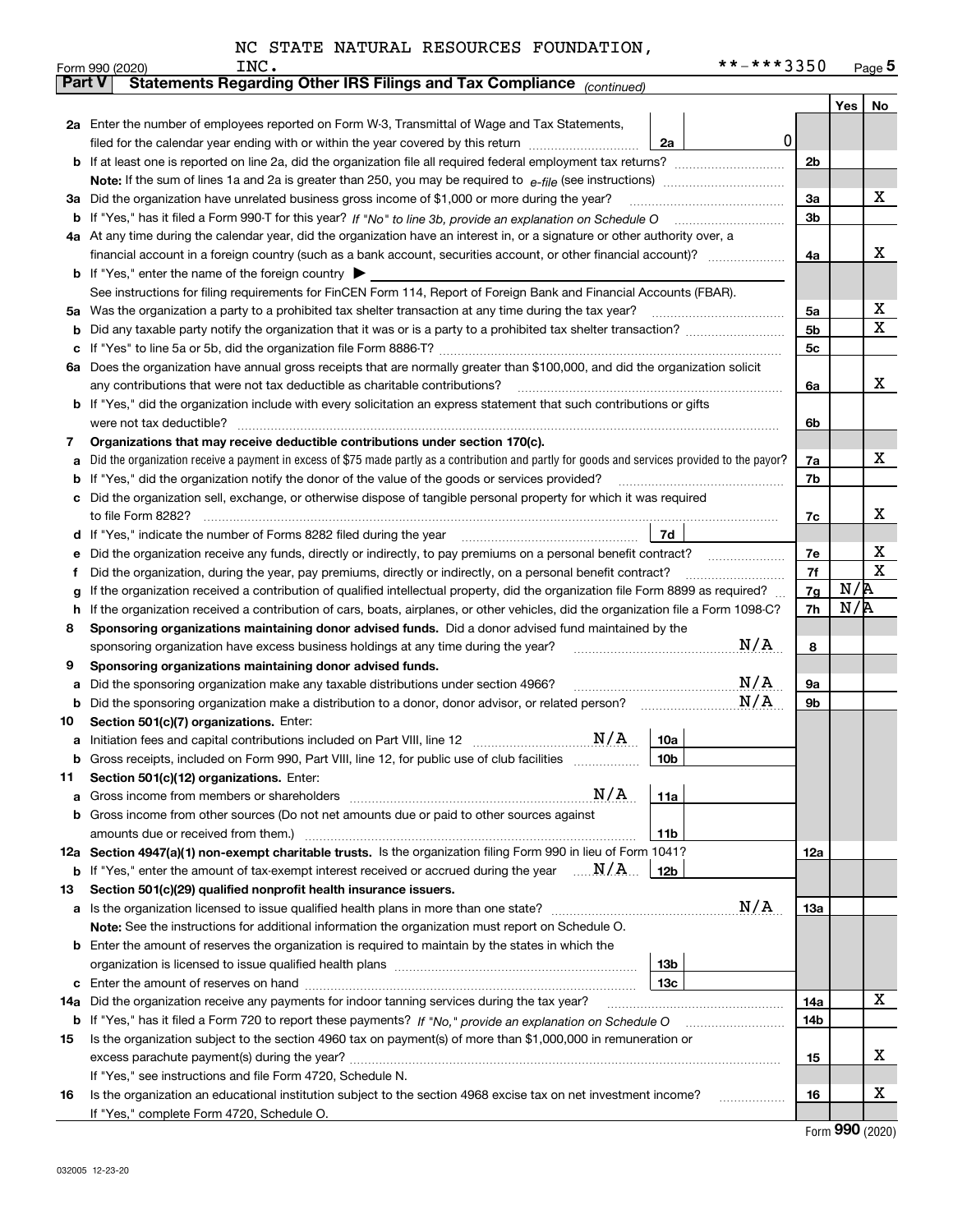|     | INC.<br>Form 990 (2020)                                                                                                                                                                                                        |    | **-***3350 |                 |                         | Page $6$                |
|-----|--------------------------------------------------------------------------------------------------------------------------------------------------------------------------------------------------------------------------------|----|------------|-----------------|-------------------------|-------------------------|
|     | Governance, Management, and Disclosure For each "Yes" response to lines 2 through 7b below, and for a "No" response<br><b>Part VI</b>                                                                                          |    |            |                 |                         |                         |
|     | to line 8a, 8b, or 10b below, describe the circumstances, processes, or changes on Schedule O. See instructions.                                                                                                               |    |            |                 |                         |                         |
|     | Check if Schedule O contains a response or note to any line in this Part VI                                                                                                                                                    |    |            |                 |                         | $\overline{\mathbf{x}}$ |
|     | <b>Section A. Governing Body and Management</b>                                                                                                                                                                                |    |            |                 |                         |                         |
|     |                                                                                                                                                                                                                                |    |            |                 | Yes                     | No                      |
|     | <b>1a</b> Enter the number of voting members of the governing body at the end of the tax year                                                                                                                                  | 1a | 18         |                 |                         |                         |
|     | If there are material differences in voting rights among members of the governing body, or if the governing                                                                                                                    |    |            |                 |                         |                         |
|     | body delegated broad authority to an executive committee or similar committee, explain on Schedule O.                                                                                                                          |    |            |                 |                         |                         |
| b   | Enter the number of voting members included on line 1a, above, who are independent                                                                                                                                             | 1b | 17         |                 |                         |                         |
| 2   | Did any officer, director, trustee, or key employee have a family relationship or a business relationship with any other                                                                                                       |    |            |                 |                         |                         |
|     | officer, director, trustee, or key employee?                                                                                                                                                                                   |    |            | $\mathbf{2}$    | X                       |                         |
| 3   | Did the organization delegate control over management duties customarily performed by or under the direct supervision                                                                                                          |    |            |                 |                         |                         |
|     | of officers, directors, trustees, or key employees to a management company or other person?                                                                                                                                    |    |            | 3               |                         | x                       |
| 4   | Did the organization make any significant changes to its governing documents since the prior Form 990 was filed?                                                                                                               |    |            | 4               |                         | X                       |
|     | Did the organization become aware during the year of a significant diversion of the organization's assets?                                                                                                                     |    |            | 5               |                         | х                       |
| 5   | Did the organization have members or stockholders?                                                                                                                                                                             |    |            | 6               |                         | X                       |
| 6   | Did the organization have members, stockholders, or other persons who had the power to elect or appoint one or                                                                                                                 |    |            |                 |                         |                         |
| 7a  |                                                                                                                                                                                                                                |    |            |                 |                         | х                       |
|     |                                                                                                                                                                                                                                |    |            | 7a              |                         |                         |
| b   | Are any governance decisions of the organization reserved to (or subject to approval by) members, stockholders, or                                                                                                             |    |            |                 |                         | x                       |
|     | persons other than the governing body?                                                                                                                                                                                         |    |            | 7b              |                         |                         |
| 8   | Did the organization contemporaneously document the meetings held or written actions undertaken during the year by the following:                                                                                              |    |            |                 |                         |                         |
| a   |                                                                                                                                                                                                                                |    |            | 8a              | X<br>X                  |                         |
|     | Each committee with authority to act on behalf of the governing body? manufactured committee with authority to act on behalf of the governing body?                                                                            |    |            | 8b              |                         |                         |
| 9   | Is there any officer, director, trustee, or key employee listed in Part VII, Section A, who cannot be reached at the                                                                                                           |    |            |                 |                         |                         |
|     |                                                                                                                                                                                                                                |    |            | 9               |                         | x                       |
|     | Section B. Policies <sub>(This</sub> Section B requests information about policies not required by the Internal Revenue Code.)                                                                                                 |    |            |                 |                         |                         |
|     |                                                                                                                                                                                                                                |    |            |                 | Yes                     | No                      |
|     |                                                                                                                                                                                                                                |    |            | <b>10a</b>      |                         | х                       |
|     | b If "Yes," did the organization have written policies and procedures governing the activities of such chapters, affiliates,                                                                                                   |    |            | 10 <sub>b</sub> |                         |                         |
|     | and branches to ensure their operations are consistent with the organization's exempt purposes?                                                                                                                                |    |            |                 |                         |                         |
|     | 11a Has the organization provided a complete copy of this Form 990 to all members of its governing body before filing the form?                                                                                                |    |            |                 |                         |                         |
| b   | Describe in Schedule O the process, if any, used by the organization to review this Form 990.                                                                                                                                  |    |            |                 |                         |                         |
| 12a |                                                                                                                                                                                                                                |    |            | 12a             | х                       |                         |
| b   | Were officers, directors, or trustees, and key employees required to disclose annually interests that could give rise to conflicts?                                                                                            |    |            | 12 <sub>b</sub> | Χ                       |                         |
| с   | Did the organization regularly and consistently monitor and enforce compliance with the policy? If "Yes." describe                                                                                                             |    |            |                 |                         |                         |
|     | in Schedule O how this was done manufactured and contain an according of the state of the state of the state o                                                                                                                 |    |            | 12c             | х                       |                         |
| 13  | Did the organization have a written whistleblower policy?                                                                                                                                                                      |    |            | 13              | $\overline{\textbf{X}}$ |                         |
| 14  | Did the organization have a written document retention and destruction policy?                                                                                                                                                 |    |            | 14              | х                       |                         |
| 15  | Did the process for determining compensation of the following persons include a review and approval by independent                                                                                                             |    |            |                 |                         |                         |
|     | persons, comparability data, and contemporaneous substantiation of the deliberation and decision?                                                                                                                              |    |            |                 |                         |                         |
| а   | The organization's CEO, Executive Director, or top management official manufactured contains and contained a manufactured with the organization's CEO, Executive Director, or top management official manufactured with the st |    |            | 15a             | х                       |                         |
| b   | Other officers or key employees of the organization                                                                                                                                                                            |    |            | 15 <sub>b</sub> | х                       |                         |
|     | If "Yes" to line 15a or 15b, describe the process in Schedule O (see instructions).                                                                                                                                            |    |            |                 |                         |                         |
|     | 16a Did the organization invest in, contribute assets to, or participate in a joint venture or similar arrangement with a                                                                                                      |    |            |                 |                         |                         |
|     | taxable entity during the year?                                                                                                                                                                                                |    |            | 16a             |                         | х                       |
|     | b If "Yes," did the organization follow a written policy or procedure requiring the organization to evaluate its participation                                                                                                 |    |            |                 |                         |                         |
|     | in joint venture arrangements under applicable federal tax law, and take steps to safeguard the organization's                                                                                                                 |    |            |                 |                         |                         |
|     | exempt status with respect to such arrangements?                                                                                                                                                                               |    |            | <b>16b</b>      |                         |                         |
|     | <b>Section C. Disclosure</b>                                                                                                                                                                                                   |    |            |                 |                         |                         |
| 17  | NONE<br>List the states with which a copy of this Form 990 is required to be filed $\blacktriangleright$                                                                                                                       |    |            |                 |                         |                         |
| 18  | Section 6104 requires an organization to make its Forms 1023 (1024 or 1024-A, if applicable), 990, and 990-T (Section 501(c)(3)s only) available                                                                               |    |            |                 |                         |                         |
|     | for public inspection. Indicate how you made these available. Check all that apply.                                                                                                                                            |    |            |                 |                         |                         |
|     | $\boxed{\textbf{X}}$ Upon request<br>$X$ Own website<br>Another's website<br>Other (explain on Schedule O)                                                                                                                     |    |            |                 |                         |                         |
| 19  | Describe on Schedule O whether (and if so, how) the organization made its governing documents, conflict of interest policy, and financial                                                                                      |    |            |                 |                         |                         |
|     | statements available to the public during the tax year.                                                                                                                                                                        |    |            |                 |                         |                         |
| 20  | State the name, address, and telephone number of the person who possesses the organization's books and records                                                                                                                 |    |            |                 |                         |                         |
|     | ERIN DELEHANTY - 919-513-7149                                                                                                                                                                                                  |    |            |                 |                         |                         |
|     | 27695<br>NCSU BOX 7207, RALEIGH, NC                                                                                                                                                                                            |    |            |                 |                         |                         |
|     | 032006 12-23-20                                                                                                                                                                                                                |    |            |                 | Form 990 (2020)         |                         |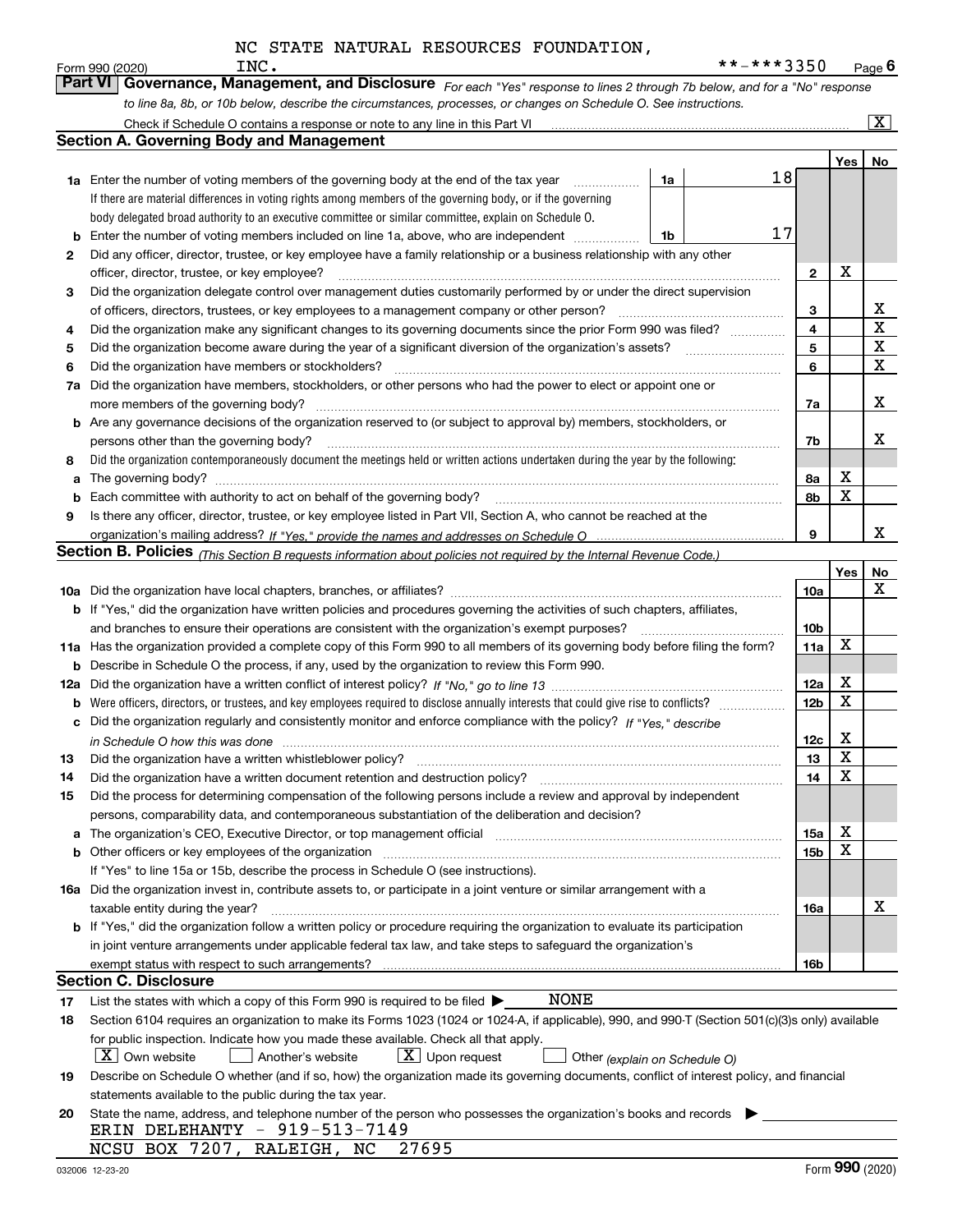$\mathcal{L}^{\text{max}}$ 

# Form 990 (2020) Page **7Part VII Compensation of Officers, Directors, Trustees, Key Employees, Highest Compensated**

# **Employees, and Independent Contractors**

Check if Schedule O contains a response or note to any line in this Part VII

**Section A. Officers, Directors, Trustees, Key Employees, and Highest Compensated Employees**

**1a**  Complete this table for all persons required to be listed. Report compensation for the calendar year ending with or within the organization's tax year. **•** List all of the organization's current officers, directors, trustees (whether individuals or organizations), regardless of amount of compensation. Enter -0- in columns (D), (E), and (F) if no compensation was paid.

 $\bullet$  List all of the organization's  $\,$ current key employees, if any. See instructions for definition of "key employee."

**•** List the organization's five current highest compensated employees (other than an officer, director, trustee, or key employee) who received reportable compensation (Box 5 of Form W-2 and/or Box 7 of Form 1099-MISC) of more than \$100,000 from the organization and any related organizations.

**•** List all of the organization's former officers, key employees, and highest compensated employees who received more than \$100,000 of reportable compensation from the organization and any related organizations.

**former directors or trustees**  ¥ List all of the organization's that received, in the capacity as a former director or trustee of the organization, more than \$10,000 of reportable compensation from the organization and any related organizations.

See instructions for the order in which to list the persons above.

Check this box if neither the organization nor any related organization compensated any current officer, director, or trustee.  $\mathcal{L}^{\text{max}}$ 

| (A)                            | (B)               |                                         |                                                                  |             | (C)          |                                  |        | (D)             | (E)                           | (F)                   |  |  |
|--------------------------------|-------------------|-----------------------------------------|------------------------------------------------------------------|-------------|--------------|----------------------------------|--------|-----------------|-------------------------------|-----------------------|--|--|
| Name and title                 | Average           | Position<br>(do not check more than one |                                                                  |             |              |                                  |        | Reportable      | Reportable                    | Estimated             |  |  |
|                                | hours per         |                                         | box, unless person is both an<br>officer and a director/trustee) |             |              |                                  |        | compensation    | compensation                  | amount of             |  |  |
|                                | week<br>(list any |                                         |                                                                  |             |              |                                  |        | from<br>the     | from related<br>organizations | other<br>compensation |  |  |
|                                | hours for         |                                         |                                                                  |             |              |                                  |        | organization    | (W-2/1099-MISC)               | from the              |  |  |
|                                | related           |                                         |                                                                  |             |              |                                  |        | (W-2/1099-MISC) |                               | organization          |  |  |
|                                | organizations     |                                         |                                                                  |             |              |                                  |        |                 |                               | and related           |  |  |
|                                | below             | Individual trustee or director          | Institutional trustee                                            |             | Key employee | Highest compensated<br> employee |        |                 |                               | organizations         |  |  |
|                                | line)             |                                         |                                                                  | Officer     |              |                                  | Former |                 |                               |                       |  |  |
| MARY PELOOUIN-DODD<br>(1)      | 1.00              |                                         |                                                                  |             |              |                                  |        |                 |                               |                       |  |  |
| <b>TREASURER</b>               | 40.00             | $\mathbf X$                             |                                                                  | $\mathbf X$ |              |                                  |        | 0.              | 310,000.                      | 44,857.               |  |  |
| (2)<br>MYRON FLOYD             | 1.00              |                                         |                                                                  |             |              |                                  |        |                 |                               |                       |  |  |
| <b>DIRECTOR</b>                | 40.00             | $\mathbf{x}$                            |                                                                  |             |              |                                  |        | 0.              | 253,000.                      | 40,571.               |  |  |
| LARA BROWN DE FUENMAYOR<br>(3) | 1.00              |                                         |                                                                  |             |              |                                  |        |                 |                               |                       |  |  |
| PRESIDENT                      | 40.00             |                                         |                                                                  | $\mathbf X$ |              |                                  |        | 0.              | 155,295.                      | 27,358.               |  |  |
| ERIN DELEHANTY<br>(4)          | 1.00              |                                         |                                                                  |             |              |                                  |        |                 |                               |                       |  |  |
| ASSISTANT TREASURER            | 40.00             |                                         |                                                                  | $\mathbf X$ |              |                                  |        | 0.              | 142,142.                      | 35,787.               |  |  |
| (5)<br>SAM COOK                | 1.00              |                                         |                                                                  |             |              |                                  |        |                 |                               |                       |  |  |
| VICE PRESIDENT                 | 40.00             |                                         |                                                                  | $\mathbf X$ |              |                                  |        | 0.              | 144,612.                      | 25,915.               |  |  |
| (6)<br>JEWEL WALCOTT           | 1.00              |                                         |                                                                  |             |              |                                  |        |                 |                               |                       |  |  |
| <b>SECRETARY</b>               | 40.00             |                                         |                                                                  | $\mathbf X$ |              |                                  |        | 0.              | 22,841.                       | 8,668.                |  |  |
| GARY ALLRED<br>(7)             | 1.00              |                                         |                                                                  |             |              |                                  |        |                 |                               |                       |  |  |
| <b>DIRECTOR</b>                |                   | $\overline{\mathbf{X}}$                 |                                                                  |             |              |                                  |        | 0.              | 0.                            | $0_{.}$               |  |  |
| (8)<br><b>BLAS ARROYO</b>      | 1.00              |                                         |                                                                  |             |              |                                  |        |                 |                               |                       |  |  |
| <b>DIRECTOR</b>                |                   | $\overline{\text{X}}$                   |                                                                  |             |              |                                  |        | 0.              | $\mathbf 0$ .                 | $0_{.}$               |  |  |
| (9)<br>ELIZABETH BISER         | 1.00              |                                         |                                                                  |             |              |                                  |        |                 |                               |                       |  |  |
| <b>DIRECTOR</b>                |                   | $\overline{\text{X}}$                   |                                                                  |             |              |                                  |        | 0.              | $\mathbf 0$ .                 | 0.                    |  |  |
| (10) LOU BOOS                  | 1.00              |                                         |                                                                  |             |              |                                  |        |                 |                               |                       |  |  |
| <b>DIRECTOR</b>                |                   | $\overline{\mathbf{X}}$                 |                                                                  |             |              |                                  |        | 0.              | $\mathbf 0$ .                 | $0_{.}$               |  |  |
| (11) JIM BOWEN                 | 1.00              |                                         |                                                                  |             |              |                                  |        |                 |                               |                       |  |  |
| <b>DIRECTOR</b>                |                   | $\mathbf X$                             |                                                                  |             |              |                                  |        | 0.              | $\mathbf 0$ .                 | $0_{.}$               |  |  |
| (12) BRIAN DANGLER             | 1.00              |                                         |                                                                  |             |              |                                  |        |                 |                               |                       |  |  |
| <b>DIRECTOR</b>                |                   | X                                       |                                                                  |             |              |                                  |        | 0.              | $\mathbf{0}$ .                | $0_{.}$               |  |  |
| (13) TOM HINES                 | 1.00              |                                         |                                                                  |             |              |                                  |        |                 |                               |                       |  |  |
| <b>DIRECTOR</b>                |                   | X                                       |                                                                  |             |              |                                  |        | 0.              | $\mathbf 0$ .                 | $0_{.}$               |  |  |
| (14) DICK LUDINGTON            | 1.00              |                                         |                                                                  |             |              |                                  |        |                 |                               |                       |  |  |
| <b>DIRECTOR</b>                |                   | $\overline{\mathbf{X}}$                 |                                                                  |             |              |                                  |        | 0.              | $\mathbf 0$ .                 | $\mathbf 0$ .         |  |  |
| (15) BARBARA MCCUTCHAN         | 1.00              |                                         |                                                                  |             |              |                                  |        |                 |                               |                       |  |  |
| <b>DIRECTOR</b>                |                   | $\rm X$                                 |                                                                  |             |              |                                  |        | 0.              | $\mathbf 0$ .                 | $\mathbf 0$ .         |  |  |
| (16) CHARLES MEEKER            | 1.00              |                                         |                                                                  |             |              |                                  |        |                 |                               |                       |  |  |
| <b>DIRECTOR</b>                |                   | $\overline{\mathbf{X}}$                 |                                                                  |             |              |                                  |        | 0.              | $\mathbf 0$ .                 | $\mathbf 0$ .         |  |  |
| (17) JACKSON NAFTAL            | 1.00              |                                         |                                                                  |             |              |                                  |        |                 |                               |                       |  |  |
| <b>DIRECTOR</b>                |                   | $\rm X$                                 |                                                                  |             |              |                                  |        | 0.              | 0.                            | 0.                    |  |  |
|                                |                   |                                         |                                                                  |             |              |                                  |        |                 |                               |                       |  |  |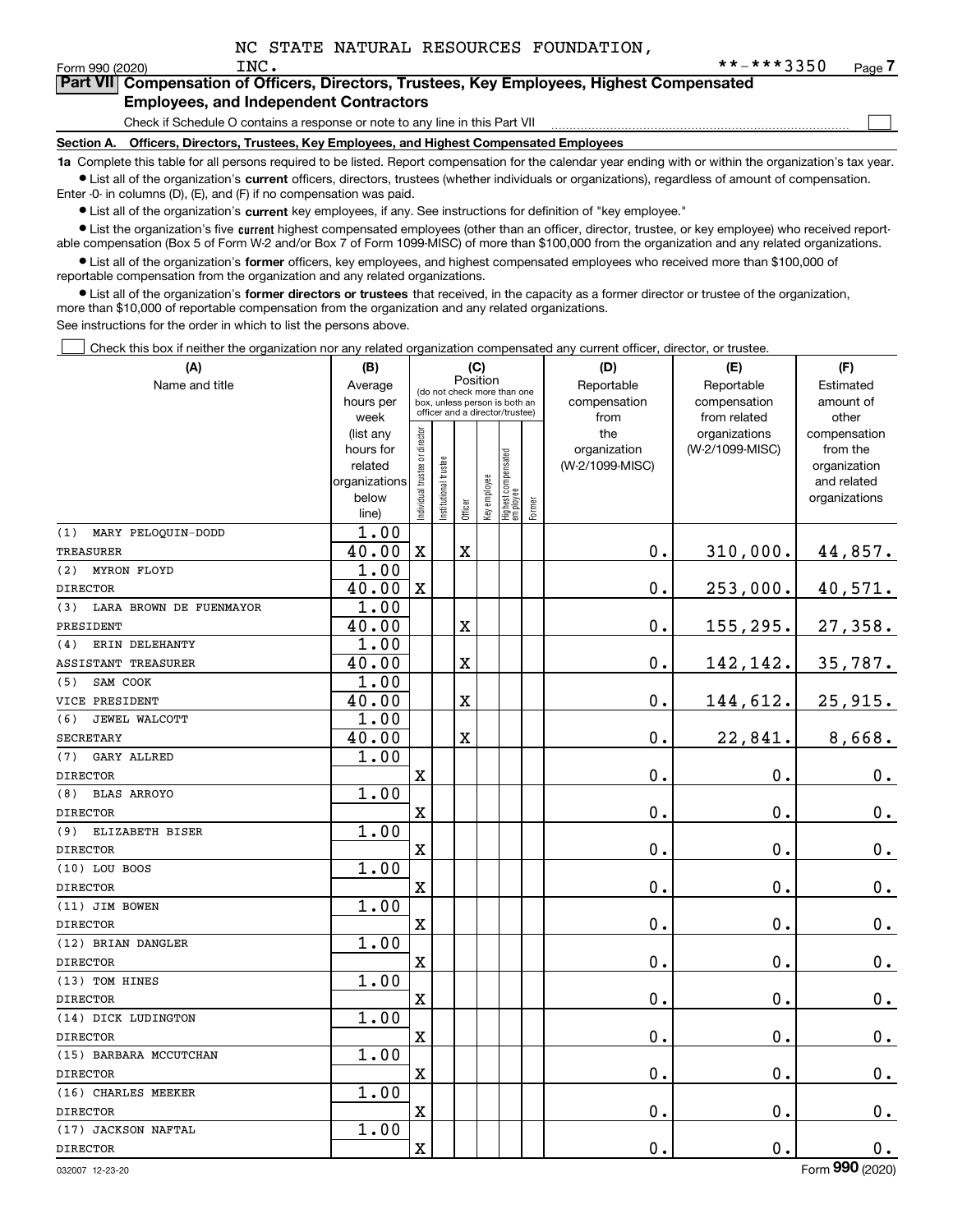|  |  | NC STATE NATURAL RESOURCES FOUNDATION, |
|--|--|----------------------------------------|
|  |  |                                        |

INC.

| <b>Part VII</b><br>Section A. Officers, Directors, Trustees, Key Employees, and Highest Compensated Employees (continued)                    |                                                         |                                                                                                                    |                       |         |              |                                   |        |                                                  |                                                                    |    |                                                        |                                                          |               |
|----------------------------------------------------------------------------------------------------------------------------------------------|---------------------------------------------------------|--------------------------------------------------------------------------------------------------------------------|-----------------------|---------|--------------|-----------------------------------|--------|--------------------------------------------------|--------------------------------------------------------------------|----|--------------------------------------------------------|----------------------------------------------------------|---------------|
| (A)<br>Name and title                                                                                                                        | (B)<br>Average<br>hours per<br>week<br>(list any        | (C)<br>Position<br>(do not check more than one<br>box, unless person is both an<br>officer and a director/trustee) |                       |         |              |                                   |        | (D)<br>Reportable<br>compensation<br>from<br>the | (E)<br>Reportable<br>compensation<br>from related<br>organizations |    | (F)<br>Estimated<br>amount of<br>other<br>compensation |                                                          |               |
|                                                                                                                                              | hours for<br>related<br>organizations<br>below<br>line) | Individual trustee or director                                                                                     | Institutional trustee | Officer | Key employee | Highest compensated<br>  employee | Former | organization<br>(W-2/1099-MISC)                  | (W-2/1099-MISC)                                                    |    |                                                        | from the<br>organization<br>and related<br>organizations |               |
| (18) LARRY PERKINS<br><b>DIRECTOR</b>                                                                                                        | 1.00                                                    | X                                                                                                                  |                       |         |              |                                   |        | 0.                                               |                                                                    | Ο. |                                                        |                                                          | 0.            |
| (19) HARRY SIDERIS                                                                                                                           | 1.00                                                    |                                                                                                                    |                       |         |              |                                   |        |                                                  |                                                                    |    |                                                        |                                                          |               |
| <b>DIRECTOR</b>                                                                                                                              |                                                         | X                                                                                                                  |                       |         |              |                                   |        | 0.                                               |                                                                    | Ο. |                                                        |                                                          | $0_{.}$       |
| (20) RON TERRY                                                                                                                               | 1.00                                                    |                                                                                                                    |                       |         |              |                                   |        |                                                  |                                                                    |    |                                                        |                                                          |               |
| <b>DIRECTOR</b>                                                                                                                              |                                                         | X                                                                                                                  |                       |         |              |                                   |        | 0.                                               |                                                                    | Ο. |                                                        |                                                          | $0_{.}$       |
| (21) GENIE USSERY                                                                                                                            | 1.00                                                    |                                                                                                                    |                       |         |              |                                   |        |                                                  |                                                                    |    |                                                        |                                                          |               |
| <b>DIRECTOR</b>                                                                                                                              |                                                         | $\mathbf X$                                                                                                        |                       |         |              |                                   |        | 0.                                               |                                                                    | Ο. |                                                        |                                                          | 0.            |
| (22) HUNTER JENKINS                                                                                                                          | 1.00                                                    |                                                                                                                    |                       |         |              |                                   |        |                                                  |                                                                    |    |                                                        |                                                          |               |
| VICE CHAIR                                                                                                                                   |                                                         | X                                                                                                                  |                       | X       |              |                                   |        | 0.                                               |                                                                    | Ο. |                                                        |                                                          | $\mathbf 0$ . |
| (23) LEWIS LEDFORD                                                                                                                           | 1.00                                                    |                                                                                                                    |                       |         |              |                                   |        |                                                  |                                                                    |    |                                                        |                                                          |               |
| CHAIRMAN                                                                                                                                     |                                                         | X                                                                                                                  |                       | X       |              |                                   |        | 0.                                               |                                                                    | Ο. |                                                        |                                                          | 0.            |
|                                                                                                                                              |                                                         |                                                                                                                    |                       |         |              |                                   |        |                                                  |                                                                    |    |                                                        |                                                          |               |
|                                                                                                                                              |                                                         |                                                                                                                    |                       |         |              |                                   |        |                                                  |                                                                    |    |                                                        |                                                          |               |
|                                                                                                                                              |                                                         |                                                                                                                    |                       |         |              |                                   |        |                                                  |                                                                    |    |                                                        |                                                          |               |
|                                                                                                                                              |                                                         |                                                                                                                    |                       |         |              |                                   |        |                                                  |                                                                    |    |                                                        |                                                          |               |
| 1b Subtotal                                                                                                                                  |                                                         |                                                                                                                    |                       |         |              |                                   |        | 0.                                               | 1,027,890.                                                         |    |                                                        | 183,156.                                                 |               |
|                                                                                                                                              |                                                         |                                                                                                                    |                       |         |              |                                   |        | $\overline{0}$ .                                 |                                                                    | 0. |                                                        |                                                          | 0.            |
|                                                                                                                                              |                                                         |                                                                                                                    |                       |         |              |                                   |        | $\overline{0}$ .                                 | 1,027,890.                                                         |    |                                                        | 183,156.                                                 |               |
| Total number of individuals (including but not limited to those listed above) who received more than \$100,000 of reportable<br>$\mathbf{2}$ |                                                         |                                                                                                                    |                       |         |              |                                   |        |                                                  |                                                                    |    |                                                        |                                                          |               |
| compensation from the organization $\blacktriangleright$                                                                                     |                                                         |                                                                                                                    |                       |         |              |                                   |        |                                                  |                                                                    |    |                                                        |                                                          | 0             |
|                                                                                                                                              |                                                         |                                                                                                                    |                       |         |              |                                   |        |                                                  |                                                                    |    |                                                        | Yes                                                      | No            |
| Did the organization list any former officer, director, trustee, key employee, or highest compensated employee on<br>З                       |                                                         |                                                                                                                    |                       |         |              |                                   |        |                                                  |                                                                    |    |                                                        |                                                          |               |
| line 1a? If "Yes," complete Schedule J for such individual                                                                                   |                                                         |                                                                                                                    |                       |         |              |                                   |        |                                                  |                                                                    |    | 3                                                      |                                                          | х             |
| For any individual listed on line 1a, is the sum of reportable compensation and other compensation from the organization<br>4                |                                                         |                                                                                                                    |                       |         |              |                                   |        |                                                  |                                                                    |    |                                                        | X                                                        |               |
|                                                                                                                                              |                                                         |                                                                                                                    |                       |         |              |                                   |        |                                                  |                                                                    |    | 4                                                      |                                                          |               |
| Did any person listed on line 1a receive or accrue compensation from any unrelated organization or individual for services<br>5              |                                                         |                                                                                                                    |                       |         |              |                                   |        |                                                  |                                                                    |    | 5                                                      |                                                          | x             |
| <b>Section B. Independent Contractors</b>                                                                                                    |                                                         |                                                                                                                    |                       |         |              |                                   |        |                                                  |                                                                    |    |                                                        |                                                          |               |
| Complete this table for your five highest compensated independent contractors that received more than \$100,000 of compensation from<br>1    |                                                         |                                                                                                                    |                       |         |              |                                   |        |                                                  |                                                                    |    |                                                        |                                                          |               |
| the organization. Report compensation for the calendar year ending with or within the organization's tax year.                               |                                                         |                                                                                                                    |                       |         |              |                                   |        |                                                  |                                                                    |    |                                                        |                                                          |               |
| (A)                                                                                                                                          |                                                         |                                                                                                                    |                       |         |              |                                   |        | (B)                                              |                                                                    |    | (C)                                                    |                                                          |               |
| Name and business address                                                                                                                    |                                                         |                                                                                                                    | <b>NONE</b>           |         |              |                                   |        | Description of services                          |                                                                    |    | Compensation                                           |                                                          |               |
|                                                                                                                                              |                                                         |                                                                                                                    |                       |         |              |                                   |        |                                                  |                                                                    |    |                                                        |                                                          |               |
|                                                                                                                                              |                                                         |                                                                                                                    |                       |         |              |                                   |        |                                                  |                                                                    |    |                                                        |                                                          |               |
|                                                                                                                                              |                                                         |                                                                                                                    |                       |         |              |                                   |        |                                                  |                                                                    |    |                                                        |                                                          |               |
|                                                                                                                                              |                                                         |                                                                                                                    |                       |         |              |                                   |        |                                                  |                                                                    |    |                                                        |                                                          |               |
|                                                                                                                                              |                                                         |                                                                                                                    |                       |         |              |                                   |        |                                                  |                                                                    |    |                                                        |                                                          |               |
|                                                                                                                                              |                                                         |                                                                                                                    |                       |         |              |                                   |        |                                                  |                                                                    |    |                                                        |                                                          |               |
| Total number of independent contractors (including but not limited to those listed above) who received more than<br>2                        |                                                         |                                                                                                                    |                       |         |              |                                   |        |                                                  |                                                                    |    |                                                        |                                                          |               |

0

\$100,000 of compensation from the organization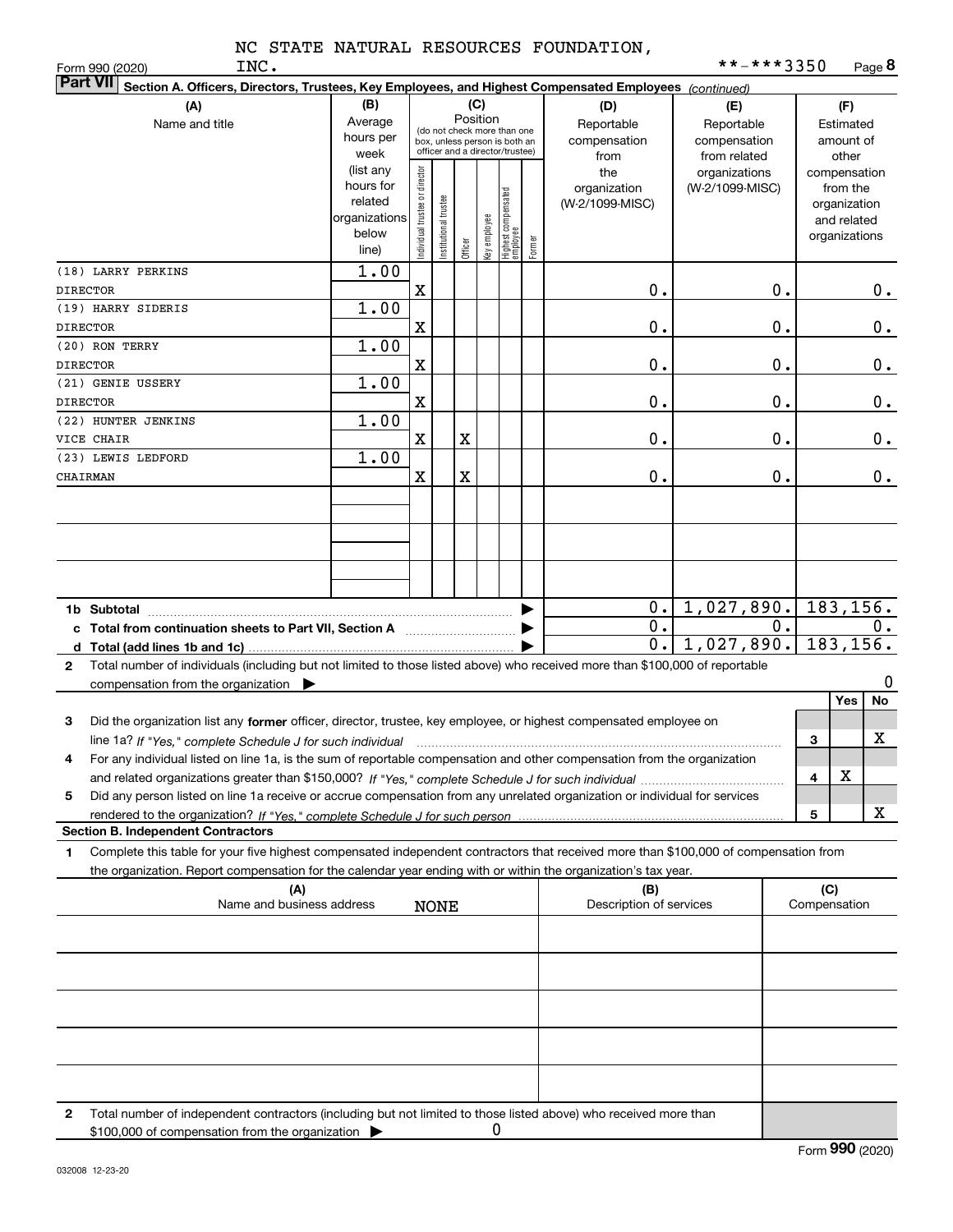|                                                           |                                                         |                                                         | INC.<br>Form 990 (2020)                                                       |            |                 |                      |               |                   | **-***3350        | Page 9                               |
|-----------------------------------------------------------|---------------------------------------------------------|---------------------------------------------------------|-------------------------------------------------------------------------------|------------|-----------------|----------------------|---------------|-------------------|-------------------|--------------------------------------|
|                                                           | <b>Part VIII</b>                                        |                                                         | <b>Statement of Revenue</b>                                                   |            |                 |                      |               |                   |                   |                                      |
|                                                           |                                                         |                                                         | Check if Schedule O contains a response or note to any line in this Part VIII |            |                 |                      |               |                   |                   |                                      |
|                                                           |                                                         |                                                         |                                                                               |            |                 |                      | (A)           | (B)               | (C)               | (D)                                  |
|                                                           |                                                         |                                                         |                                                                               |            |                 |                      | Total revenue | Related or exempt | Unrelated         | Revenue excluded                     |
|                                                           |                                                         |                                                         |                                                                               |            |                 |                      |               | function revenue  | Ibusiness revenue | from tax under<br>sections 512 - 514 |
|                                                           |                                                         |                                                         |                                                                               |            |                 |                      |               |                   |                   |                                      |
|                                                           |                                                         | 1a<br>1 a Federated campaigns                           |                                                                               |            |                 |                      |               |                   |                   |                                      |
|                                                           |                                                         |                                                         | <b>b</b> Membership dues<br>$\ldots \ldots \ldots \ldots \ldots$              |            | 1 <sub>b</sub>  |                      |               |                   |                   |                                      |
|                                                           |                                                         |                                                         | c Fundraising events                                                          |            | 1 <sub>c</sub>  |                      |               |                   |                   |                                      |
|                                                           |                                                         |                                                         | d Related organizations                                                       |            | 1 <sub>d</sub>  |                      |               |                   |                   |                                      |
|                                                           |                                                         |                                                         | e Government grants (contributions)                                           |            | 1e              |                      |               |                   |                   |                                      |
| Contributions, Gifts, Grants<br>and Other Similar Amounts |                                                         |                                                         | f All other contributions, gifts, grants, and                                 |            |                 |                      |               |                   |                   |                                      |
|                                                           |                                                         |                                                         | similar amounts not included above                                            |            | 1f              | 3,427,290.           |               |                   |                   |                                      |
|                                                           |                                                         |                                                         | g Noncash contributions included in lines 1a-1f                               |            | 1g  \$          | 227,428.             |               |                   |                   |                                      |
|                                                           |                                                         |                                                         |                                                                               |            |                 |                      | 3,427,290.    |                   |                   |                                      |
|                                                           |                                                         |                                                         | <b>h</b> Total. Add lines 1a-1f                                               |            |                 | <b>Business Code</b> |               |                   |                   |                                      |
|                                                           |                                                         |                                                         |                                                                               |            |                 |                      |               |                   |                   |                                      |
|                                                           | 2a                                                      |                                                         | HOFMANN FOREST                                                                |            |                 | 110000               | 32,644.       | 32,644.           |                   |                                      |
| Program Service<br>Revenue                                |                                                         | b                                                       |                                                                               |            |                 |                      |               |                   |                   |                                      |
|                                                           |                                                         | с                                                       |                                                                               |            |                 |                      |               |                   |                   |                                      |
|                                                           |                                                         | d                                                       |                                                                               |            |                 |                      |               |                   |                   |                                      |
|                                                           |                                                         | е                                                       |                                                                               |            |                 |                      |               |                   |                   |                                      |
|                                                           |                                                         |                                                         | f All other program service revenue                                           |            |                 |                      |               |                   |                   |                                      |
|                                                           |                                                         | g                                                       |                                                                               |            |                 |                      | 32,644.       |                   |                   |                                      |
|                                                           | 3                                                       |                                                         | Investment income (including dividends, interest, and                         |            |                 |                      |               |                   |                   |                                      |
|                                                           |                                                         |                                                         |                                                                               |            |                 |                      | 78,881.       |                   |                   | 78,881.                              |
|                                                           | Income from investment of tax-exempt bond proceeds<br>4 |                                                         |                                                                               |            |                 |                      |               |                   |                   |                                      |
|                                                           |                                                         |                                                         |                                                                               |            |                 |                      |               |                   |                   |                                      |
|                                                           | 5                                                       |                                                         |                                                                               |            | (i) Real        |                      |               |                   |                   |                                      |
|                                                           |                                                         |                                                         |                                                                               |            |                 | (ii) Personal        |               |                   |                   |                                      |
|                                                           | 6а                                                      |                                                         | Gross rents<br>.                                                              | 6a         |                 |                      |               |                   |                   |                                      |
|                                                           |                                                         | b                                                       | Less: rental expenses                                                         | 6b         |                 |                      |               |                   |                   |                                      |
|                                                           |                                                         | с                                                       | Rental income or (loss)                                                       | 6c         |                 |                      |               |                   |                   |                                      |
|                                                           |                                                         |                                                         | d Net rental income or (loss)                                                 |            |                 |                      |               |                   |                   |                                      |
|                                                           |                                                         | (i) Securities<br><b>7 a</b> Gross amount from sales of |                                                                               | (ii) Other |                 |                      |               |                   |                   |                                      |
|                                                           |                                                         |                                                         | assets other than inventory                                                   | 7a         | 1,659,551.      |                      |               |                   |                   |                                      |
|                                                           |                                                         |                                                         | <b>b</b> Less: cost or other basis                                            |            |                 |                      |               |                   |                   |                                      |
|                                                           |                                                         |                                                         | and sales expenses                                                            | 7b         | 838,426.        |                      |               |                   |                   |                                      |
| evenue                                                    |                                                         |                                                         | c Gain or (loss)                                                              | 7c         | 821, 125.       |                      |               |                   |                   |                                      |
|                                                           |                                                         |                                                         |                                                                               |            |                 |                      | 821,125.      |                   |                   | 821, 125.                            |
| Ĕ.                                                        |                                                         |                                                         |                                                                               |            |                 |                      |               |                   |                   |                                      |
| Other                                                     |                                                         |                                                         | 8 a Gross income from fundraising events (not                                 |            |                 |                      |               |                   |                   |                                      |
|                                                           |                                                         |                                                         | including \$<br><u>and the second second of</u>                               |            |                 |                      |               |                   |                   |                                      |
|                                                           |                                                         |                                                         | contributions reported on line 1c). See                                       |            |                 |                      |               |                   |                   |                                      |
|                                                           |                                                         |                                                         |                                                                               |            | 8а              |                      |               |                   |                   |                                      |
|                                                           |                                                         |                                                         |                                                                               |            | 8b              |                      |               |                   |                   |                                      |
|                                                           |                                                         |                                                         | c Net income or (loss) from fundraising events                                |            |                 |                      |               |                   |                   |                                      |
|                                                           |                                                         |                                                         | 9 a Gross income from gaming activities. See                                  |            |                 |                      |               |                   |                   |                                      |
|                                                           |                                                         |                                                         |                                                                               |            | 9а              |                      |               |                   |                   |                                      |
|                                                           |                                                         |                                                         |                                                                               |            | 9 <sub>b</sub>  |                      |               |                   |                   |                                      |
|                                                           |                                                         |                                                         | c Net income or (loss) from gaming activities                                 |            |                 |                      |               |                   |                   |                                      |
|                                                           |                                                         |                                                         |                                                                               |            |                 |                      |               |                   |                   |                                      |
|                                                           |                                                         | 10 a Gross sales of inventory, less returns<br> 10a     |                                                                               |            |                 |                      |               |                   |                   |                                      |
|                                                           |                                                         |                                                         |                                                                               |            |                 |                      |               |                   |                   |                                      |
|                                                           |                                                         |                                                         | <b>b</b> Less: cost of goods sold                                             |            | 10 <sub>b</sub> |                      |               |                   |                   |                                      |
|                                                           |                                                         |                                                         | c Net income or (loss) from sales of inventory                                |            |                 |                      |               |                   |                   |                                      |
|                                                           |                                                         |                                                         |                                                                               |            |                 | <b>Business Code</b> |               |                   |                   |                                      |
|                                                           |                                                         |                                                         | 11 a OTHER INCOME                                                             |            |                 | 611600               | 205,896.      | 205,896.          |                   |                                      |
|                                                           |                                                         | b                                                       |                                                                               |            |                 |                      |               |                   |                   |                                      |
|                                                           |                                                         | с                                                       |                                                                               |            |                 |                      |               |                   |                   |                                      |
| Miscellaneous<br>Revenue                                  |                                                         |                                                         |                                                                               |            |                 |                      |               |                   |                   |                                      |
|                                                           |                                                         |                                                         |                                                                               |            |                 | ▶                    | 205,896.      |                   |                   |                                      |
|                                                           | 12                                                      |                                                         |                                                                               |            |                 |                      | 4,565,836.    | 238,540.          | $\mathbf{0}$ .    | 900,006.                             |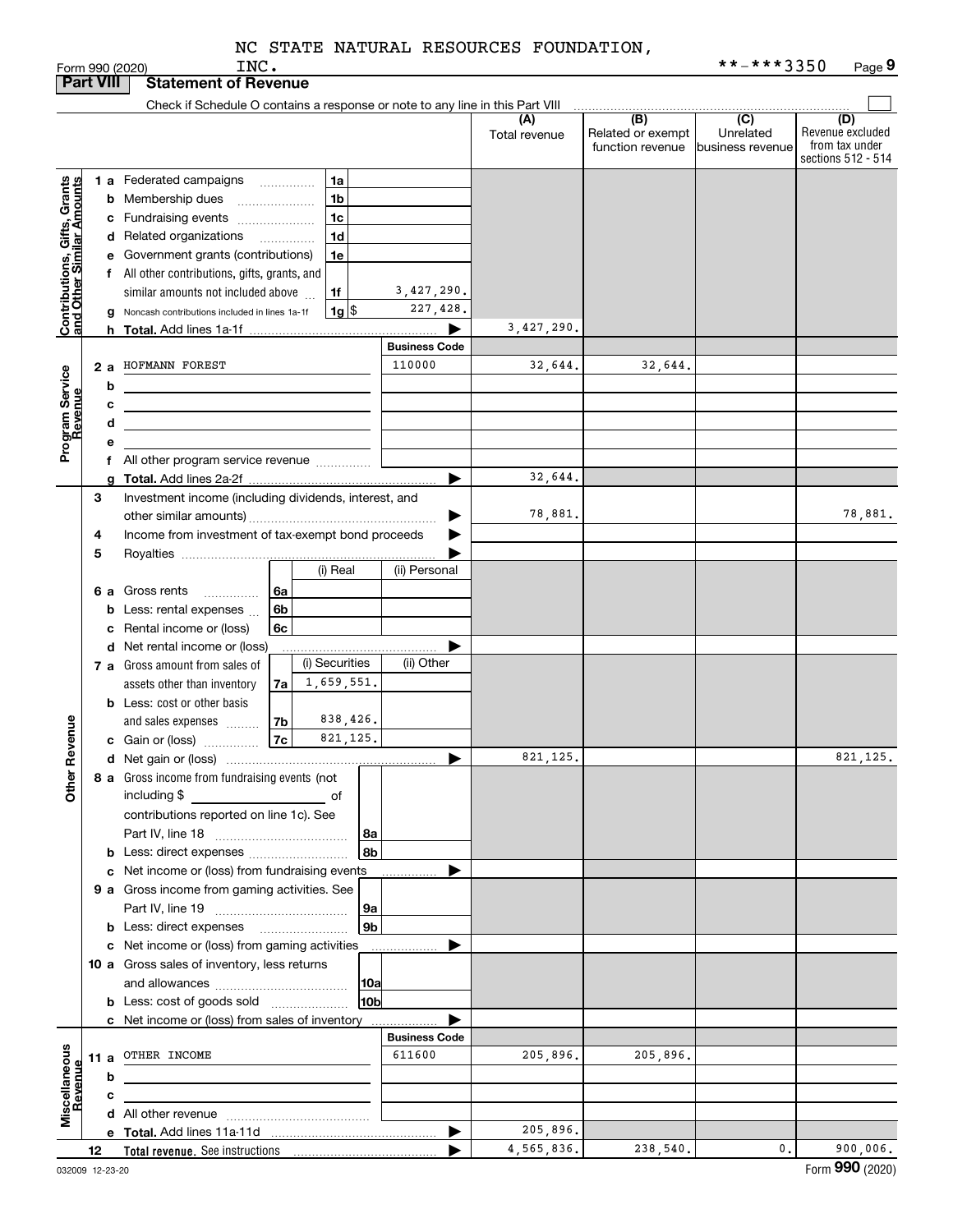|              | Section 501(c)(3) and 501(c)(4) organizations must complete all columns. All other organizations must complete column (A).                                 |                          |                                    |                                           |                                |  |  |  |
|--------------|------------------------------------------------------------------------------------------------------------------------------------------------------------|--------------------------|------------------------------------|-------------------------------------------|--------------------------------|--|--|--|
|              | Check if Schedule O contains a response or note to any line in this Part IX.                                                                               |                          |                                    |                                           |                                |  |  |  |
|              | Do not include amounts reported on lines 6b,<br>7b, 8b, 9b, and 10b of Part VIII.                                                                          | (A)<br>Total expenses    | (B)<br>Program service<br>expenses | (C)<br>Management and<br>general expenses | (D)<br>Fundraising<br>expenses |  |  |  |
| $\mathbf{1}$ | Grants and other assistance to domestic organizations                                                                                                      |                          |                                    |                                           |                                |  |  |  |
|              | and domestic governments. See Part IV, line 21                                                                                                             | 1,939,688.               | 1,939,688.                         |                                           |                                |  |  |  |
| $\mathbf{2}$ | Grants and other assistance to domestic                                                                                                                    |                          |                                    |                                           |                                |  |  |  |
|              | individuals. See Part IV, line 22                                                                                                                          |                          |                                    |                                           |                                |  |  |  |
| 3            | Grants and other assistance to foreign                                                                                                                     |                          |                                    |                                           |                                |  |  |  |
|              | organizations, foreign governments, and foreign<br>individuals. See Part IV, lines 15 and 16                                                               |                          |                                    |                                           |                                |  |  |  |
| 4            | Benefits paid to or for members                                                                                                                            |                          |                                    |                                           |                                |  |  |  |
| 5            | Compensation of current officers, directors,                                                                                                               |                          |                                    |                                           |                                |  |  |  |
|              | trustees, and key employees                                                                                                                                |                          |                                    |                                           |                                |  |  |  |
| 6            | Compensation not included above to disqualified                                                                                                            |                          |                                    |                                           |                                |  |  |  |
|              | persons (as defined under section 4958(f)(1)) and                                                                                                          |                          |                                    |                                           |                                |  |  |  |
|              | persons described in section 4958(c)(3)(B)                                                                                                                 |                          |                                    |                                           |                                |  |  |  |
| 7            |                                                                                                                                                            | 142,527.                 |                                    |                                           | 142,527.                       |  |  |  |
| 8            | Pension plan accruals and contributions (include                                                                                                           |                          |                                    |                                           |                                |  |  |  |
|              | section 401(k) and 403(b) employer contributions)                                                                                                          |                          |                                    |                                           |                                |  |  |  |
| 9            |                                                                                                                                                            |                          |                                    |                                           |                                |  |  |  |
| 10           |                                                                                                                                                            |                          |                                    |                                           |                                |  |  |  |
| 11           | Fees for services (nonemployees):                                                                                                                          |                          |                                    |                                           |                                |  |  |  |
| a            |                                                                                                                                                            |                          |                                    |                                           |                                |  |  |  |
|              |                                                                                                                                                            | $\frac{4,371.}{88,000.}$ |                                    |                                           | 4,371.                         |  |  |  |
|              |                                                                                                                                                            |                          |                                    | 88,000.                                   |                                |  |  |  |
|              |                                                                                                                                                            |                          |                                    |                                           |                                |  |  |  |
|              | Professional fundraising services. See Part IV, line 17                                                                                                    |                          |                                    |                                           |                                |  |  |  |
|              | Investment management fees                                                                                                                                 | 178,074.                 |                                    | 178,074.                                  |                                |  |  |  |
| g            | Other. (If line 11g amount exceeds 10% of line 25,                                                                                                         |                          |                                    |                                           |                                |  |  |  |
|              | column (A) amount, list line 11g expenses on Sch O.)                                                                                                       |                          |                                    |                                           |                                |  |  |  |
| 12           |                                                                                                                                                            | $\frac{4,507}{12,894}$   | $\frac{4,507}{10,897}$ .           |                                           |                                |  |  |  |
| 13           |                                                                                                                                                            |                          |                                    |                                           | 1,997.                         |  |  |  |
| 14           |                                                                                                                                                            |                          |                                    |                                           |                                |  |  |  |
| 15           |                                                                                                                                                            |                          |                                    |                                           |                                |  |  |  |
| 16           |                                                                                                                                                            | 3,240.                   | 3,240.                             |                                           |                                |  |  |  |
| 17           |                                                                                                                                                            | 7,226.                   | 7,168.                             |                                           | 58.                            |  |  |  |
| 18           | Payments of travel or entertainment expenses                                                                                                               |                          |                                    |                                           |                                |  |  |  |
|              | for any federal, state, or local public officials                                                                                                          |                          |                                    |                                           |                                |  |  |  |
| 19           | Conferences, conventions, and meetings                                                                                                                     | 4,538.                   | 4,538.                             |                                           |                                |  |  |  |
| 20           | Interest                                                                                                                                                   |                          |                                    |                                           |                                |  |  |  |
| 21           |                                                                                                                                                            | 13,140.                  | 13,140.                            |                                           |                                |  |  |  |
| 22           | Depreciation, depletion, and amortization                                                                                                                  | 33,182.                  | 19,078.                            | 7,679.                                    | 6,425.                         |  |  |  |
| 23           | Insurance<br>Other expenses. Itemize expenses not covered                                                                                                  |                          |                                    |                                           |                                |  |  |  |
| 24           | above (List miscellaneous expenses on line 24e. If<br>line 24e amount exceeds 10% of line 25, column (A)<br>amount, list line 24e expenses on Schedule O.) |                          |                                    |                                           |                                |  |  |  |
| a            | MISC SERVICES & FEES                                                                                                                                       | 259,903.                 | 242,670.                           |                                           | 17,233.                        |  |  |  |
| b            | <b>SUPPLIES</b>                                                                                                                                            | 80,741.                  | 80, 302.                           |                                           | 439.                           |  |  |  |
|              | EQUIPMENT RENTAL & REPA                                                                                                                                    | 51,644.                  | 51,644.                            |                                           |                                |  |  |  |
| d            | EDUCATION EQUIPMENT                                                                                                                                        | 48,820.                  | 48,820.                            |                                           |                                |  |  |  |
|              | e All other expenses                                                                                                                                       | 25,114.                  | 25,020.                            |                                           | 94.                            |  |  |  |
| 25           | Total functional expenses. Add lines 1 through 24e                                                                                                         | 2,897,609.               | 2,450,712.                         | 273,753.                                  | 173, 144.                      |  |  |  |
| 26           | Joint costs. Complete this line only if the organization                                                                                                   |                          |                                    |                                           |                                |  |  |  |
|              | reported in column (B) joint costs from a combined                                                                                                         |                          |                                    |                                           |                                |  |  |  |
|              | educational campaign and fundraising solicitation.                                                                                                         |                          |                                    |                                           |                                |  |  |  |

 $Check here$ 

Check here  $\begin{array}{|c|c|c|c|c|}\hline \text{ } & \text{ if following SOP 98-2 (ASC 958-720)} \hline \end{array}$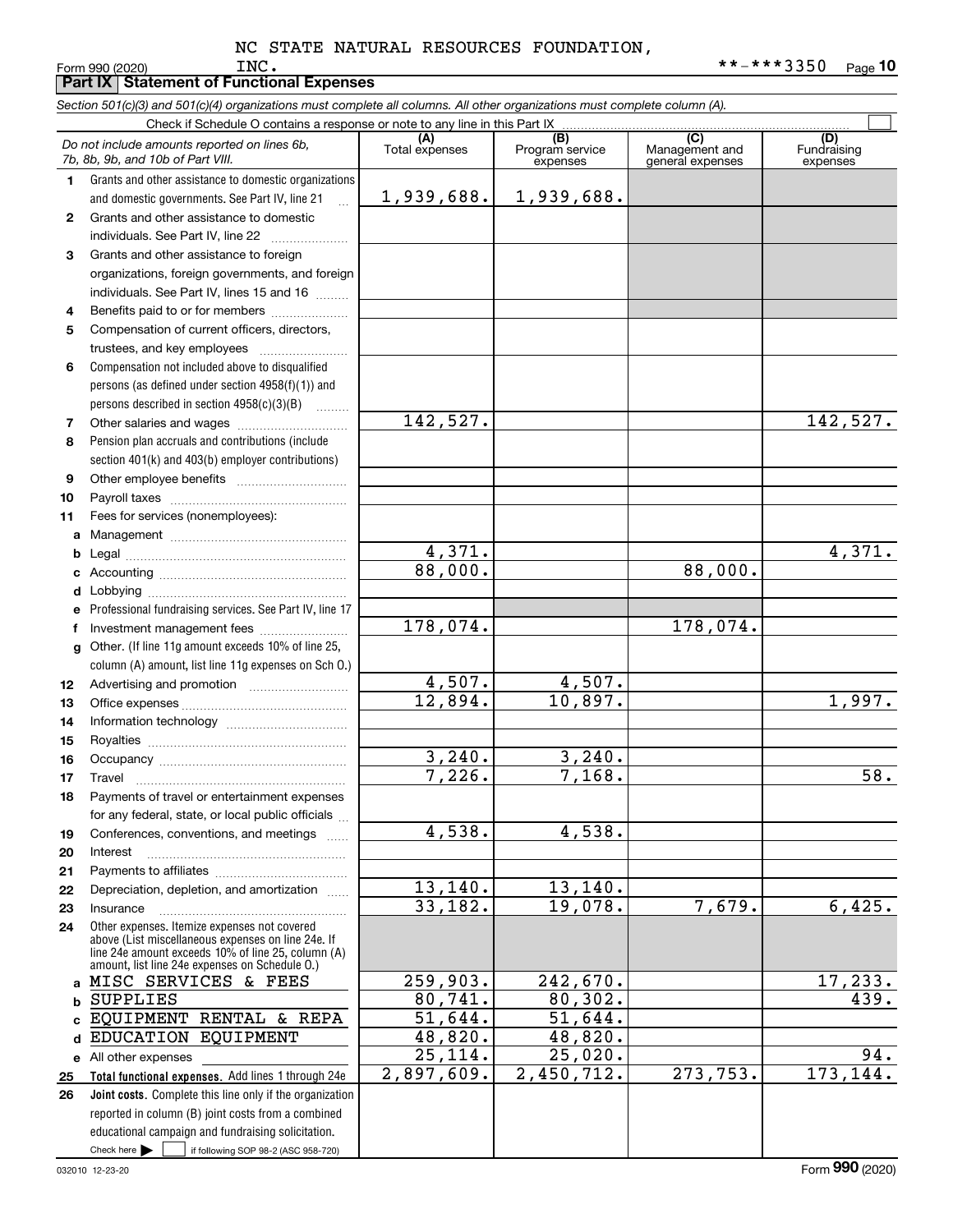|                             | Part X | <b>Balance Sheet</b>                                                                                                                                                                                                           |                              |                 |                    |
|-----------------------------|--------|--------------------------------------------------------------------------------------------------------------------------------------------------------------------------------------------------------------------------------|------------------------------|-----------------|--------------------|
|                             |        | Check if Schedule O contains a response or note to any line in this Part X                                                                                                                                                     |                              |                 |                    |
|                             |        |                                                                                                                                                                                                                                | (A)<br>Beginning of year     |                 | (B)<br>End of year |
|                             | 1      |                                                                                                                                                                                                                                |                              | 1               |                    |
|                             | 2      |                                                                                                                                                                                                                                | 4,980,520.                   | $\overline{2}$  | 4,849,050.         |
|                             | 3      |                                                                                                                                                                                                                                | 331, 294.                    | $\mathbf{3}$    | 930,948.           |
|                             | 4      |                                                                                                                                                                                                                                |                              | 4               |                    |
|                             | 5      | Loans and other receivables from any current or former officer, director,                                                                                                                                                      |                              |                 |                    |
|                             |        | trustee, key employee, creator or founder, substantial contributor, or 35%                                                                                                                                                     |                              |                 |                    |
|                             |        | controlled entity or family member of any of these persons                                                                                                                                                                     |                              | 5               |                    |
|                             | 6      | Loans and other receivables from other disqualified persons (as defined                                                                                                                                                        |                              |                 |                    |
|                             |        | under section $4958(f)(1)$ , and persons described in section $4958(c)(3)(B)$<br>$\sim$                                                                                                                                        |                              | 6               |                    |
|                             | 7      |                                                                                                                                                                                                                                |                              | $\overline{7}$  |                    |
| Assets                      | 8      |                                                                                                                                                                                                                                |                              | 8               |                    |
|                             | 9      | Prepaid expenses and deferred charges                                                                                                                                                                                          |                              | 9               |                    |
|                             |        | <b>10a</b> Land, buildings, and equipment: cost or other                                                                                                                                                                       |                              |                 |                    |
|                             |        | basis. Complete Part VI of Schedule D    10a   1, 286, 668.                                                                                                                                                                    |                              |                 |                    |
|                             | b      | 443,507.<br>10 <sub>b</sub><br>Less: accumulated depreciation<br>. 1                                                                                                                                                           | 856,300.                     | 10 <sub>c</sub> | 843,161.           |
|                             | 11     |                                                                                                                                                                                                                                |                              | 11              |                    |
|                             | 12     |                                                                                                                                                                                                                                | 34, 204, 231.                | 12              | 48,309,809.        |
|                             | 13     |                                                                                                                                                                                                                                |                              | 13              |                    |
|                             | 14     |                                                                                                                                                                                                                                |                              | 14              |                    |
|                             | 15     |                                                                                                                                                                                                                                | 193,800.                     | 15              | 213,071.           |
|                             | 16     |                                                                                                                                                                                                                                | 40,566,145.                  | 16              | 55, 146, 039.      |
|                             | 17     |                                                                                                                                                                                                                                | 20,758.                      | 17              | 49,279.            |
|                             | 18     |                                                                                                                                                                                                                                |                              | 18              |                    |
|                             | 19     | Deferred revenue manual contracts and contracts are contracted and contract and contract are contracted and contract are contracted and contract are contracted and contract are contracted and contract are contracted and co |                              | 19              |                    |
|                             | 20     |                                                                                                                                                                                                                                |                              | 20              |                    |
|                             | 21     | Escrow or custodial account liability. Complete Part IV of Schedule D<br>1.1.1.1.1.1.1.1.1.1                                                                                                                                   |                              | 21              |                    |
|                             | 22     | Loans and other payables to any current or former officer, director,                                                                                                                                                           |                              |                 |                    |
|                             |        | trustee, key employee, creator or founder, substantial contributor, or 35%                                                                                                                                                     |                              |                 |                    |
| Liabilities                 |        |                                                                                                                                                                                                                                |                              | 22              |                    |
|                             | 23     | Secured mortgages and notes payable to unrelated third parties                                                                                                                                                                 |                              | 23              |                    |
|                             | 24     |                                                                                                                                                                                                                                |                              | 24              |                    |
|                             | 25     | Other liabilities (including federal income tax, payables to related third                                                                                                                                                     |                              |                 |                    |
|                             |        | parties, and other liabilities not included on lines 17-24). Complete Part X                                                                                                                                                   |                              |                 | 962,042.           |
|                             |        | of Schedule D                                                                                                                                                                                                                  | <u>751,557.</u><br>772, 315. | 25              | 1,011,321.         |
|                             | 26     | Total liabilities. Add lines 17 through 25<br>Organizations that follow FASB ASC 958, check here $\blacktriangleright \boxed{X}$                                                                                               |                              | 26              |                    |
|                             |        | and complete lines 27, 28, 32, and 33.                                                                                                                                                                                         |                              |                 |                    |
|                             | 27     |                                                                                                                                                                                                                                | 5,546,119.                   | 27              | 6,505,774.         |
|                             | 28     | Net assets with donor restrictions                                                                                                                                                                                             | $\overline{34,247,711}$ .    | 28              | 47,628,944.        |
|                             |        | Organizations that do not follow FASB ASC 958, check here $\triangleright$                                                                                                                                                     |                              |                 |                    |
|                             |        | and complete lines 29 through 33.                                                                                                                                                                                              |                              |                 |                    |
|                             | 29     |                                                                                                                                                                                                                                |                              | 29              |                    |
|                             | 30     | Paid-in or capital surplus, or land, building, or equipment fund                                                                                                                                                               |                              | 30              |                    |
|                             | 31     | Retained earnings, endowment, accumulated income, or other funds<br>$\overline{\phantom{a}}$                                                                                                                                   |                              | 31              |                    |
| Net Assets or Fund Balances | 32     | Total net assets or fund balances                                                                                                                                                                                              | 39,793,830.                  | 32              | 54, 134, 718.      |
|                             | 33     |                                                                                                                                                                                                                                | 40,566,145.                  | 33              | 55, 146, 039.      |
|                             |        |                                                                                                                                                                                                                                |                              |                 |                    |

Form (2020) **990**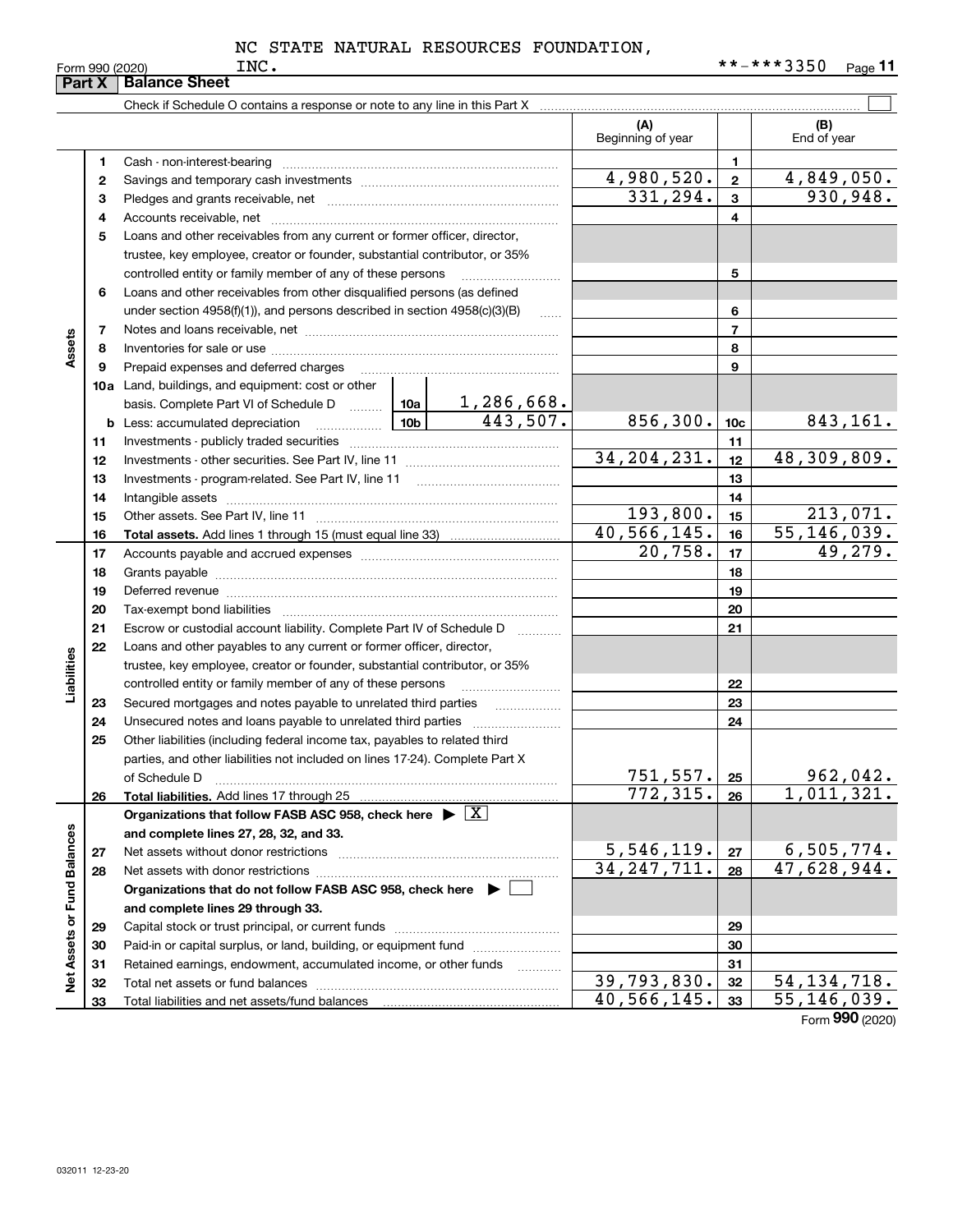|  |  | NC STATE NATURAL RESOURCES FOUNDATION, |
|--|--|----------------------------------------|
|  |  |                                        |

|    | INC.<br>Form 990 (2020)                                                                                                                                                                                                        |                         | **-***3350 |                |     | Page 12                 |
|----|--------------------------------------------------------------------------------------------------------------------------------------------------------------------------------------------------------------------------------|-------------------------|------------|----------------|-----|-------------------------|
|    | <b>Part XI   Reconciliation of Net Assets</b>                                                                                                                                                                                  |                         |            |                |     |                         |
|    |                                                                                                                                                                                                                                |                         |            |                |     | $\overline{\mathbf{x}}$ |
|    |                                                                                                                                                                                                                                |                         |            |                |     |                         |
| 1  |                                                                                                                                                                                                                                | $\mathbf 1$             |            | 4,565,836.     |     |                         |
| 2  |                                                                                                                                                                                                                                | $\mathbf{2}$            |            | 2,897,609.     |     |                         |
| з  | Revenue less expenses. Subtract line 2 from line 1                                                                                                                                                                             | $\mathbf{3}$            |            | 1,668,227.     |     |                         |
| 4  | Net assets or fund balances at beginning of year (must equal Part X, line 32, column (A)) <i>massets</i> or fund balances at beginning of year (must equal Part X, line 32, column (A))                                        | $\overline{\mathbf{4}}$ |            | 39,793,830.    |     |                         |
| 5  | Net unrealized gains (losses) on investments [11] matter contracts and the state of the state of the state of the state of the state of the state of the state of the state of the state of the state of the state of the stat | 5                       |            | 12,968,748.    |     |                         |
| 6  | Donated services and use of facilities [111] Donated and the service of facilities [11] Donated services and use of facilities [11] Donated and the service of the service of the service of the service of the service of the | 6                       |            |                |     |                         |
| 7  | Investment expenses www.communication.com/www.communication.com/www.communication.com/www.communication.com                                                                                                                    | $\overline{7}$          |            |                |     |                         |
| 8  |                                                                                                                                                                                                                                | 8                       |            |                |     |                         |
| 9  | Other changes in net assets or fund balances (explain on Schedule O)                                                                                                                                                           | $\mathbf{9}$            |            | $-296,087.$    |     |                         |
| 10 | Net assets or fund balances at end of year. Combine lines 3 through 9 (must equal Part X, line 32,                                                                                                                             |                         |            |                |     |                         |
|    | column (B))                                                                                                                                                                                                                    | 10                      |            | 54, 134, 718.  |     |                         |
|    | Part XII Financial Statements and Reporting                                                                                                                                                                                    |                         |            |                |     |                         |
|    |                                                                                                                                                                                                                                |                         |            |                |     | $ \mathbf{X} $          |
|    |                                                                                                                                                                                                                                |                         |            |                | Yes | <b>No</b>               |
| 1  | $\boxed{\mathbf{X}}$ Accrual<br>Other<br>Accounting method used to prepare the Form 990: <u>June</u> Cash                                                                                                                      |                         |            |                |     |                         |
|    | If the organization changed its method of accounting from a prior year or checked "Other," explain in Schedule O.                                                                                                              |                         |            |                |     |                         |
|    | 2a Were the organization's financial statements compiled or reviewed by an independent accountant?                                                                                                                             |                         |            | 2a             |     | х                       |
|    | If "Yes," check a box below to indicate whether the financial statements for the year were compiled or reviewed on a                                                                                                           |                         |            |                |     |                         |
|    | separate basis, consolidated basis, or both:                                                                                                                                                                                   |                         |            |                |     |                         |
|    | Separate basis<br>Consolidated basis<br>Both consolidated and separate basis                                                                                                                                                   |                         |            |                |     |                         |
|    | <b>b</b> Were the organization's financial statements audited by an independent accountant?                                                                                                                                    |                         |            | 2 <sub>b</sub> | x   |                         |
|    | If "Yes," check a box below to indicate whether the financial statements for the year were audited on a separate basis,                                                                                                        |                         |            |                |     |                         |
|    | consolidated basis, or both:                                                                                                                                                                                                   |                         |            |                |     |                         |
|    | $ \mathbf{X} $ Separate basis<br><b>Consolidated basis</b><br>Both consolidated and separate basis                                                                                                                             |                         |            |                |     |                         |
|    | c If "Yes" to line 2a or 2b, does the organization have a committee that assumes responsibility for oversight of the audit,                                                                                                    |                         |            |                |     |                         |
|    |                                                                                                                                                                                                                                |                         |            | 2c             | x   |                         |
|    | If the organization changed either its oversight process or selection process during the tax year, explain on Schedule O.                                                                                                      |                         |            |                |     |                         |
|    | 3a As a result of a federal award, was the organization required to undergo an audit or audits as set forth in the Single Audit                                                                                                |                         |            |                |     |                         |
|    |                                                                                                                                                                                                                                |                         |            | За             |     | x                       |
|    | <b>b</b> If "Yes," did the organization undergo the required audit or audits? If the organization did not undergo the required audit                                                                                           |                         |            |                |     |                         |
|    |                                                                                                                                                                                                                                |                         |            | 3b             |     |                         |

Form (2020) **990**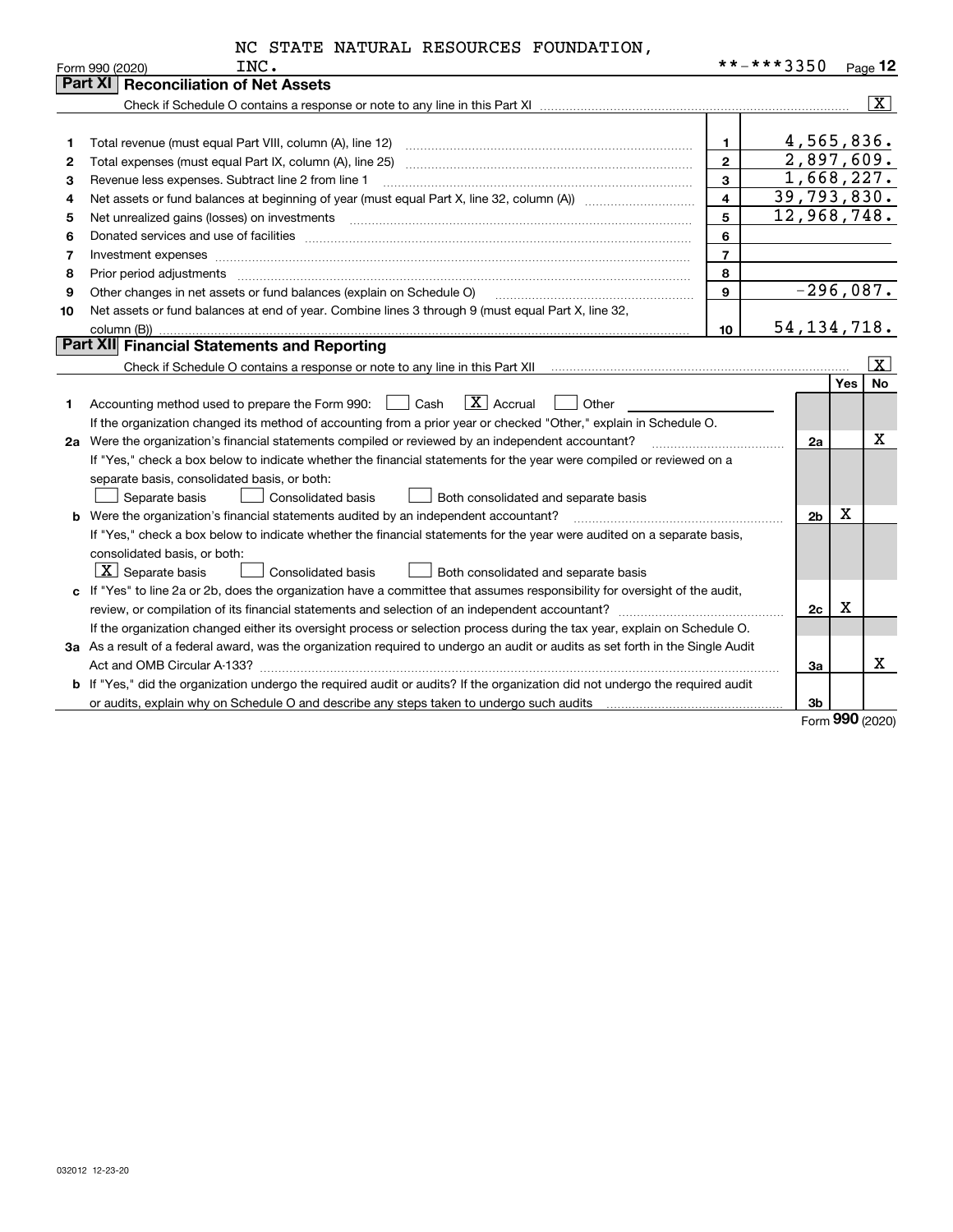| <b>SCHEDULE A</b>                                                                                         | <b>Public Charity Status and Public Support</b> |                                                                               |                                                                                                                                                                                                                                                                                  |                                                                |     | OMB No. 1545-0047          |  |                                            |
|-----------------------------------------------------------------------------------------------------------|-------------------------------------------------|-------------------------------------------------------------------------------|----------------------------------------------------------------------------------------------------------------------------------------------------------------------------------------------------------------------------------------------------------------------------------|----------------------------------------------------------------|-----|----------------------------|--|--------------------------------------------|
| (Form 990 or 990-EZ)                                                                                      |                                                 | Complete if the organization is a section 501(c)(3) organization or a section |                                                                                                                                                                                                                                                                                  |                                                                |     |                            |  |                                            |
|                                                                                                           |                                                 | 4947(a)(1) nonexempt charitable trust.                                        |                                                                                                                                                                                                                                                                                  |                                                                |     |                            |  |                                            |
| Department of the Treasury<br>Internal Revenue Service                                                    |                                                 |                                                                               | Attach to Form 990 or Form 990-EZ.                                                                                                                                                                                                                                               |                                                                |     |                            |  | <b>Open to Public</b><br><b>Inspection</b> |
| Name of the organization                                                                                  |                                                 |                                                                               | Go to www.irs.gov/Form990 for instructions and the latest information.<br>NC STATE NATURAL RESOURCES FOUNDATION,                                                                                                                                                                 |                                                                |     |                            |  | <b>Employer identification number</b>      |
|                                                                                                           | INC.                                            |                                                                               |                                                                                                                                                                                                                                                                                  |                                                                |     |                            |  | **-***3350                                 |
| Part I                                                                                                    |                                                 |                                                                               | Reason for Public Charity Status. (All organizations must complete this part.) See instructions.                                                                                                                                                                                 |                                                                |     |                            |  |                                            |
| The organization is not a private foundation because it is: (For lines 1 through 12, check only one box.) |                                                 |                                                                               |                                                                                                                                                                                                                                                                                  |                                                                |     |                            |  |                                            |
| 1                                                                                                         |                                                 |                                                                               | A church, convention of churches, or association of churches described in section 170(b)(1)(A)(i).                                                                                                                                                                               |                                                                |     |                            |  |                                            |
| 2                                                                                                         |                                                 |                                                                               | A school described in section 170(b)(1)(A)(ii). (Attach Schedule E (Form 990 or 990-EZ).)                                                                                                                                                                                        |                                                                |     |                            |  |                                            |
| 3                                                                                                         |                                                 |                                                                               | A hospital or a cooperative hospital service organization described in section $170(b)(1)(A)(iii)$ .                                                                                                                                                                             |                                                                |     |                            |  |                                            |
| 4                                                                                                         |                                                 |                                                                               | A medical research organization operated in conjunction with a hospital described in section 170(b)(1)(A)(iii). Enter the hospital's name,                                                                                                                                       |                                                                |     |                            |  |                                            |
| city, and state:                                                                                          |                                                 |                                                                               |                                                                                                                                                                                                                                                                                  |                                                                |     |                            |  |                                            |
| X  <br>5                                                                                                  |                                                 |                                                                               | An organization operated for the benefit of a college or university owned or operated by a governmental unit described in                                                                                                                                                        |                                                                |     |                            |  |                                            |
|                                                                                                           |                                                 | section 170(b)(1)(A)(iv). (Complete Part II.)                                 |                                                                                                                                                                                                                                                                                  |                                                                |     |                            |  |                                            |
| 6<br>7                                                                                                    |                                                 |                                                                               | A federal, state, or local government or governmental unit described in section 170(b)(1)(A)(v).<br>An organization that normally receives a substantial part of its support from a governmental unit or from the general public described in                                    |                                                                |     |                            |  |                                            |
|                                                                                                           |                                                 | section 170(b)(1)(A)(vi). (Complete Part II.)                                 |                                                                                                                                                                                                                                                                                  |                                                                |     |                            |  |                                            |
| 8                                                                                                         |                                                 |                                                                               | A community trust described in section 170(b)(1)(A)(vi). (Complete Part II.)                                                                                                                                                                                                     |                                                                |     |                            |  |                                            |
| 9                                                                                                         |                                                 |                                                                               | An agricultural research organization described in section 170(b)(1)(A)(ix) operated in conjunction with a land-grant college                                                                                                                                                    |                                                                |     |                            |  |                                            |
|                                                                                                           |                                                 |                                                                               | or university or a non-land-grant college of agriculture (see instructions). Enter the name, city, and state of the college or                                                                                                                                                   |                                                                |     |                            |  |                                            |
| university:                                                                                               |                                                 |                                                                               |                                                                                                                                                                                                                                                                                  |                                                                |     |                            |  |                                            |
| 10                                                                                                        |                                                 |                                                                               | An organization that normally receives (1) more than 33 1/3% of its support from contributions, membership fees, and gross receipts from                                                                                                                                         |                                                                |     |                            |  |                                            |
|                                                                                                           |                                                 |                                                                               | activities related to its exempt functions, subject to certain exceptions; and (2) no more than 33 1/3% of its support from gross investment                                                                                                                                     |                                                                |     |                            |  |                                            |
|                                                                                                           |                                                 |                                                                               | income and unrelated business taxable income (less section 511 tax) from businesses acquired by the organization after June 30, 1975.                                                                                                                                            |                                                                |     |                            |  |                                            |
|                                                                                                           |                                                 | See section 509(a)(2). (Complete Part III.)                                   |                                                                                                                                                                                                                                                                                  |                                                                |     |                            |  |                                            |
| 11                                                                                                        |                                                 |                                                                               | An organization organized and operated exclusively to test for public safety. See section 509(a)(4).                                                                                                                                                                             |                                                                |     |                            |  |                                            |
| 12                                                                                                        |                                                 |                                                                               | An organization organized and operated exclusively for the benefit of, to perform the functions of, or to carry out the purposes of one or<br>more publicly supported organizations described in section 509(a)(1) or section 509(a)(2). See section 509(a)(3). Check the box in |                                                                |     |                            |  |                                            |
|                                                                                                           |                                                 |                                                                               | lines 12a through 12d that describes the type of supporting organization and complete lines 12e, 12f, and 12g.                                                                                                                                                                   |                                                                |     |                            |  |                                            |
| a                                                                                                         |                                                 |                                                                               | Type I. A supporting organization operated, supervised, or controlled by its supported organization(s), typically by giving                                                                                                                                                      |                                                                |     |                            |  |                                            |
|                                                                                                           |                                                 |                                                                               | the supported organization(s) the power to regularly appoint or elect a majority of the directors or trustees of the supporting                                                                                                                                                  |                                                                |     |                            |  |                                            |
|                                                                                                           |                                                 | organization. You must complete Part IV, Sections A and B.                    |                                                                                                                                                                                                                                                                                  |                                                                |     |                            |  |                                            |
| b                                                                                                         |                                                 |                                                                               | Type II. A supporting organization supervised or controlled in connection with its supported organization(s), by having                                                                                                                                                          |                                                                |     |                            |  |                                            |
|                                                                                                           |                                                 |                                                                               | control or management of the supporting organization vested in the same persons that control or manage the supported                                                                                                                                                             |                                                                |     |                            |  |                                            |
|                                                                                                           |                                                 | organization(s). You must complete Part IV, Sections A and C.                 |                                                                                                                                                                                                                                                                                  |                                                                |     |                            |  |                                            |
| с                                                                                                         |                                                 |                                                                               | Type III functionally integrated. A supporting organization operated in connection with, and functionally integrated with,                                                                                                                                                       |                                                                |     |                            |  |                                            |
|                                                                                                           |                                                 |                                                                               | its supported organization(s) (see instructions). You must complete Part IV, Sections A, D, and E.                                                                                                                                                                               |                                                                |     |                            |  |                                            |
| d                                                                                                         |                                                 |                                                                               | Type III non-functionally integrated. A supporting organization operated in connection with its supported organization(s)                                                                                                                                                        |                                                                |     |                            |  |                                            |
|                                                                                                           |                                                 |                                                                               | that is not functionally integrated. The organization generally must satisfy a distribution requirement and an attentiveness<br>requirement (see instructions). You must complete Part IV, Sections A and D, and Part V.                                                         |                                                                |     |                            |  |                                            |
| е                                                                                                         |                                                 |                                                                               | Check this box if the organization received a written determination from the IRS that it is a Type I, Type II, Type III                                                                                                                                                          |                                                                |     |                            |  |                                            |
|                                                                                                           |                                                 |                                                                               | functionally integrated, or Type III non-functionally integrated supporting organization.                                                                                                                                                                                        |                                                                |     |                            |  |                                            |
| f Enter the number of supported organizations                                                             |                                                 |                                                                               |                                                                                                                                                                                                                                                                                  |                                                                |     |                            |  |                                            |
| g Provide the following information about the supported organization(s).                                  |                                                 |                                                                               |                                                                                                                                                                                                                                                                                  |                                                                |     |                            |  |                                            |
| (i) Name of supported                                                                                     |                                                 | (ii) EIN                                                                      | (iii) Type of organization<br>(described on lines 1-10                                                                                                                                                                                                                           | (iv) Is the organization listed<br>in your governing document? |     | (v) Amount of monetary     |  | (vi) Amount of other                       |
| organization                                                                                              |                                                 |                                                                               | above (see instructions))                                                                                                                                                                                                                                                        | Yes                                                            | No. | support (see instructions) |  | support (see instructions)                 |
|                                                                                                           |                                                 |                                                                               |                                                                                                                                                                                                                                                                                  |                                                                |     |                            |  |                                            |
|                                                                                                           |                                                 |                                                                               |                                                                                                                                                                                                                                                                                  |                                                                |     |                            |  |                                            |
|                                                                                                           |                                                 |                                                                               |                                                                                                                                                                                                                                                                                  |                                                                |     |                            |  |                                            |
|                                                                                                           |                                                 |                                                                               |                                                                                                                                                                                                                                                                                  |                                                                |     |                            |  |                                            |
|                                                                                                           |                                                 |                                                                               |                                                                                                                                                                                                                                                                                  |                                                                |     |                            |  |                                            |
|                                                                                                           |                                                 |                                                                               |                                                                                                                                                                                                                                                                                  |                                                                |     |                            |  |                                            |
|                                                                                                           |                                                 |                                                                               |                                                                                                                                                                                                                                                                                  |                                                                |     |                            |  |                                            |
|                                                                                                           |                                                 |                                                                               |                                                                                                                                                                                                                                                                                  |                                                                |     |                            |  |                                            |
| Total                                                                                                     |                                                 |                                                                               |                                                                                                                                                                                                                                                                                  |                                                                |     |                            |  |                                            |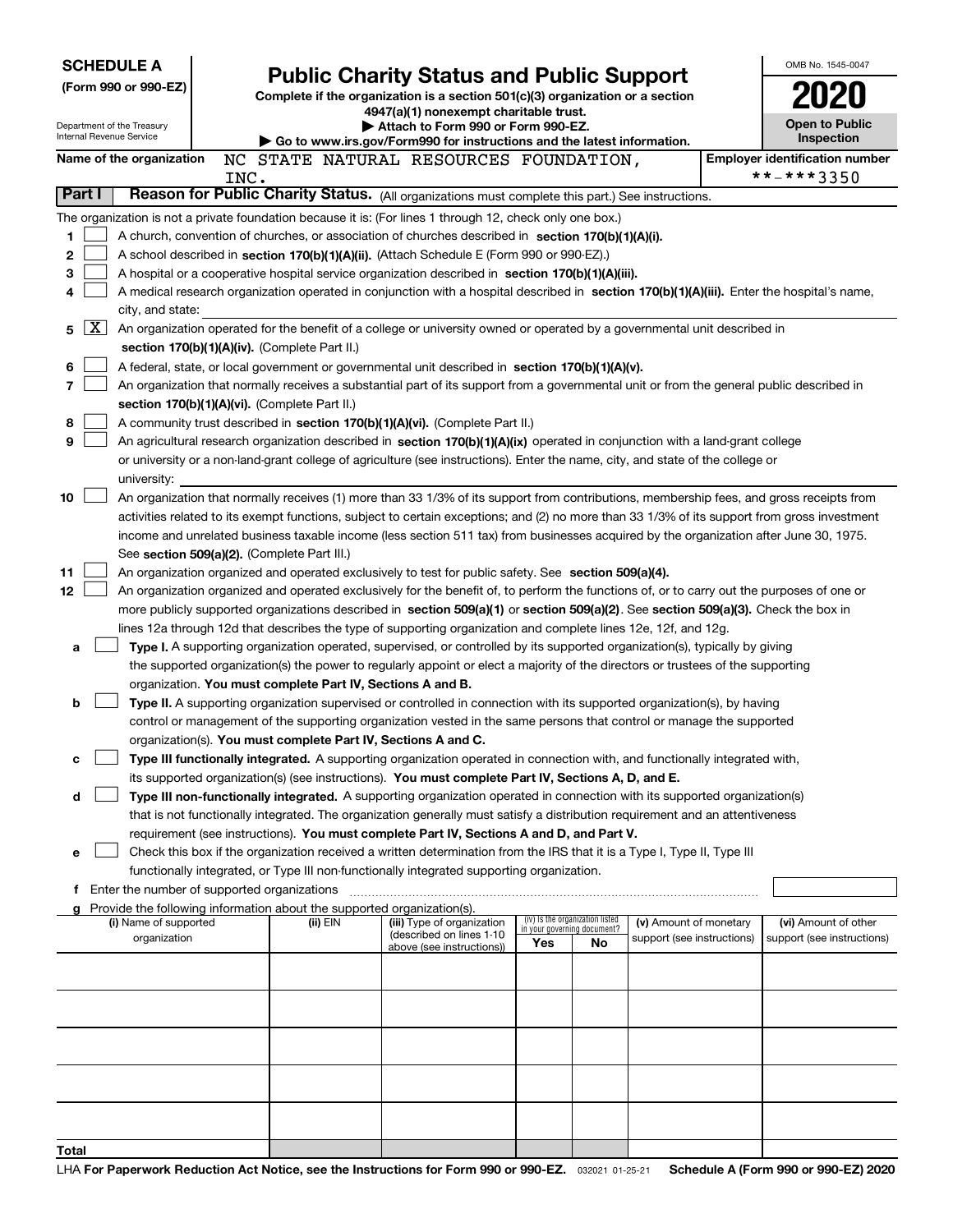# Schedule A (Form 990 or 990-EZ) 2020 INC.<br>**Part II** Support Schedule for Orga

**2** INC. \*\*-\*\*\*3350

(Complete only if you checked the box on line 5, 7, or 8 of Part I or if the organization failed to qualify under Part III. If the organization fails to qualify under the tests listed below, please complete Part III.) **Part II Support Schedule for Organizations Described in Sections 170(b)(1)(A)(iv) and 170(b)(1)(A)(vi)**

| <b>Section A. Public Support</b>                                                                                                               |          |          |                    |                               |          |                     |
|------------------------------------------------------------------------------------------------------------------------------------------------|----------|----------|--------------------|-------------------------------|----------|---------------------|
| Calendar year (or fiscal year beginning in)                                                                                                    | (a) 2016 | (b) 2017 | $(c)$ 2018         | $(d)$ 2019                    | (e) 2020 | (f) Total           |
| 1 Gifts, grants, contributions, and                                                                                                            |          |          |                    |                               |          |                     |
| membership fees received. (Do not                                                                                                              |          |          |                    |                               |          |                     |
| include any "unusual grants.")                                                                                                                 | 1484267. | 2580376. | 1462449.           | 1439433.                      |          | 3427290.10393815.   |
| 2 Tax revenues levied for the organ-                                                                                                           |          |          |                    |                               |          |                     |
| ization's benefit and either paid to                                                                                                           |          |          |                    |                               |          |                     |
| or expended on its behalf                                                                                                                      |          |          |                    |                               |          |                     |
| 3 The value of services or facilities                                                                                                          |          |          |                    |                               |          |                     |
| furnished by a governmental unit to                                                                                                            |          |          |                    |                               |          |                     |
| the organization without charge                                                                                                                |          |          |                    |                               |          |                     |
| 4 Total. Add lines 1 through 3                                                                                                                 | 1484267. | 2580376. | 1462449.           | 1439433.                      |          | 3427290.10393815.   |
| 5 The portion of total contributions                                                                                                           |          |          |                    |                               |          |                     |
| by each person (other than a                                                                                                                   |          |          |                    |                               |          |                     |
| governmental unit or publicly                                                                                                                  |          |          |                    |                               |          |                     |
| supported organization) included                                                                                                               |          |          |                    |                               |          |                     |
| on line 1 that exceeds 2% of the                                                                                                               |          |          |                    |                               |          |                     |
| amount shown on line 11,                                                                                                                       |          |          |                    |                               |          |                     |
| column (f)                                                                                                                                     |          |          |                    |                               |          | 782,216.            |
| 6 Public support. Subtract line 5 from line 4.                                                                                                 |          |          |                    |                               |          | 9611599.            |
| <b>Section B. Total Support</b>                                                                                                                |          |          |                    |                               |          |                     |
| Calendar year (or fiscal year beginning in)                                                                                                    | (a) 2016 | (b) 2017 | $(c)$ 2018         | $(d)$ 2019                    | (e) 2020 | (f) Total           |
| <b>7</b> Amounts from line 4                                                                                                                   | 1484267. | 2580376. | 1462449.           | 1439433.                      |          | 3427290.10393815.   |
| 8 Gross income from interest,                                                                                                                  |          |          |                    |                               |          |                     |
| dividends, payments received on                                                                                                                |          |          |                    |                               |          |                     |
| securities loans, rents, royalties,                                                                                                            |          |          |                    |                               |          |                     |
| and income from similar sources                                                                                                                | 81,965.  |          | $96,387.$ 125,000. | 130, 535.                     | 78,881.  | 512,768.            |
| 9 Net income from unrelated business                                                                                                           |          |          |                    |                               |          |                     |
| activities, whether or not the                                                                                                                 |          |          |                    |                               |          |                     |
| business is regularly carried on                                                                                                               |          |          |                    |                               |          |                     |
| 10 Other income. Do not include gain                                                                                                           |          |          |                    |                               |          |                     |
| or loss from the sale of capital                                                                                                               |          |          |                    |                               |          |                     |
| assets (Explain in Part VI.)                                                                                                                   | 339,036. |          |                    | $67,922.$ 190, 110. 141, 028. |          | $205,896.$ 943,992. |
| 11 Total support. Add lines 7 through 10                                                                                                       |          |          |                    |                               |          | 11850575.           |
| 12 Gross receipts from related activities, etc. (see instructions)                                                                             |          |          |                    |                               | 12       | 1,562,721.          |
| 13 First 5 years. If the Form 990 is for the organization's first, second, third, fourth, or fifth tax year as a section 501(c)(3)             |          |          |                    |                               |          |                     |
| organization, check this box and stop here                                                                                                     |          |          |                    |                               |          |                     |
| <b>Section C. Computation of Public Support Percentage</b>                                                                                     |          |          |                    |                               |          |                     |
| 14 Public support percentage for 2020 (line 6, column (f), divided by line 11, column (f) <i>mummumumum</i>                                    |          |          |                    |                               | 14       | 81.11<br>%          |
|                                                                                                                                                |          |          |                    |                               | 15       | 79.55<br>%          |
| 16a 33 1/3% support test - 2020. If the organization did not check the box on line 13, and line 14 is 33 1/3% or more, check this box and      |          |          |                    |                               |          |                     |
| $\blacktriangleright$ $\boxed{\text{X}}$<br>stop here. The organization qualifies as a publicly supported organization                         |          |          |                    |                               |          |                     |
| b 33 1/3% support test - 2019. If the organization did not check a box on line 13 or 16a, and line 15 is 33 1/3% or more, check this box       |          |          |                    |                               |          |                     |
| and stop here. The organization qualifies as a publicly supported organization                                                                 |          |          |                    |                               |          |                     |
| 17a 10% -facts-and-circumstances test - 2020. If the organization did not check a box on line 13, 16a, or 16b, and line 14 is 10% or more,     |          |          |                    |                               |          |                     |
| and if the organization meets the facts-and-circumstances test, check this box and stop here. Explain in Part VI how the organization          |          |          |                    |                               |          |                     |
| meets the facts-and-circumstances test. The organization qualifies as a publicly supported organization                                        |          |          |                    |                               |          |                     |
| <b>b 10% -facts-and-circumstances test - 2019.</b> If the organization did not check a box on line 13, 16a, 16b, or 17a, and line 15 is 10% or |          |          |                    |                               |          |                     |
| more, and if the organization meets the facts-and-circumstances test, check this box and stop here. Explain in Part VI how the                 |          |          |                    |                               |          |                     |
| organization meets the facts-and-circumstances test. The organization qualifies as a publicly supported organization                           |          |          |                    |                               |          |                     |
| 18 Private foundation. If the organization did not check a box on line 13, 16a, 16b, 17a, or 17b, check this box and see instructions          |          |          |                    |                               |          |                     |
|                                                                                                                                                |          |          |                    |                               |          |                     |

**Schedule A (Form 990 or 990-EZ) 2020**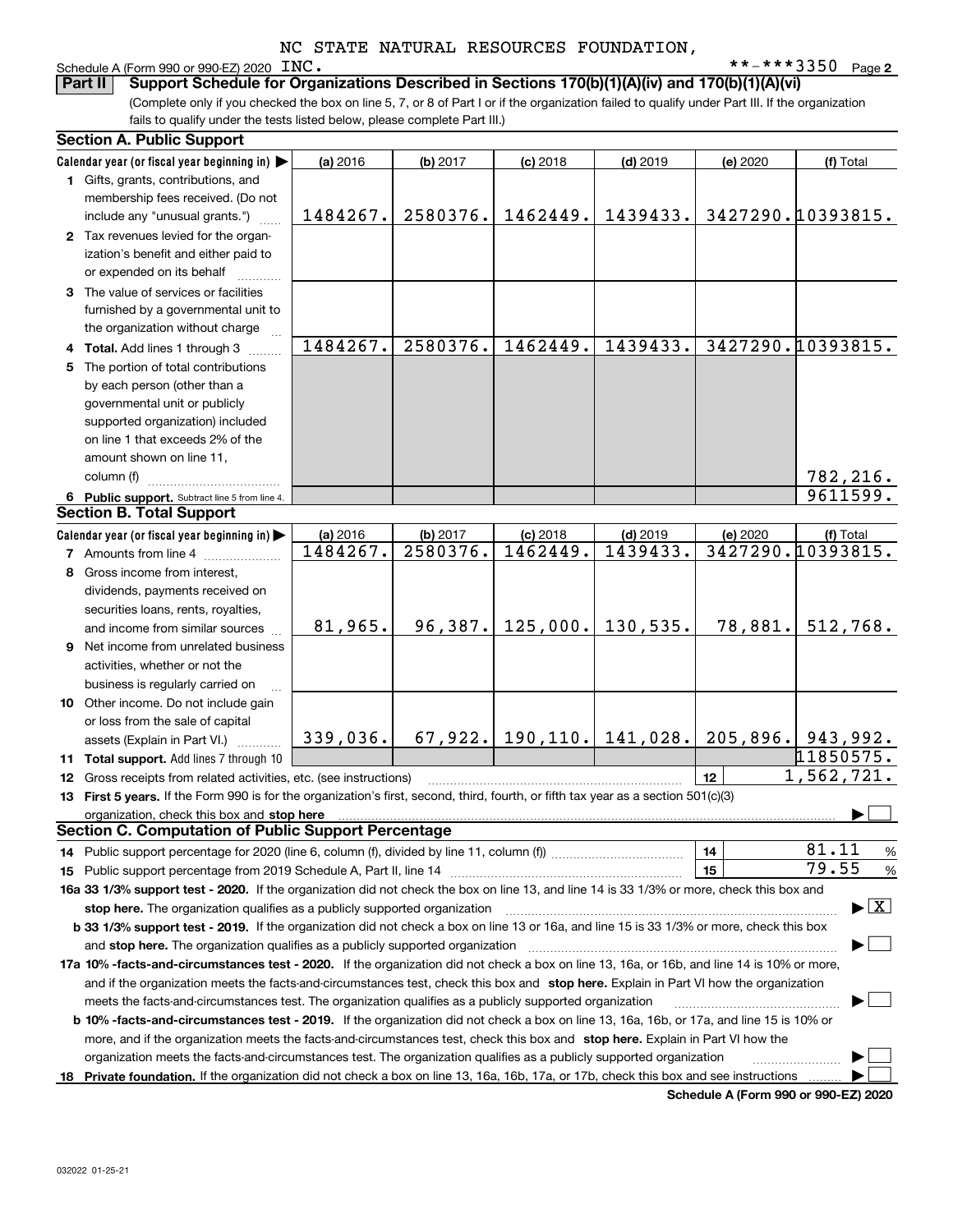### **Part III Support Schedule for Organizations Described in Section 509(a)(2)**

(Complete only if you checked the box on line 10 of Part I or if the organization failed to qualify under Part II. If the organization fails to qualify under the tests listed below, please complete Part II.)

| <b>Section A. Public Support</b>                                                                                                                 |          |          |                 |                                                      |          |             |
|--------------------------------------------------------------------------------------------------------------------------------------------------|----------|----------|-----------------|------------------------------------------------------|----------|-------------|
| Calendar year (or fiscal year beginning in) $\blacktriangleright$                                                                                | (a) 2016 | (b) 2017 | <b>(c)</b> 2018 | $(d)$ 2019                                           | (e) 2020 | (f) Total   |
| 1 Gifts, grants, contributions, and                                                                                                              |          |          |                 |                                                      |          |             |
| membership fees received. (Do not                                                                                                                |          |          |                 |                                                      |          |             |
| include any "unusual grants.")                                                                                                                   |          |          |                 |                                                      |          |             |
| <b>2</b> Gross receipts from admissions,                                                                                                         |          |          |                 |                                                      |          |             |
| merchandise sold or services per-                                                                                                                |          |          |                 |                                                      |          |             |
| formed, or facilities furnished in                                                                                                               |          |          |                 |                                                      |          |             |
| any activity that is related to the<br>organization's tax-exempt purpose                                                                         |          |          |                 |                                                      |          |             |
| 3 Gross receipts from activities that                                                                                                            |          |          |                 |                                                      |          |             |
| are not an unrelated trade or bus-                                                                                                               |          |          |                 |                                                      |          |             |
| iness under section 513                                                                                                                          |          |          |                 |                                                      |          |             |
| 4 Tax revenues levied for the organ-                                                                                                             |          |          |                 |                                                      |          |             |
| ization's benefit and either paid to                                                                                                             |          |          |                 |                                                      |          |             |
| or expended on its behalf                                                                                                                        |          |          |                 |                                                      |          |             |
| .<br>5 The value of services or facilities                                                                                                       |          |          |                 |                                                      |          |             |
| furnished by a governmental unit to                                                                                                              |          |          |                 |                                                      |          |             |
| the organization without charge                                                                                                                  |          |          |                 |                                                      |          |             |
|                                                                                                                                                  |          |          |                 |                                                      |          |             |
| <b>6 Total.</b> Add lines 1 through 5                                                                                                            |          |          |                 |                                                      |          |             |
| 7a Amounts included on lines 1, 2, and<br>3 received from disqualified persons                                                                   |          |          |                 |                                                      |          |             |
| <b>b</b> Amounts included on lines 2 and 3 received                                                                                              |          |          |                 |                                                      |          |             |
| from other than disqualified persons that                                                                                                        |          |          |                 |                                                      |          |             |
| exceed the greater of \$5,000 or 1% of the                                                                                                       |          |          |                 |                                                      |          |             |
| amount on line 13 for the year                                                                                                                   |          |          |                 |                                                      |          |             |
| c Add lines 7a and 7b                                                                                                                            |          |          |                 |                                                      |          |             |
| 8 Public support. (Subtract line 7c from line 6.)<br><b>Section B. Total Support</b>                                                             |          |          |                 |                                                      |          |             |
|                                                                                                                                                  |          |          |                 |                                                      |          |             |
| Calendar year (or fiscal year beginning in) $\blacktriangleright$                                                                                | (a) 2016 | (b) 2017 | $(c)$ 2018      | $(d)$ 2019                                           | (e) 2020 | (f) Total   |
| 9 Amounts from line 6                                                                                                                            |          |          |                 |                                                      |          |             |
| 10a Gross income from interest,<br>dividends, payments received on                                                                               |          |          |                 |                                                      |          |             |
| securities loans, rents, royalties,                                                                                                              |          |          |                 |                                                      |          |             |
| and income from similar sources                                                                                                                  |          |          |                 |                                                      |          |             |
| <b>b</b> Unrelated business taxable income                                                                                                       |          |          |                 |                                                      |          |             |
| (less section 511 taxes) from businesses                                                                                                         |          |          |                 |                                                      |          |             |
| acquired after June 30, 1975                                                                                                                     |          |          |                 |                                                      |          |             |
| c Add lines 10a and 10b                                                                                                                          |          |          |                 |                                                      |          |             |
| 11 Net income from unrelated business<br>activities not included in line 10b.                                                                    |          |          |                 |                                                      |          |             |
| whether or not the business is                                                                                                                   |          |          |                 |                                                      |          |             |
| regularly carried on                                                                                                                             |          |          |                 |                                                      |          |             |
| 12 Other income. Do not include gain                                                                                                             |          |          |                 |                                                      |          |             |
| or loss from the sale of capital<br>assets (Explain in Part VI.)                                                                                 |          |          |                 |                                                      |          |             |
| <b>13</b> Total support. (Add lines 9, 10c, 11, and 12.)                                                                                         |          |          |                 |                                                      |          |             |
| 14 First 5 years. If the Form 990 is for the organization's first, second, third, fourth, or fifth tax year as a section 501(c)(3) organization, |          |          |                 |                                                      |          |             |
| check this box and stop here measurements are constructed as the state of the state of the state and stop here                                   |          |          |                 |                                                      |          |             |
| <b>Section C. Computation of Public Support Percentage</b>                                                                                       |          |          |                 |                                                      |          |             |
| 15 Public support percentage for 2020 (line 8, column (f), divided by line 13, column (f))                                                       |          |          |                 | <u> 1986 - Johann Stoff, Amerikaansk politiker (</u> | 15       | %           |
| 16 Public support percentage from 2019 Schedule A, Part III, line 15                                                                             |          |          |                 |                                                      | 16       | %           |
| <b>Section D. Computation of Investment Income Percentage</b>                                                                                    |          |          |                 |                                                      |          |             |
|                                                                                                                                                  |          |          |                 |                                                      | 17       | %           |
| <b>18</b> Investment income percentage from <b>2019</b> Schedule A, Part III, line 17                                                            |          |          |                 |                                                      | 18       | %           |
| 19a 33 1/3% support tests - 2020. If the organization did not check the box on line 14, and line 15 is more than 33 1/3%, and line 17 is not     |          |          |                 |                                                      |          |             |
| more than 33 1/3%, check this box and stop here. The organization qualifies as a publicly supported organization                                 |          |          |                 |                                                      |          | $\sim$<br>▶ |
| b 33 1/3% support tests - 2019. If the organization did not check a box on line 14 or line 19a, and line 16 is more than 33 1/3%, and            |          |          |                 |                                                      |          |             |
| line 18 is not more than 33 1/3%, check this box and stop here. The organization qualifies as a publicly supported organization                  |          |          |                 |                                                      |          |             |
|                                                                                                                                                  |          |          |                 |                                                      |          |             |
|                                                                                                                                                  |          |          |                 |                                                      |          |             |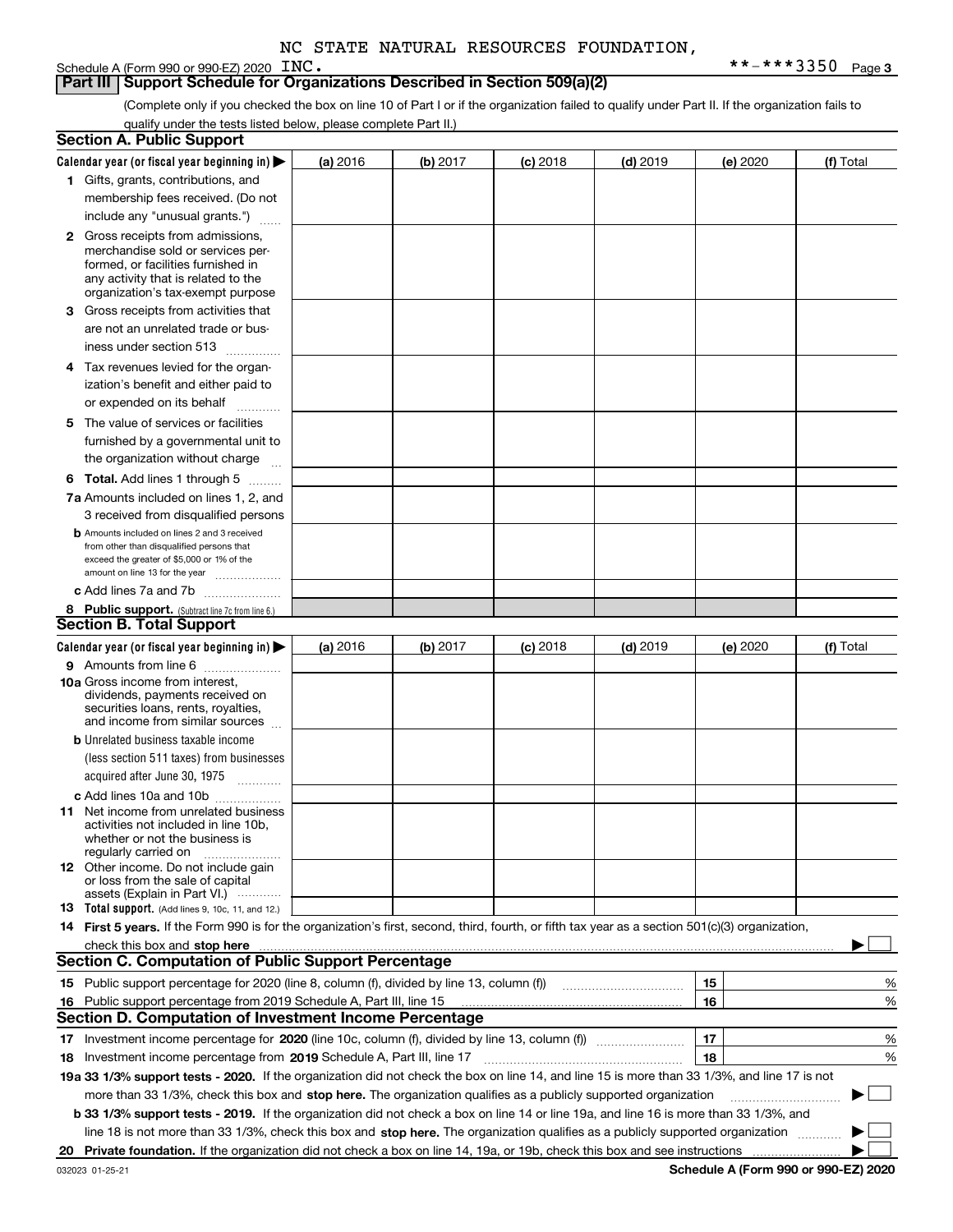**1**

**YesNo**

### Schedule A (Form 990 or 990-EZ) 2020  $\text{INC.}$ **Part IV Supporting Organizations**

(Complete only if you checked a box in line 12 on Part I. If you checked box 12a, Part I, complete Sections A and B. If you checked box 12b, Part I, complete Sections A and C. If you checked box 12c, Part I, complete Sections A, D, and E. If you checked box 12d, Part I, complete Sections A and D, and complete Part V.)

### **Section A. All Supporting Organizations**

- **1** Are all of the organization's supported organizations listed by name in the organization's governing documents? If "No," describe in **Part VI** how the supported organizations are designated. If designated by *class or purpose, describe the designation. If historic and continuing relationship, explain.*
- **2** Did the organization have any supported organization that does not have an IRS determination of status under section 509(a)(1) or (2)? If "Yes," explain in Part VI how the organization determined that the supported *organization was described in section 509(a)(1) or (2).*
- **3a** Did the organization have a supported organization described in section 501(c)(4), (5), or (6)? If "Yes," answer *lines 3b and 3c below.*
- **b** Did the organization confirm that each supported organization qualified under section 501(c)(4), (5), or (6) and satisfied the public support tests under section 509(a)(2)? If "Yes," describe in **Part VI** when and how the *organization made the determination.*
- **c**Did the organization ensure that all support to such organizations was used exclusively for section 170(c)(2)(B) purposes? If "Yes," explain in **Part VI** what controls the organization put in place to ensure such use.
- **4a***If* Was any supported organization not organized in the United States ("foreign supported organization")? *"Yes," and if you checked box 12a or 12b in Part I, answer lines 4b and 4c below.*
- **b** Did the organization have ultimate control and discretion in deciding whether to make grants to the foreign supported organization? If "Yes," describe in **Part VI** how the organization had such control and discretion *despite being controlled or supervised by or in connection with its supported organizations.*
- **c** Did the organization support any foreign supported organization that does not have an IRS determination under sections 501(c)(3) and 509(a)(1) or (2)? If "Yes," explain in **Part VI** what controls the organization used *to ensure that all support to the foreign supported organization was used exclusively for section 170(c)(2)(B) purposes.*
- **5a***If "Yes,"* Did the organization add, substitute, or remove any supported organizations during the tax year? answer lines 5b and 5c below (if applicable). Also, provide detail in **Part VI,** including (i) the names and EIN *numbers of the supported organizations added, substituted, or removed; (ii) the reasons for each such action; (iii) the authority under the organization's organizing document authorizing such action; and (iv) how the action was accomplished (such as by amendment to the organizing document).*
- **b** Type I or Type II only. Was any added or substituted supported organization part of a class already designated in the organization's organizing document?
- **cSubstitutions only.**  Was the substitution the result of an event beyond the organization's control?
- **6** Did the organization provide support (whether in the form of grants or the provision of services or facilities) to **Part VI.** *If "Yes," provide detail in* support or benefit one or more of the filing organization's supported organizations? anyone other than (i) its supported organizations, (ii) individuals that are part of the charitable class benefited by one or more of its supported organizations, or (iii) other supporting organizations that also
- **7**Did the organization provide a grant, loan, compensation, or other similar payment to a substantial contributor *If "Yes," complete Part I of Schedule L (Form 990 or 990-EZ).* regard to a substantial contributor? (as defined in section 4958(c)(3)(C)), a family member of a substantial contributor, or a 35% controlled entity with
- **8** Did the organization make a loan to a disqualified person (as defined in section 4958) not described in line 7? *If "Yes," complete Part I of Schedule L (Form 990 or 990-EZ).*
- **9a** Was the organization controlled directly or indirectly at any time during the tax year by one or more in section 509(a)(1) or (2))? If "Yes," *provide detail in* <code>Part VI.</code> disqualified persons, as defined in section 4946 (other than foundation managers and organizations described
- **b** Did one or more disqualified persons (as defined in line 9a) hold a controlling interest in any entity in which the supporting organization had an interest? If "Yes," provide detail in P**art VI**.
- **c**Did a disqualified person (as defined in line 9a) have an ownership interest in, or derive any personal benefit from, assets in which the supporting organization also had an interest? If "Yes," provide detail in P**art VI.**
- **10a** Was the organization subject to the excess business holdings rules of section 4943 because of section supporting organizations)? If "Yes," answer line 10b below. 4943(f) (regarding certain Type II supporting organizations, and all Type III non-functionally integrated
- **b** Did the organization have any excess business holdings in the tax year? (Use Schedule C, Form 4720, to *determine whether the organization had excess business holdings.)*

**23a3b3c4a4b4c5a5b5c6789a 9b9c**

**10a**

**10b**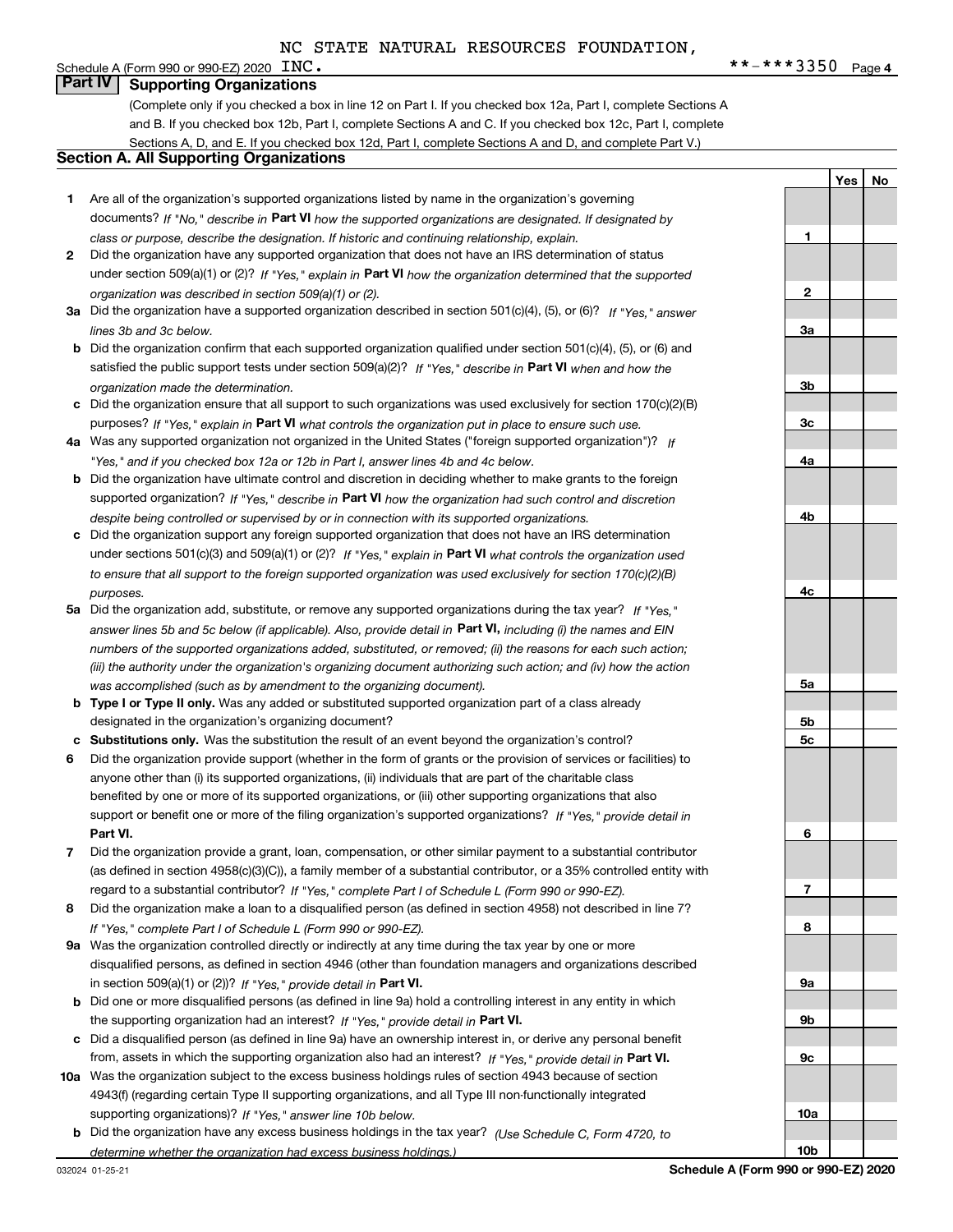|                | INC.<br>Schedule A (Form 990 or 990-EZ) 2020 | **-***3350 | Page 5 |
|----------------|----------------------------------------------|------------|--------|
| <b>Part IV</b> | <b>Supporting Organizations (continued)</b>  |            |        |
|                |                                              |            |        |

|                  |                                                                                                                                                                                                                                                                                                                                                                                                                                                                                                                                                                                                                                                      |     | Yes        | No |
|------------------|------------------------------------------------------------------------------------------------------------------------------------------------------------------------------------------------------------------------------------------------------------------------------------------------------------------------------------------------------------------------------------------------------------------------------------------------------------------------------------------------------------------------------------------------------------------------------------------------------------------------------------------------------|-----|------------|----|
| 11               | Has the organization accepted a gift or contribution from any of the following persons?                                                                                                                                                                                                                                                                                                                                                                                                                                                                                                                                                              |     |            |    |
|                  | a A person who directly or indirectly controls, either alone or together with persons described in lines 11b and                                                                                                                                                                                                                                                                                                                                                                                                                                                                                                                                     |     |            |    |
|                  | 11c below, the governing body of a supported organization?                                                                                                                                                                                                                                                                                                                                                                                                                                                                                                                                                                                           | 11a |            |    |
|                  | <b>b</b> A family member of a person described in line 11a above?                                                                                                                                                                                                                                                                                                                                                                                                                                                                                                                                                                                    | 11b |            |    |
|                  | c A 35% controlled entity of a person described in line 11a or 11b above? If "Yes" to line 11a, 11b, or 11c, provide                                                                                                                                                                                                                                                                                                                                                                                                                                                                                                                                 |     |            |    |
|                  | detail in Part VI.                                                                                                                                                                                                                                                                                                                                                                                                                                                                                                                                                                                                                                   | 11c |            |    |
|                  | <b>Section B. Type I Supporting Organizations</b>                                                                                                                                                                                                                                                                                                                                                                                                                                                                                                                                                                                                    |     |            |    |
|                  |                                                                                                                                                                                                                                                                                                                                                                                                                                                                                                                                                                                                                                                      |     | <b>Yes</b> | No |
| 1                | Did the governing body, members of the governing body, officers acting in their official capacity, or membership of one or<br>more supported organizations have the power to regularly appoint or elect at least a majority of the organization's officers,<br>directors, or trustees at all times during the tax year? If "No," describe in Part VI how the supported organization(s)<br>effectively operated, supervised, or controlled the organization's activities. If the organization had more than one supported<br>organization, describe how the powers to appoint and/or remove officers, directors, or trustees were allocated among the |     |            |    |
|                  | supported organizations and what conditions or restrictions, if any, applied to such powers during the tax year.                                                                                                                                                                                                                                                                                                                                                                                                                                                                                                                                     | 1   |            |    |
| 2                | Did the organization operate for the benefit of any supported organization other than the supported                                                                                                                                                                                                                                                                                                                                                                                                                                                                                                                                                  |     |            |    |
|                  | organization(s) that operated, supervised, or controlled the supporting organization? If "Yes," explain in                                                                                                                                                                                                                                                                                                                                                                                                                                                                                                                                           |     |            |    |
|                  | Part VI how providing such benefit carried out the purposes of the supported organization(s) that operated,                                                                                                                                                                                                                                                                                                                                                                                                                                                                                                                                          |     |            |    |
|                  | supervised, or controlled the supporting organization.                                                                                                                                                                                                                                                                                                                                                                                                                                                                                                                                                                                               | 2   |            |    |
|                  | Section C. Type II Supporting Organizations                                                                                                                                                                                                                                                                                                                                                                                                                                                                                                                                                                                                          |     |            |    |
|                  |                                                                                                                                                                                                                                                                                                                                                                                                                                                                                                                                                                                                                                                      |     | <b>Yes</b> | No |
| 1.               | Were a majority of the organization's directors or trustees during the tax year also a majority of the directors                                                                                                                                                                                                                                                                                                                                                                                                                                                                                                                                     |     |            |    |
|                  | or trustees of each of the organization's supported organization(s)? If "No," describe in Part VI how control                                                                                                                                                                                                                                                                                                                                                                                                                                                                                                                                        |     |            |    |
|                  | or management of the supporting organization was vested in the same persons that controlled or managed                                                                                                                                                                                                                                                                                                                                                                                                                                                                                                                                               |     |            |    |
|                  | the supported organization(s).                                                                                                                                                                                                                                                                                                                                                                                                                                                                                                                                                                                                                       | 1   |            |    |
|                  | Section D. All Type III Supporting Organizations                                                                                                                                                                                                                                                                                                                                                                                                                                                                                                                                                                                                     |     |            |    |
|                  |                                                                                                                                                                                                                                                                                                                                                                                                                                                                                                                                                                                                                                                      |     | <b>Yes</b> | No |
| 1.               | Did the organization provide to each of its supported organizations, by the last day of the fifth month of the                                                                                                                                                                                                                                                                                                                                                                                                                                                                                                                                       |     |            |    |
|                  | organization's tax year, (i) a written notice describing the type and amount of support provided during the prior tax                                                                                                                                                                                                                                                                                                                                                                                                                                                                                                                                |     |            |    |
|                  | year, (ii) a copy of the Form 990 that was most recently filed as of the date of notification, and (iii) copies of the                                                                                                                                                                                                                                                                                                                                                                                                                                                                                                                               |     |            |    |
|                  | organization's governing documents in effect on the date of notification, to the extent not previously provided?                                                                                                                                                                                                                                                                                                                                                                                                                                                                                                                                     | 1   |            |    |
| 2                | Were any of the organization's officers, directors, or trustees either (i) appointed or elected by the supported                                                                                                                                                                                                                                                                                                                                                                                                                                                                                                                                     |     |            |    |
|                  | organization(s) or (ii) serving on the governing body of a supported organization? If "No," explain in Part VI how                                                                                                                                                                                                                                                                                                                                                                                                                                                                                                                                   |     |            |    |
|                  | the organization maintained a close and continuous working relationship with the supported organization(s).                                                                                                                                                                                                                                                                                                                                                                                                                                                                                                                                          | 2   |            |    |
| 3                | By reason of the relationship described in line 2, above, did the organization's supported organizations have a                                                                                                                                                                                                                                                                                                                                                                                                                                                                                                                                      |     |            |    |
|                  | significant voice in the organization's investment policies and in directing the use of the organization's                                                                                                                                                                                                                                                                                                                                                                                                                                                                                                                                           |     |            |    |
|                  | income or assets at all times during the tax year? If "Yes," describe in Part VI the role the organization's                                                                                                                                                                                                                                                                                                                                                                                                                                                                                                                                         |     |            |    |
|                  | supported organizations played in this regard.                                                                                                                                                                                                                                                                                                                                                                                                                                                                                                                                                                                                       | 3   |            |    |
|                  | Section E. Type III Functionally Integrated Supporting Organizations                                                                                                                                                                                                                                                                                                                                                                                                                                                                                                                                                                                 |     |            |    |
| 1<br>a<br>b<br>c | Check the box next to the method that the organization used to satisfy the Integral Part Test during the year (see instructions).<br>The organization satisfied the Activities Test. Complete line 2 below.<br>The organization is the parent of each of its supported organizations. Complete line 3 below.<br>The organization supported a governmental entity. Describe in Part VI how you supported a governmental entity (see instructions)                                                                                                                                                                                                     |     |            |    |
| 2                | Activities Test. Answer lines 2a and 2b below.                                                                                                                                                                                                                                                                                                                                                                                                                                                                                                                                                                                                       |     | Yes        | No |
| а                | Did substantially all of the organization's activities during the tax year directly further the exempt purposes of                                                                                                                                                                                                                                                                                                                                                                                                                                                                                                                                   |     |            |    |
|                  | the supported organization(s) to which the organization was responsive? If "Yes," then in Part VI identify                                                                                                                                                                                                                                                                                                                                                                                                                                                                                                                                           |     |            |    |
|                  | those supported organizations and explain how these activities directly furthered their exempt purposes,                                                                                                                                                                                                                                                                                                                                                                                                                                                                                                                                             |     |            |    |
|                  | how the organization was responsive to those supported organizations, and how the organization determined                                                                                                                                                                                                                                                                                                                                                                                                                                                                                                                                            |     |            |    |
|                  | that these activities constituted substantially all of its activities.                                                                                                                                                                                                                                                                                                                                                                                                                                                                                                                                                                               | 2a  |            |    |
|                  | <b>b</b> Did the activities described in line 2a, above, constitute activities that, but for the organization's involvement,                                                                                                                                                                                                                                                                                                                                                                                                                                                                                                                         |     |            |    |
|                  | one or more of the organization's supported organization(s) would have been engaged in? If "Yes," explain in                                                                                                                                                                                                                                                                                                                                                                                                                                                                                                                                         |     |            |    |
|                  | Part VI the reasons for the organization's position that its supported organization(s) would have engaged in                                                                                                                                                                                                                                                                                                                                                                                                                                                                                                                                         |     |            |    |
|                  | these activities but for the organization's involvement.                                                                                                                                                                                                                                                                                                                                                                                                                                                                                                                                                                                             | 2b  |            |    |
| 3                | Parent of Supported Organizations. Answer lines 3a and 3b below.                                                                                                                                                                                                                                                                                                                                                                                                                                                                                                                                                                                     |     |            |    |
| а                | Did the organization have the power to regularly appoint or elect a majority of the officers, directors, or                                                                                                                                                                                                                                                                                                                                                                                                                                                                                                                                          |     |            |    |
|                  | trustees of each of the supported organizations? If "Yes" or "No" provide details in Part VI.                                                                                                                                                                                                                                                                                                                                                                                                                                                                                                                                                        | За  |            |    |
|                  | <b>b</b> Did the organization exercise a substantial degree of direction over the policies, programs, and activities of each                                                                                                                                                                                                                                                                                                                                                                                                                                                                                                                         |     |            |    |
|                  | of its supported organizations? If "Yes." describe in Part VI the role played by the organization in this regard.                                                                                                                                                                                                                                                                                                                                                                                                                                                                                                                                    | 3b  |            |    |
|                  | Schedule A (Form 990 or 990-EZ) 2020<br>032025 01-25-21                                                                                                                                                                                                                                                                                                                                                                                                                                                                                                                                                                                              |     |            |    |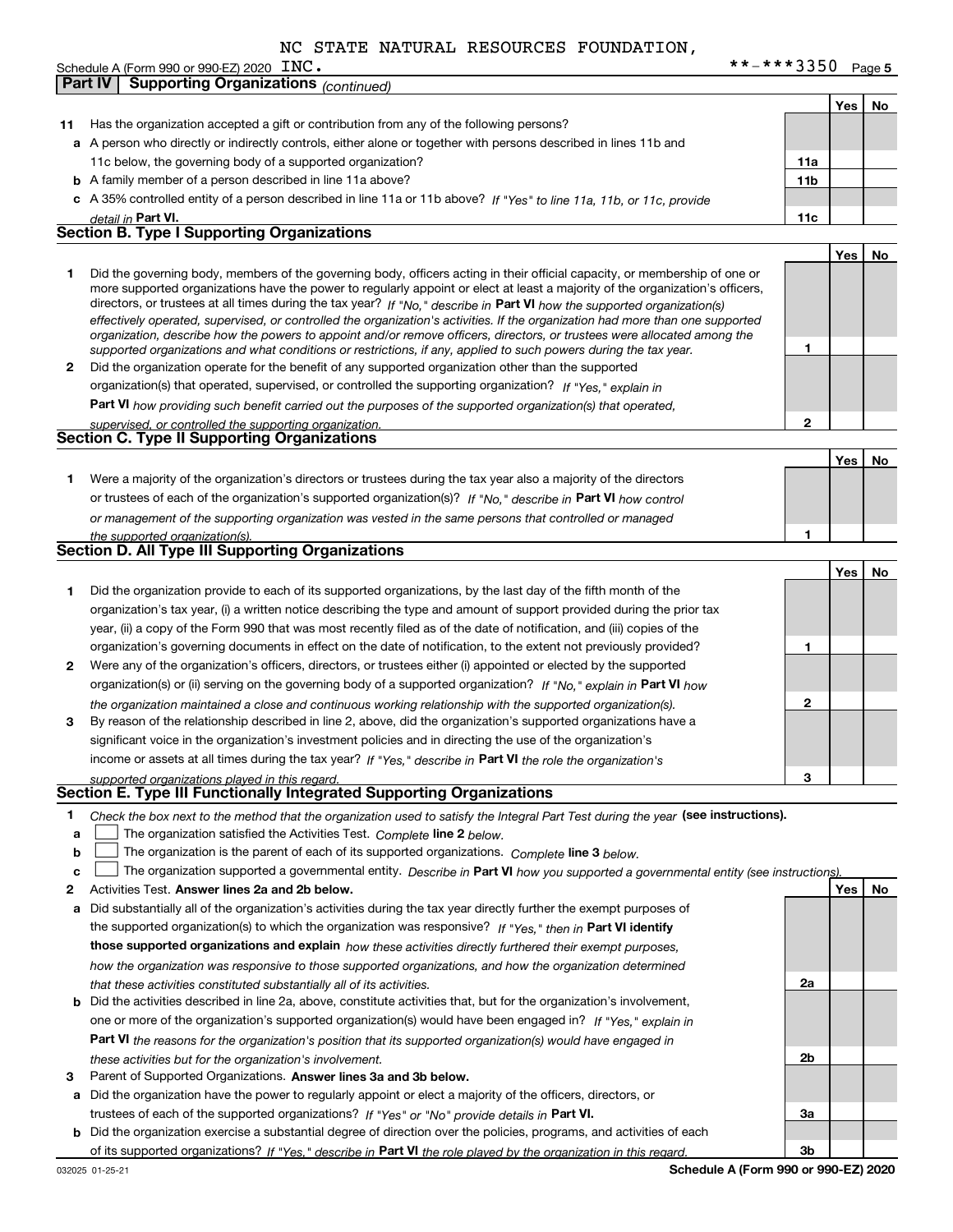|              | Schedule A (Form 990 or 990-EZ) 2020 INC.                                                                                                      |                |                | **-***3350 Page 6              |
|--------------|------------------------------------------------------------------------------------------------------------------------------------------------|----------------|----------------|--------------------------------|
|              | Type III Non-Functionally Integrated 509(a)(3) Supporting Organizations<br><b>Part V</b>                                                       |                |                |                                |
| 1            | Check here if the organization satisfied the Integral Part Test as a qualifying trust on Nov. 20, 1970 (explain in Part VI). See instructions. |                |                |                                |
|              | All other Type III non-functionally integrated supporting organizations must complete Sections A through E.                                    |                |                |                                |
|              | Section A - Adjusted Net Income                                                                                                                |                | (A) Prior Year | (B) Current Year<br>(optional) |
| 1            | Net short-term capital gain                                                                                                                    | 1              |                |                                |
| 2            | Recoveries of prior-year distributions                                                                                                         | $\mathbf{2}$   |                |                                |
| З            | Other gross income (see instructions)                                                                                                          | 3              |                |                                |
| 4            | Add lines 1 through 3.                                                                                                                         | 4              |                |                                |
| 5            | Depreciation and depletion                                                                                                                     | 5              |                |                                |
| 6            | Portion of operating expenses paid or incurred for production or                                                                               |                |                |                                |
|              | collection of gross income or for management, conservation, or                                                                                 |                |                |                                |
|              | maintenance of property held for production of income (see instructions)                                                                       | 6              |                |                                |
| 7            | Other expenses (see instructions)                                                                                                              | $\overline{7}$ |                |                                |
| 8            | <b>Adjusted Net Income</b> (subtract lines 5, 6, and 7 from line 4)                                                                            | 8              |                |                                |
|              | Section B - Minimum Asset Amount                                                                                                               |                | (A) Prior Year | (B) Current Year<br>(optional) |
| 1.           | Aggregate fair market value of all non-exempt-use assets (see                                                                                  |                |                |                                |
|              | instructions for short tax year or assets held for part of year):                                                                              |                |                |                                |
|              | a Average monthly value of securities                                                                                                          | 1a             |                |                                |
|              | <b>b</b> Average monthly cash balances                                                                                                         | 1b             |                |                                |
|              | c Fair market value of other non-exempt-use assets                                                                                             | 1c             |                |                                |
|              | <b>d</b> Total (add lines 1a, 1b, and 1c)                                                                                                      | 1d             |                |                                |
|              | <b>e</b> Discount claimed for blockage or other factors                                                                                        |                |                |                                |
|              | (explain in detail in Part VI):                                                                                                                |                |                |                                |
| 2            | Acquisition indebtedness applicable to non-exempt-use assets                                                                                   | $\mathbf{2}$   |                |                                |
| 3            | Subtract line 2 from line 1d.                                                                                                                  | 3              |                |                                |
| 4            | Cash deemed held for exempt use. Enter 0.015 of line 3 (for greater amount,                                                                    |                |                |                                |
|              | see instructions).                                                                                                                             | 4              |                |                                |
| 5            | Net value of non-exempt-use assets (subtract line 4 from line 3)                                                                               | 5              |                |                                |
| 6            | Multiply line 5 by 0.035.                                                                                                                      | 6              |                |                                |
| 7            | Recoveries of prior-year distributions                                                                                                         | $\overline{7}$ |                |                                |
| 8            | Minimum Asset Amount (add line 7 to line 6)                                                                                                    | 8              |                |                                |
|              | <b>Section C - Distributable Amount</b>                                                                                                        |                |                | <b>Current Year</b>            |
| 1            | Adjusted net income for prior year (from Section A, line 8, column A)                                                                          | 1              |                |                                |
| $\mathbf{2}$ | Enter 0.85 of line 1.                                                                                                                          | $\mathbf{2}$   |                |                                |
| 3            | Minimum asset amount for prior year (from Section B, line 8, column A)                                                                         | 3              |                |                                |
| 4            | Enter greater of line 2 or line 3.                                                                                                             | 4              |                |                                |
| 5            | Income tax imposed in prior year                                                                                                               | 5              |                |                                |
| 6            | <b>Distributable Amount.</b> Subtract line 5 from line 4, unless subject to                                                                    |                |                |                                |
|              | emergency temporary reduction (see instructions).                                                                                              | 6              |                |                                |

**7**Check here if the current year is the organization's first as a non-functionally integrated Type III supporting organization (see instructions).

**Schedule A (Form 990 or 990-EZ) 2020**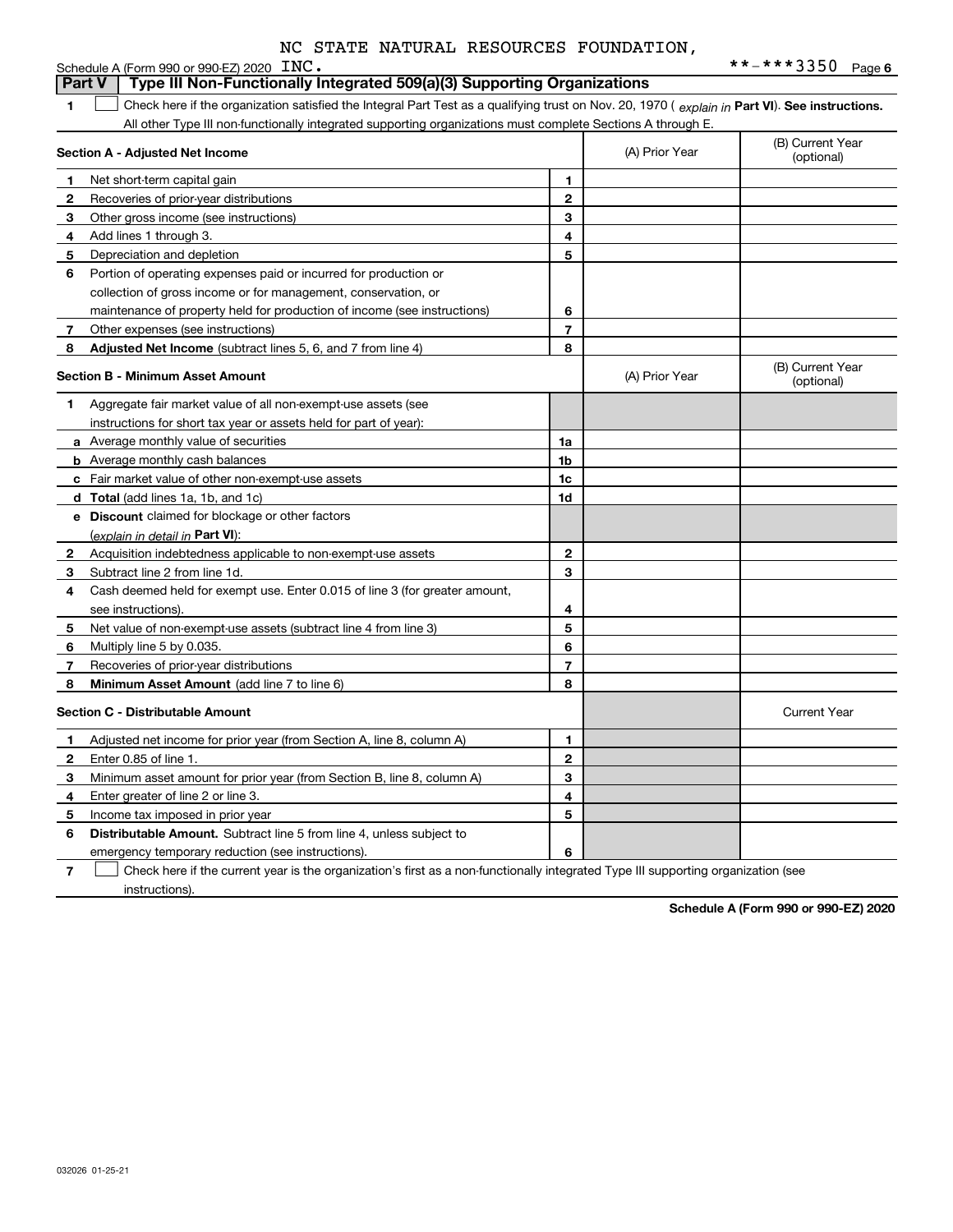|    | Schedule A (Form 990 or 990-EZ) 2020 INC.                                                                             |                                    |                                               |              | **-***3350 Page7                                 |
|----|-----------------------------------------------------------------------------------------------------------------------|------------------------------------|-----------------------------------------------|--------------|--------------------------------------------------|
|    | Type III Non-Functionally Integrated 509(a)(3) Supporting Organizations<br><b>Part V</b>                              |                                    | (continued)                                   |              |                                                  |
|    | <b>Section D - Distributions</b>                                                                                      |                                    |                                               |              | <b>Current Year</b>                              |
| 1  | Amounts paid to supported organizations to accomplish exempt purposes                                                 |                                    |                                               | 1            |                                                  |
| 2  | Amounts paid to perform activity that directly furthers exempt purposes of supported                                  |                                    |                                               |              |                                                  |
|    | organizations, in excess of income from activity                                                                      |                                    |                                               | $\mathbf{2}$ |                                                  |
| 3  | Administrative expenses paid to accomplish exempt purposes of supported organizations                                 |                                    |                                               | 3            |                                                  |
| 4  | Amounts paid to acquire exempt-use assets                                                                             |                                    |                                               | 4            |                                                  |
| 5  | Qualified set-aside amounts (prior IRS approval required - <i>provide details in</i> Part VI)                         |                                    |                                               | 5            |                                                  |
| 6  | Other distributions (describe in Part VI). See instructions.                                                          |                                    |                                               | 6            |                                                  |
| 7  | Total annual distributions. Add lines 1 through 6.                                                                    |                                    |                                               | 7            |                                                  |
| 8  | Distributions to attentive supported organizations to which the organization is responsive                            |                                    |                                               |              |                                                  |
|    | (provide details in Part VI). See instructions.                                                                       |                                    |                                               | 8            |                                                  |
| 9  | Distributable amount for 2020 from Section C, line 6                                                                  |                                    |                                               | 9            |                                                  |
| 10 | Line 8 amount divided by line 9 amount                                                                                |                                    |                                               | 10           |                                                  |
|    | <b>Section E - Distribution Allocations</b> (see instructions)                                                        | (i)<br><b>Excess Distributions</b> | (ii)<br><b>Underdistributions</b><br>Pre-2020 |              | (iii)<br><b>Distributable</b><br>Amount for 2020 |
| 1  | Distributable amount for 2020 from Section C, line 6                                                                  |                                    |                                               |              |                                                  |
| 2  | Underdistributions, if any, for years prior to 2020 (reason-                                                          |                                    |                                               |              |                                                  |
|    | able cause required - explain in Part VI). See instructions.                                                          |                                    |                                               |              |                                                  |
| 3  | Excess distributions carryover, if any, to 2020                                                                       |                                    |                                               |              |                                                  |
|    | a From 2015                                                                                                           |                                    |                                               |              |                                                  |
|    | <b>b</b> From 2016                                                                                                    |                                    |                                               |              |                                                  |
|    | c From 2017                                                                                                           |                                    |                                               |              |                                                  |
|    | d From 2018                                                                                                           |                                    |                                               |              |                                                  |
|    | e From 2019                                                                                                           |                                    |                                               |              |                                                  |
|    | f Total of lines 3a through 3e                                                                                        |                                    |                                               |              |                                                  |
|    | g Applied to underdistributions of prior years                                                                        |                                    |                                               |              |                                                  |
|    | <b>h</b> Applied to 2020 distributable amount                                                                         |                                    |                                               |              |                                                  |
| Ť. | Carryover from 2015 not applied (see instructions)                                                                    |                                    |                                               |              |                                                  |
|    | Remainder. Subtract lines 3g, 3h, and 3i from line 3f.                                                                |                                    |                                               |              |                                                  |
| 4  | Distributions for 2020 from Section D,                                                                                |                                    |                                               |              |                                                  |
|    | line $7:$                                                                                                             |                                    |                                               |              |                                                  |
|    | a Applied to underdistributions of prior years                                                                        |                                    |                                               |              |                                                  |
|    | <b>b</b> Applied to 2020 distributable amount                                                                         |                                    |                                               |              |                                                  |
|    |                                                                                                                       |                                    |                                               |              |                                                  |
|    | <b>c</b> Remainder. Subtract lines 4a and 4b from line 4.<br>Remaining underdistributions for years prior to 2020, if |                                    |                                               |              |                                                  |
|    |                                                                                                                       |                                    |                                               |              |                                                  |
|    | any. Subtract lines 3g and 4a from line 2. For result greater                                                         |                                    |                                               |              |                                                  |
|    | than zero, explain in Part VI. See instructions.                                                                      |                                    |                                               |              |                                                  |
| 6  | Remaining underdistributions for 2020. Subtract lines 3h                                                              |                                    |                                               |              |                                                  |
|    | and 4b from line 1. For result greater than zero, explain in                                                          |                                    |                                               |              |                                                  |
|    | <b>Part VI.</b> See instructions.                                                                                     |                                    |                                               |              |                                                  |
| 7  | Excess distributions carryover to 2021. Add lines 3j                                                                  |                                    |                                               |              |                                                  |
|    | and 4c.                                                                                                               |                                    |                                               |              |                                                  |
| 8  | Breakdown of line 7:                                                                                                  |                                    |                                               |              |                                                  |
|    | a Excess from 2016                                                                                                    |                                    |                                               |              |                                                  |
|    | <b>b</b> Excess from 2017                                                                                             |                                    |                                               |              |                                                  |
|    | c Excess from 2018                                                                                                    |                                    |                                               |              |                                                  |
|    | d Excess from 2019                                                                                                    |                                    |                                               |              |                                                  |
|    | e Excess from 2020                                                                                                    |                                    |                                               |              |                                                  |

**Schedule A (Form 990 or 990-EZ) 2020**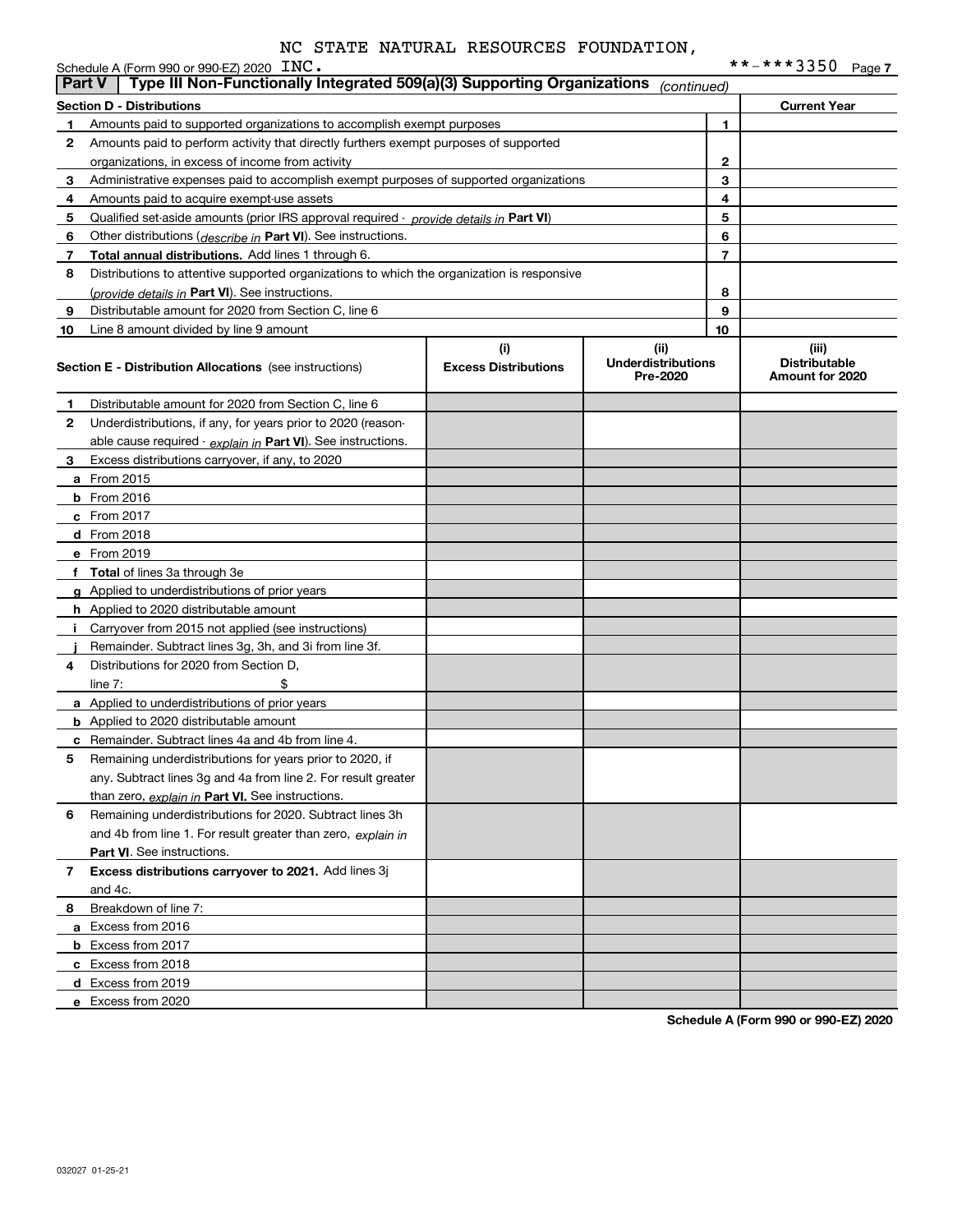|  |  |  |  | NC STATE NATURAL RESOURCES FOUNDATION, |
|--|--|--|--|----------------------------------------|
|--|--|--|--|----------------------------------------|

|                | Schedule A (Form 990 or 990-EZ) 2020 INC. |                                                                                                                                 | **-***3350 Page 8                                                                                                                                                                                                                                                                                                                                                                                                                 |  |
|----------------|-------------------------------------------|---------------------------------------------------------------------------------------------------------------------------------|-----------------------------------------------------------------------------------------------------------------------------------------------------------------------------------------------------------------------------------------------------------------------------------------------------------------------------------------------------------------------------------------------------------------------------------|--|
| <b>Part VI</b> | (See instructions.)                       | Section D, lines 5, 6, and 8; and Part V, Section E, lines 2, 5, and 6. Also complete this part for any additional information. | Supplemental Information. Provide the explanations required by Part II, line 10; Part II, line 17a or 17b; Part III, line 12;<br>Part IV, Section A, lines 1, 2, 3b, 3c, 4b, 4c, 5a, 6, 9a, 9b, 9c, 11a, 11b, and 11c; Part IV, Section B, lines 1 and 2; Part IV, Section C,<br>line 1; Part IV, Section D, lines 2 and 3; Part IV, Section E, lines 1c, 2a, 2b, 3a, and 3b; Part V, line 1; Part V, Section B, line 1e; Part V, |  |
|                |                                           |                                                                                                                                 |                                                                                                                                                                                                                                                                                                                                                                                                                                   |  |
|                |                                           |                                                                                                                                 |                                                                                                                                                                                                                                                                                                                                                                                                                                   |  |
|                |                                           |                                                                                                                                 |                                                                                                                                                                                                                                                                                                                                                                                                                                   |  |
|                |                                           |                                                                                                                                 |                                                                                                                                                                                                                                                                                                                                                                                                                                   |  |
|                |                                           |                                                                                                                                 |                                                                                                                                                                                                                                                                                                                                                                                                                                   |  |
|                |                                           |                                                                                                                                 |                                                                                                                                                                                                                                                                                                                                                                                                                                   |  |
|                |                                           |                                                                                                                                 |                                                                                                                                                                                                                                                                                                                                                                                                                                   |  |
|                |                                           |                                                                                                                                 |                                                                                                                                                                                                                                                                                                                                                                                                                                   |  |
|                |                                           |                                                                                                                                 |                                                                                                                                                                                                                                                                                                                                                                                                                                   |  |
|                |                                           |                                                                                                                                 |                                                                                                                                                                                                                                                                                                                                                                                                                                   |  |
|                |                                           |                                                                                                                                 |                                                                                                                                                                                                                                                                                                                                                                                                                                   |  |
|                |                                           |                                                                                                                                 |                                                                                                                                                                                                                                                                                                                                                                                                                                   |  |
|                |                                           |                                                                                                                                 |                                                                                                                                                                                                                                                                                                                                                                                                                                   |  |
|                |                                           |                                                                                                                                 |                                                                                                                                                                                                                                                                                                                                                                                                                                   |  |
|                |                                           |                                                                                                                                 |                                                                                                                                                                                                                                                                                                                                                                                                                                   |  |
|                |                                           |                                                                                                                                 |                                                                                                                                                                                                                                                                                                                                                                                                                                   |  |
|                |                                           |                                                                                                                                 |                                                                                                                                                                                                                                                                                                                                                                                                                                   |  |
|                |                                           |                                                                                                                                 |                                                                                                                                                                                                                                                                                                                                                                                                                                   |  |
|                |                                           |                                                                                                                                 |                                                                                                                                                                                                                                                                                                                                                                                                                                   |  |
|                |                                           |                                                                                                                                 |                                                                                                                                                                                                                                                                                                                                                                                                                                   |  |
|                |                                           |                                                                                                                                 |                                                                                                                                                                                                                                                                                                                                                                                                                                   |  |
|                |                                           |                                                                                                                                 |                                                                                                                                                                                                                                                                                                                                                                                                                                   |  |
|                |                                           |                                                                                                                                 |                                                                                                                                                                                                                                                                                                                                                                                                                                   |  |
|                |                                           |                                                                                                                                 |                                                                                                                                                                                                                                                                                                                                                                                                                                   |  |
|                |                                           |                                                                                                                                 |                                                                                                                                                                                                                                                                                                                                                                                                                                   |  |
|                |                                           |                                                                                                                                 |                                                                                                                                                                                                                                                                                                                                                                                                                                   |  |
|                |                                           |                                                                                                                                 |                                                                                                                                                                                                                                                                                                                                                                                                                                   |  |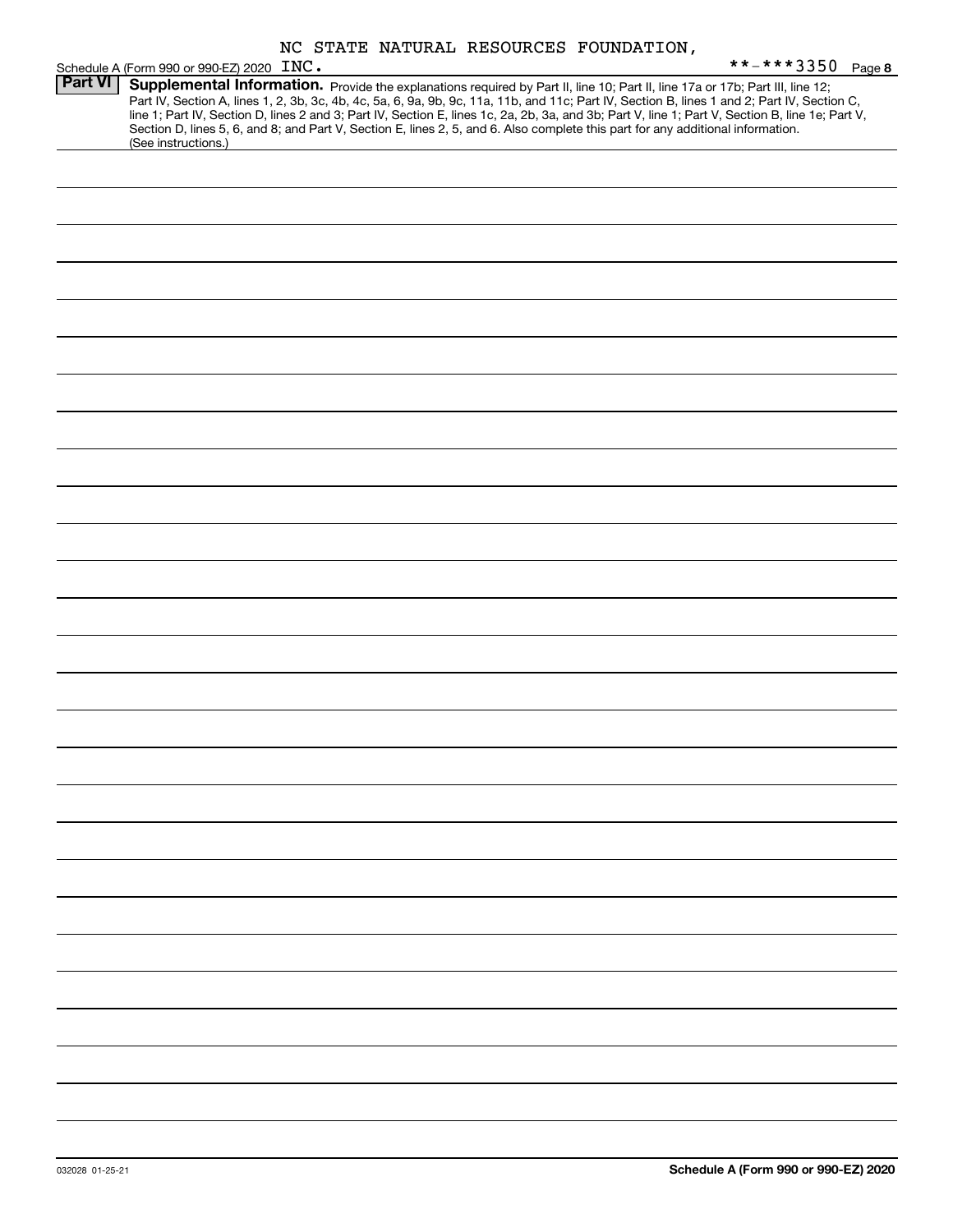Department of the Treasury Internal Revenue Service **(Form 990, 990-EZ, or 990-PF)**

|  | Name of the organization |  |
|--|--------------------------|--|

| ** PUBLIC DISCLOSURE COPY ** |  |
|------------------------------|--|
|------------------------------|--|

# **Schedule B Schedule of Contributors**

**| Attach to Form 990, Form 990-EZ, or Form 990-PF. | Go to www.irs.gov/Form990 for the latest information.** OMB No. 1545-0047

**2020**

**Employer identification number**

| Name of the organization       |                                                                                                                                                                                                                                                                                  |            |  |  |  |
|--------------------------------|----------------------------------------------------------------------------------------------------------------------------------------------------------------------------------------------------------------------------------------------------------------------------------|------------|--|--|--|
|                                | NC STATE NATURAL RESOURCES FOUNDATION,<br>INC.                                                                                                                                                                                                                                   |            |  |  |  |
| Organization type (check one): |                                                                                                                                                                                                                                                                                  | **-***3350 |  |  |  |
| Filers of:                     | Section:                                                                                                                                                                                                                                                                         |            |  |  |  |
| Form 990 or 990-EZ             | $\lfloor x \rfloor$ 501(c)( 3) (enter number) organization                                                                                                                                                                                                                       |            |  |  |  |
|                                | $4947(a)(1)$ nonexempt charitable trust not treated as a private foundation                                                                                                                                                                                                      |            |  |  |  |
|                                | 527 political organization                                                                                                                                                                                                                                                       |            |  |  |  |
| Form 990-PF                    | 501(c)(3) exempt private foundation                                                                                                                                                                                                                                              |            |  |  |  |
|                                | 4947(a)(1) nonexempt charitable trust treated as a private foundation                                                                                                                                                                                                            |            |  |  |  |
|                                | 501(c)(3) taxable private foundation                                                                                                                                                                                                                                             |            |  |  |  |
|                                |                                                                                                                                                                                                                                                                                  |            |  |  |  |
|                                | Check if your organization is covered by the General Rule or a Special Rule.                                                                                                                                                                                                     |            |  |  |  |
|                                | Note: Only a section 501(c)(7), (8), or (10) organization can check boxes for both the General Rule and a Special Rule. See instructions.                                                                                                                                        |            |  |  |  |
| <b>General Rule</b>            |                                                                                                                                                                                                                                                                                  |            |  |  |  |
|                                | For an organization filing Form 990, 990-EZ, or 990-PF that received, during the year, contributions totaling \$5,000 or more (in money or<br>property) from any one contributor. Complete Parts I and II. See instructions for determining a contributor's total contributions. |            |  |  |  |

**Special Rules**

| $\boxed{\textbf{X}}$ For an organization described in section 501(c)(3) filing Form 990 or 990-EZ that met the 33 1/3% support test of the regulations under |
|--------------------------------------------------------------------------------------------------------------------------------------------------------------|
| sections 509(a)(1) and 170(b)(1)(A)(vi), that checked Schedule A (Form 990 or 990-EZ). Part II, line 13, 16a, or 16b, and that received from                 |
| any one contributor, during the year, total contributions of the greater of (1) \$5,000; or (2) 2% of the amount on (i) Form 990, Part VIII, line 1h;        |
| or (ii) Form 990-EZ, line 1. Complete Parts I and II.                                                                                                        |

For an organization described in section 501(c)(7), (8), or (10) filing Form 990 or 990-EZ that received from any one contributor, during the year, total contributions of more than \$1,000 exclusively for religious, charitable, scientific, literary, or educational purposes, or for the prevention of cruelty to children or animals. Complete Parts I (entering "N/A" in column (b) instead of the contributor name and address), II, and III.  $\mathcal{L}^{\text{max}}$ 

purpose. Don't complete any of the parts unless the **General Rule** applies to this organization because it received *nonexclusively* year, contributions <sub>exclusively</sub> for religious, charitable, etc., purposes, but no such contributions totaled more than \$1,000. If this box is checked, enter here the total contributions that were received during the year for an  $\;$ exclusively religious, charitable, etc., For an organization described in section 501(c)(7), (8), or (10) filing Form 990 or 990-EZ that received from any one contributor, during the religious, charitable, etc., contributions totaling \$5,000 or more during the year  $\Box$ — $\Box$  =  $\Box$  $\mathcal{L}^{\text{max}}$ 

**Caution:**  An organization that isn't covered by the General Rule and/or the Special Rules doesn't file Schedule B (Form 990, 990-EZ, or 990-PF),  **must** but it answer "No" on Part IV, line 2, of its Form 990; or check the box on line H of its Form 990-EZ or on its Form 990-PF, Part I, line 2, to certify that it doesn't meet the filing requirements of Schedule B (Form 990, 990-EZ, or 990-PF).

**For Paperwork Reduction Act Notice, see the instructions for Form 990, 990-EZ, or 990-PF. Schedule B (Form 990, 990-EZ, or 990-PF) (2020)** LHA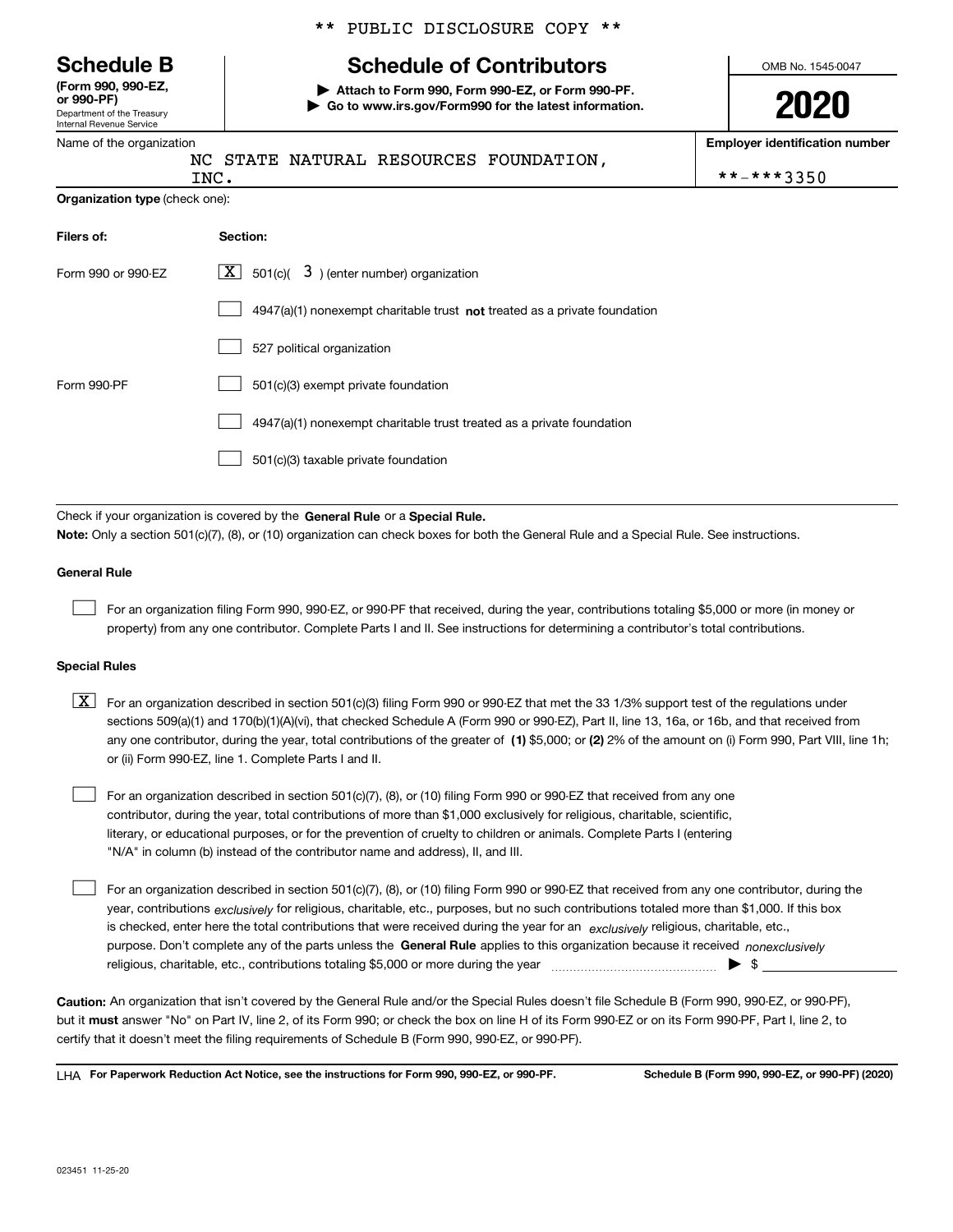#### Schedule B (Form 990, 990-EZ, or 990-PF) (2020) **Page 2** Page 2 and the state of the state of the state of the state of the state of the state of the state of the state of the state of the state of the state of the state o

Name of organization

### NC STATE NATURAL RESOURCES FOUNDATION, INC. \*\*-\*\*\*3350

**Employer identification number**

#### **(a)No.(b)Name, address, and ZIP + 4 (c)Total contributions (d)Type of contribution PersonPayrollNoncash (a)No.(b)Name, address, and ZIP + 4 (c)Total contributions (d)Type of contribution PersonPayrollNoncash (a)No.(b)Name, address, and ZIP + 4 (c)Total contributions (d)Type of contribution PersonPayrollNoncash (a) No.(b) Name, address, and ZIP + 4 (c) Total contributions (d) Type of contribution PersonPayrollNoncash (a) No.(b) Name, address, and ZIP + 4 (c) Total contributions (d) Type of contribution PersonPayrollNoncash (a) No.(b)Name, address, and ZIP + 4 (c) Total contributions (d) Type of contribution PersonPayrollNoncash Contributors** (see instructions). Use duplicate copies of Part I if additional space is needed. \$(Complete Part II for noncash contributions.) \$(Complete Part II for noncash contributions.) \$(Complete Part II for noncash contributions.) \$(Complete Part II for noncash contributions.) \$(Complete Part II for noncash contributions.) \$(Complete Part II for noncash contributions.) Chedule B (Form 990, 990-EZ, or 990-PF) (2020)<br>Iame of organization<br>**IC STATE NATURAL RESOURCES FOUNDATION**,<br>NC.<br>**Part I** Contributors (see instructions). Use duplicate copies of Part I if additional space is needed.  $|X|$  $\mathcal{L}^{\text{max}}$  $\mathcal{L}^{\text{max}}$  $\boxed{\text{X}}$  $\mathcal{L}^{\text{max}}$  $\overline{\mathbf{X}}$  $|X|$  $\mathcal{L}^{\text{max}}$  $\mathcal{L}^{\text{max}}$  $|X|$  $\mathcal{L}^{\text{max}}$  $\sqrt{X}$  $|X|$  $\mathcal{L}^{\text{max}}$  $\mathcal{L}^{\text{max}}$  $\boxed{\text{X}}$  $\mathcal{L}^{\text{max}}$  $\mathcal{L}^{\text{max}}$  $\begin{array}{c|c|c|c|c|c} 1 & \hspace{1.5cm} & \hspace{1.5cm} & \hspace{1.5cm} & \hspace{1.5cm} & \hspace{1.5cm} & \hspace{1.5cm} & \hspace{1.5cm} & \hspace{1.5cm} & \hspace{1.5cm} & \hspace{1.5cm} & \hspace{1.5cm} & \hspace{1.5cm} & \hspace{1.5cm} & \hspace{1.5cm} & \hspace{1.5cm} & \hspace{1.5cm} & \hspace{1.5cm} & \hspace{1.5cm} & \hspace{1.5cm} & \hspace{1.5cm} &$ 70,000.  $2$  | Person  $\overline{\text{X}}$  $105,440.$  $\overline{3}$  | Person  $\overline{X}$ 71,950.  $4$  | Person  $\overline{\text{X}}$  $105,698.$  $\sim$  5 | Person X 125,000.  $\sim$  6 | Person X 70,250.

023452 11-25-20 **Schedule B (Form 990, 990-EZ, or 990-PF) (2020)**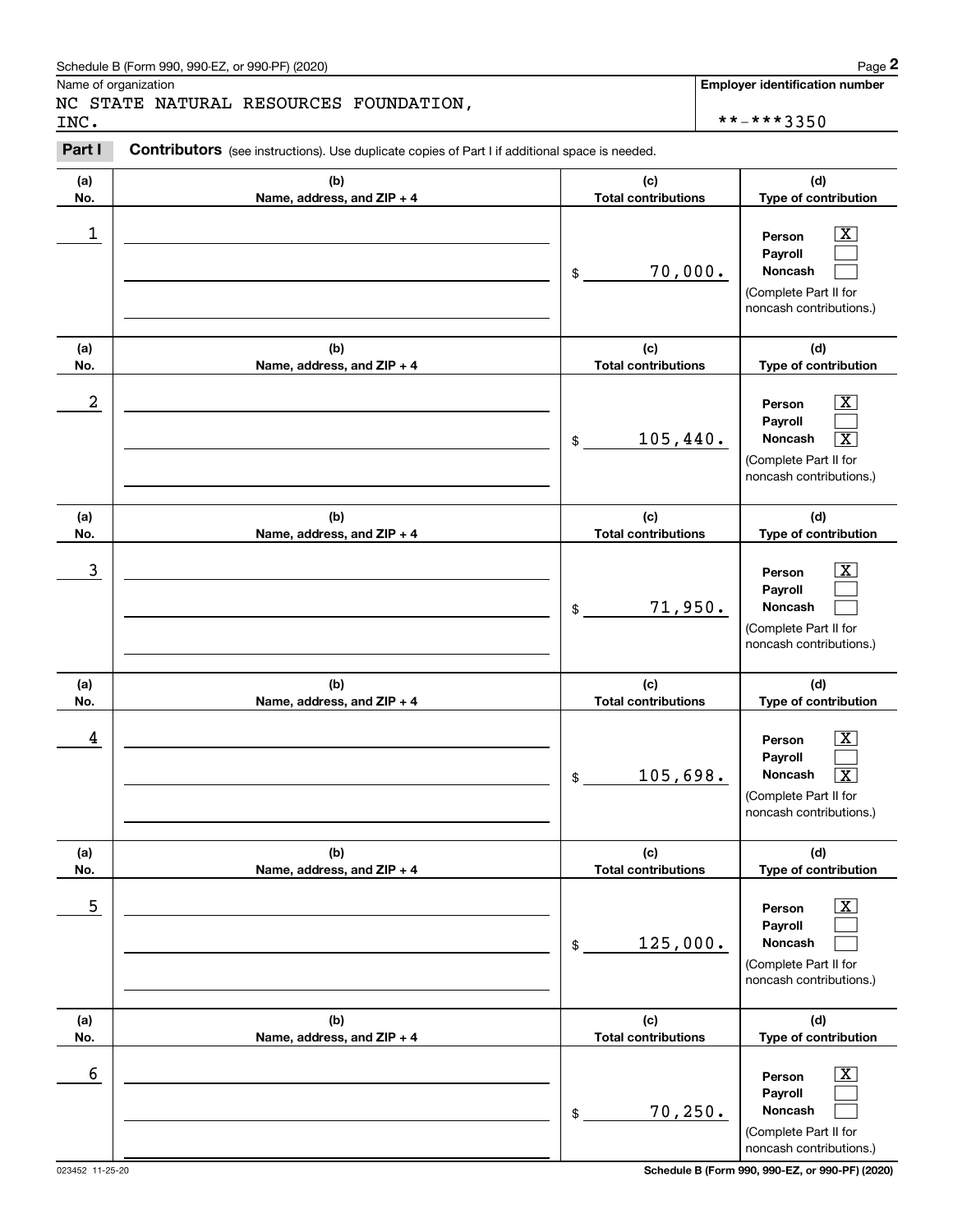# Schedule B (Form 990, 990-EZ, or 990-PF) (2020) Page 2

# NC STATE NATURAL RESOURCES FOUNDATION, INC. \*\*-\*\*\*3350

|            | Schedule B (Form 990, 990-EZ, or 990-PF) (2020)                                                |                                                | Page 2                                                                                                                            |
|------------|------------------------------------------------------------------------------------------------|------------------------------------------------|-----------------------------------------------------------------------------------------------------------------------------------|
| INC.       | Name of organization<br>NC STATE NATURAL RESOURCES FOUNDATION,                                 |                                                | <b>Employer identification number</b><br>**-***3350                                                                               |
| Part I     | Contributors (see instructions). Use duplicate copies of Part I if additional space is needed. |                                                |                                                                                                                                   |
| (a)<br>No. | (b)<br>Name, address, and ZIP + 4                                                              | (c)<br><b>Total contributions</b>              | (d)<br>Type of contribution                                                                                                       |
| 7          |                                                                                                | 175,000.<br>\$                                 | $\overline{\mathbf{X}}$<br>Person<br>Payroll<br>Noncash<br>(Complete Part II for<br>noncash contributions.)                       |
| (a)        | (b)                                                                                            | (c)                                            | (d)                                                                                                                               |
| No.<br>8   | Name, address, and ZIP + 4                                                                     | <b>Total contributions</b><br>1,000,000.<br>\$ | Type of contribution<br>$\overline{\text{X}}$<br>Person<br>Payroll<br>Noncash<br>(Complete Part II for<br>noncash contributions.) |
| (a)<br>No. | (b)<br>Name, address, and ZIP + 4                                                              | (c)<br><b>Total contributions</b>              | (d)<br>Type of contribution                                                                                                       |
| 9          |                                                                                                | 500,000.<br>\$                                 | $\overline{\text{X}}$<br>Person<br>Payroll<br>Noncash<br>(Complete Part II for<br>noncash contributions.)                         |
| (a)<br>No. | (b)<br>Name, address, and ZIP + 4                                                              | (c)<br><b>Total contributions</b>              | (d)<br>Type of contribution                                                                                                       |
|            |                                                                                                | \$                                             | Person<br>Payroll<br>Noncash<br>(Complete Part II for<br>noncash contributions.)                                                  |
| (a)<br>No. | (b)<br>Name, address, and ZIP + 4                                                              | (c)<br><b>Total contributions</b>              | (d)<br>Type of contribution                                                                                                       |
|            |                                                                                                | \$                                             | Person<br>Payroll<br>Noncash<br>(Complete Part II for<br>noncash contributions.)                                                  |
| (a)<br>No. | (b)<br>Name, address, and ZIP + 4                                                              | (c)<br><b>Total contributions</b>              | (d)<br>Type of contribution                                                                                                       |
|            |                                                                                                | \$                                             | Person<br>Payroll<br>Noncash<br>(Complete Part II for<br>noncash contributions.)                                                  |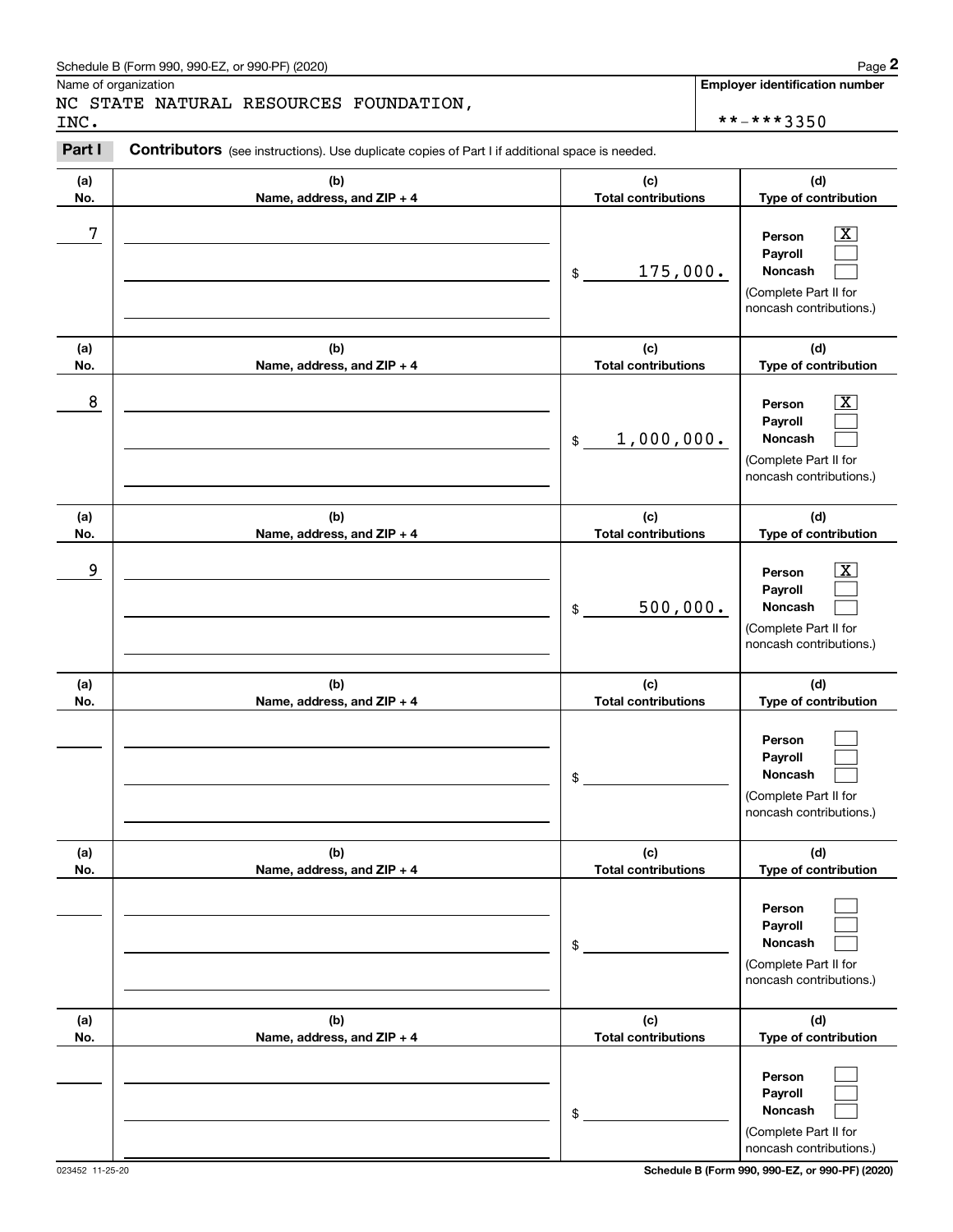|                              | Schedule B (Form 990, 990-EZ, or 990-PF) (2020)                                                     |                                                 |        | Page 3                                |
|------------------------------|-----------------------------------------------------------------------------------------------------|-------------------------------------------------|--------|---------------------------------------|
|                              | Name of organization<br>NC STATE NATURAL RESOURCES FOUNDATION,                                      |                                                 |        | <b>Employer identification number</b> |
| INC.                         |                                                                                                     |                                                 |        | **-***3350                            |
| Part II                      | Noncash Property (see instructions). Use duplicate copies of Part II if additional space is needed. |                                                 |        |                                       |
| (a)<br>No.<br>from<br>Part I | (b)<br>Description of noncash property given                                                        | (c)<br>FMV (or estimate)<br>(See instructions.) |        | (d)<br>Date received                  |
|                              | SECURITIES                                                                                          |                                                 |        |                                       |
| $\boldsymbol{2}$             |                                                                                                     |                                                 |        |                                       |
|                              |                                                                                                     | 105,440.<br>\$                                  |        | 12/08/20                              |
| (a)<br>No.<br>from<br>Part I | (b)<br>Description of noncash property given                                                        | (c)<br>FMV (or estimate)<br>(See instructions.) |        | (d)<br>Date received                  |
|                              | SECURITIES                                                                                          |                                                 |        |                                       |
| 4                            |                                                                                                     | 100,000.<br>\$                                  |        | 07/15/20                              |
| (a)<br>No.<br>from<br>Part I | (b)<br>Description of noncash property given                                                        | (c)<br>FMV (or estimate)<br>(See instructions.) |        | (d)<br>Date received                  |
|                              | SECURITIES                                                                                          |                                                 |        |                                       |
| 4                            |                                                                                                     | $\$\$                                           | 5,698. | 07/16/20                              |
| (a)<br>No.<br>from<br>Part I | (b)<br>Description of noncash property given                                                        | (c)<br>FMV (or estimate)<br>(See instructions.) |        | (d)<br>Date received                  |
|                              |                                                                                                     | \$                                              |        |                                       |
|                              |                                                                                                     |                                                 |        |                                       |
| (a)<br>No.<br>from<br>Part I | (b)<br>Description of noncash property given                                                        | (c)<br>FMV (or estimate)<br>(See instructions.) |        | (d)<br>Date received                  |
|                              |                                                                                                     |                                                 |        |                                       |
|                              |                                                                                                     | $\mathfrak{S}$                                  |        |                                       |
| (a)<br>No.<br>from<br>Part I | (b)<br>Description of noncash property given                                                        | (c)<br>FMV (or estimate)<br>(See instructions.) |        | (d)<br>Date received                  |
|                              |                                                                                                     |                                                 |        |                                       |
|                              |                                                                                                     | \$                                              |        |                                       |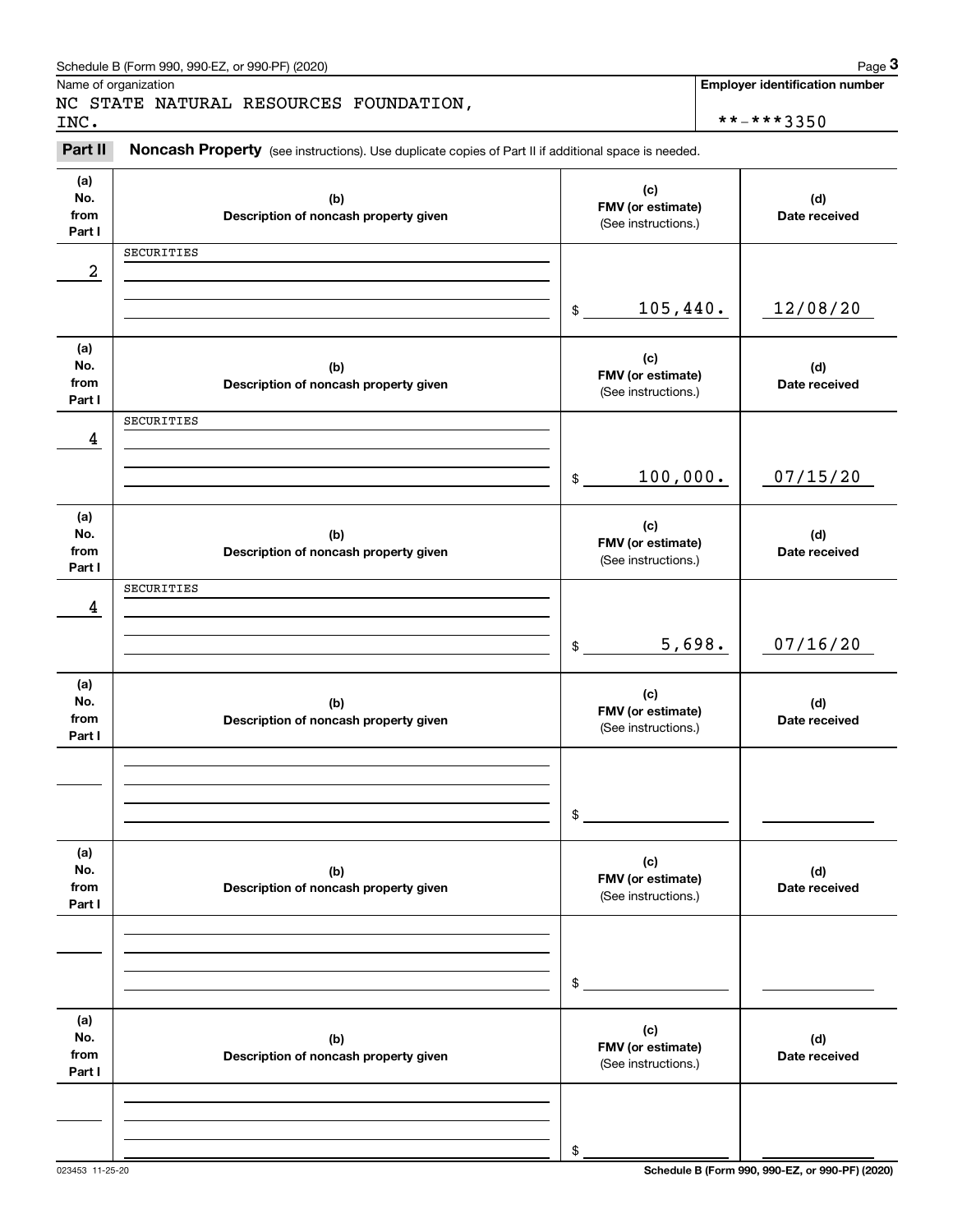|                      | Schedule B (Form 990, 990-EZ, or 990-PF) (2020)                                                                                                                                                                                 |                      | Page 4                                                                                                                                                                       |
|----------------------|---------------------------------------------------------------------------------------------------------------------------------------------------------------------------------------------------------------------------------|----------------------|------------------------------------------------------------------------------------------------------------------------------------------------------------------------------|
| Name of organization |                                                                                                                                                                                                                                 |                      | <b>Employer identification number</b>                                                                                                                                        |
|                      | NC STATE NATURAL RESOURCES FOUNDATION,                                                                                                                                                                                          |                      |                                                                                                                                                                              |
| INC.<br>Part III     |                                                                                                                                                                                                                                 |                      | **-***3350<br>Exclusively religious, charitable, etc., contributions to organizations described in section 501(c)(7), (8), or (10) that total more than \$1,000 for the year |
|                      | from any one contributor. Complete columns (a) through (e) and the following line entry. For organizations                                                                                                                      |                      |                                                                                                                                                                              |
|                      | completing Part III, enter the total of exclusively religious, charitable, etc., contributions of \$1,000 or less for the year. (Enter this info. once.) \\$<br>Use duplicate copies of Part III if additional space is needed. |                      |                                                                                                                                                                              |
| (a) No.<br>from      |                                                                                                                                                                                                                                 |                      |                                                                                                                                                                              |
| Part I               | (b) Purpose of gift                                                                                                                                                                                                             | (c) Use of gift      | (d) Description of how gift is held                                                                                                                                          |
|                      |                                                                                                                                                                                                                                 |                      |                                                                                                                                                                              |
|                      |                                                                                                                                                                                                                                 |                      |                                                                                                                                                                              |
|                      |                                                                                                                                                                                                                                 |                      |                                                                                                                                                                              |
|                      |                                                                                                                                                                                                                                 | (e) Transfer of gift |                                                                                                                                                                              |
|                      |                                                                                                                                                                                                                                 |                      |                                                                                                                                                                              |
|                      | Transferee's name, address, and ZIP + 4                                                                                                                                                                                         |                      | Relationship of transferor to transferee                                                                                                                                     |
|                      |                                                                                                                                                                                                                                 |                      |                                                                                                                                                                              |
|                      |                                                                                                                                                                                                                                 |                      |                                                                                                                                                                              |
|                      |                                                                                                                                                                                                                                 |                      |                                                                                                                                                                              |
| (a) No.<br>from      | (b) Purpose of gift                                                                                                                                                                                                             | (c) Use of gift      | (d) Description of how gift is held                                                                                                                                          |
| Part I               |                                                                                                                                                                                                                                 |                      |                                                                                                                                                                              |
|                      |                                                                                                                                                                                                                                 |                      |                                                                                                                                                                              |
|                      |                                                                                                                                                                                                                                 |                      |                                                                                                                                                                              |
|                      |                                                                                                                                                                                                                                 |                      |                                                                                                                                                                              |
|                      |                                                                                                                                                                                                                                 | (e) Transfer of gift |                                                                                                                                                                              |
|                      |                                                                                                                                                                                                                                 |                      |                                                                                                                                                                              |
|                      | Transferee's name, address, and ZIP + 4                                                                                                                                                                                         |                      | Relationship of transferor to transferee                                                                                                                                     |
|                      |                                                                                                                                                                                                                                 |                      |                                                                                                                                                                              |
|                      |                                                                                                                                                                                                                                 |                      |                                                                                                                                                                              |
|                      |                                                                                                                                                                                                                                 |                      |                                                                                                                                                                              |
| (a) No.<br>from      | (b) Purpose of gift                                                                                                                                                                                                             | (c) Use of gift      | (d) Description of how gift is held                                                                                                                                          |
| Part I               |                                                                                                                                                                                                                                 |                      |                                                                                                                                                                              |
|                      |                                                                                                                                                                                                                                 |                      |                                                                                                                                                                              |
|                      |                                                                                                                                                                                                                                 |                      |                                                                                                                                                                              |
|                      |                                                                                                                                                                                                                                 |                      |                                                                                                                                                                              |
|                      |                                                                                                                                                                                                                                 | (e) Transfer of gift |                                                                                                                                                                              |
|                      | Transferee's name, address, and ZIP + 4                                                                                                                                                                                         |                      | Relationship of transferor to transferee                                                                                                                                     |
|                      |                                                                                                                                                                                                                                 |                      |                                                                                                                                                                              |
|                      |                                                                                                                                                                                                                                 |                      |                                                                                                                                                                              |
|                      |                                                                                                                                                                                                                                 |                      |                                                                                                                                                                              |
| (a) No.<br>from      |                                                                                                                                                                                                                                 |                      |                                                                                                                                                                              |
| Part I               | (b) Purpose of gift                                                                                                                                                                                                             | (c) Use of gift      | (d) Description of how gift is held                                                                                                                                          |
|                      |                                                                                                                                                                                                                                 |                      |                                                                                                                                                                              |
|                      |                                                                                                                                                                                                                                 |                      |                                                                                                                                                                              |
|                      |                                                                                                                                                                                                                                 |                      |                                                                                                                                                                              |
|                      |                                                                                                                                                                                                                                 | (e) Transfer of gift |                                                                                                                                                                              |
|                      |                                                                                                                                                                                                                                 |                      |                                                                                                                                                                              |
|                      | Transferee's name, address, and ZIP + 4                                                                                                                                                                                         |                      | Relationship of transferor to transferee                                                                                                                                     |
|                      |                                                                                                                                                                                                                                 |                      |                                                                                                                                                                              |
|                      |                                                                                                                                                                                                                                 |                      |                                                                                                                                                                              |
|                      |                                                                                                                                                                                                                                 |                      |                                                                                                                                                                              |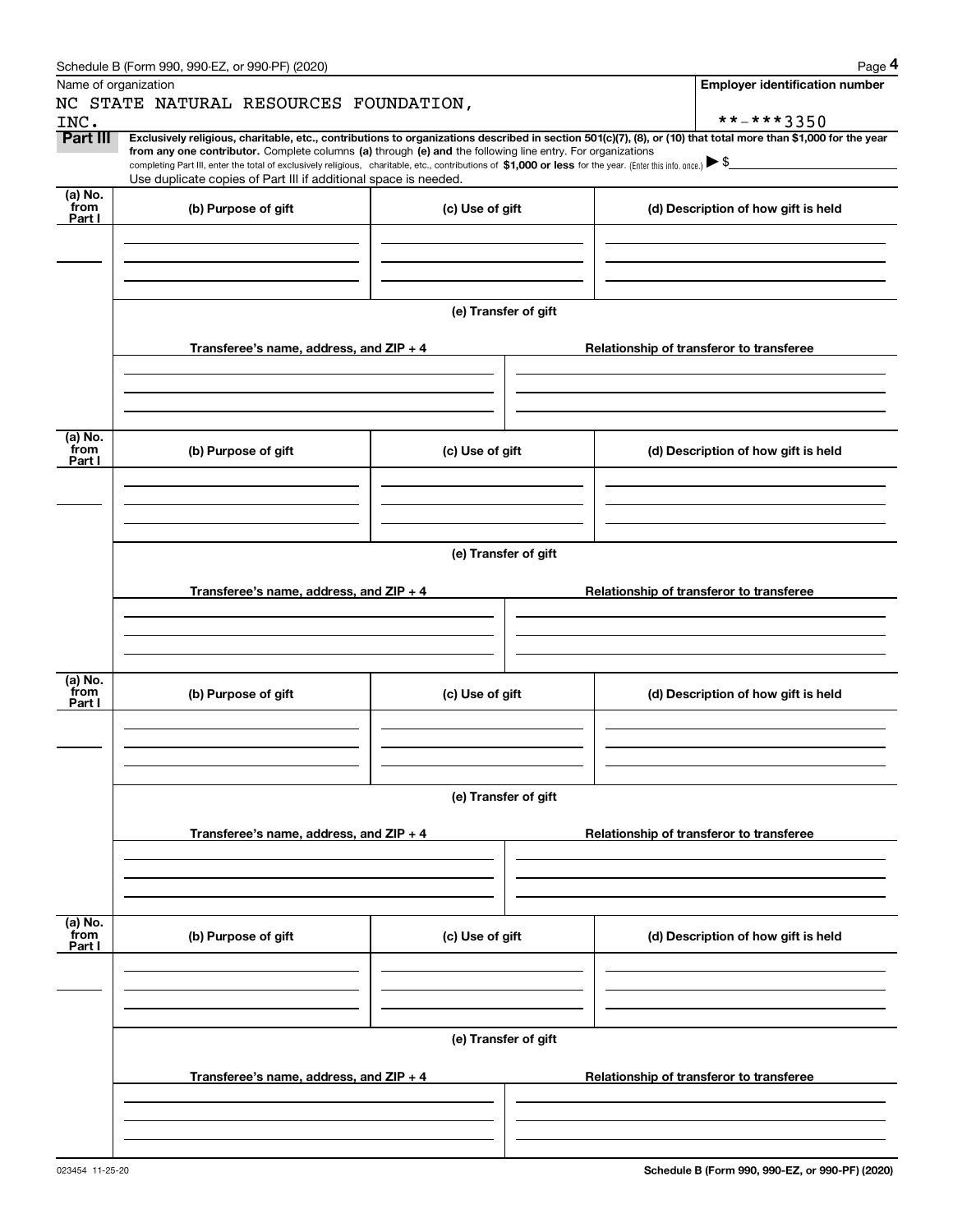|         | <b>SCHEDULE D</b>                 |                                                                                                        | <b>Supplemental Financial Statements</b>                                                                                                                                                                                                                                                                                                                          |                          | OMB No. 1545-0047                                                                                                                                                                                                                                                                                                   |
|---------|-----------------------------------|--------------------------------------------------------------------------------------------------------|-------------------------------------------------------------------------------------------------------------------------------------------------------------------------------------------------------------------------------------------------------------------------------------------------------------------------------------------------------------------|--------------------------|---------------------------------------------------------------------------------------------------------------------------------------------------------------------------------------------------------------------------------------------------------------------------------------------------------------------|
|         | (Form 990)                        |                                                                                                        | Complete if the organization answered "Yes" on Form 990,<br>Part IV, line 6, 7, 8, 9, 10, 11a, 11b, 11c, 11d, 11e, 11f, 12a, or 12b.                                                                                                                                                                                                                              |                          |                                                                                                                                                                                                                                                                                                                     |
|         | Department of the Treasury        |                                                                                                        | Attach to Form 990.                                                                                                                                                                                                                                                                                                                                               |                          | Open to Public<br>Inspection                                                                                                                                                                                                                                                                                        |
|         | Internal Revenue Service          |                                                                                                        | Go to www.irs.gov/Form990 for instructions and the latest information.<br>NC STATE NATURAL RESOURCES FOUNDATION,                                                                                                                                                                                                                                                  |                          |                                                                                                                                                                                                                                                                                                                     |
|         | Name of the organization          | INC.                                                                                                   |                                                                                                                                                                                                                                                                                                                                                                   |                          | <b>Employer identification number</b><br>**-***3350                                                                                                                                                                                                                                                                 |
| Part I  |                                   |                                                                                                        | Organizations Maintaining Donor Advised Funds or Other Similar Funds or Accounts. Complete if the                                                                                                                                                                                                                                                                 |                          |                                                                                                                                                                                                                                                                                                                     |
|         |                                   | organization answered "Yes" on Form 990, Part IV, line 6.                                              |                                                                                                                                                                                                                                                                                                                                                                   |                          |                                                                                                                                                                                                                                                                                                                     |
|         |                                   |                                                                                                        | (a) Donor advised funds                                                                                                                                                                                                                                                                                                                                           |                          | (b) Funds and other accounts                                                                                                                                                                                                                                                                                        |
| 1       |                                   |                                                                                                        |                                                                                                                                                                                                                                                                                                                                                                   |                          |                                                                                                                                                                                                                                                                                                                     |
| 2       |                                   | Aggregate value of contributions to (during year)                                                      |                                                                                                                                                                                                                                                                                                                                                                   |                          |                                                                                                                                                                                                                                                                                                                     |
| З       |                                   |                                                                                                        |                                                                                                                                                                                                                                                                                                                                                                   |                          |                                                                                                                                                                                                                                                                                                                     |
| 4       |                                   |                                                                                                        |                                                                                                                                                                                                                                                                                                                                                                   |                          |                                                                                                                                                                                                                                                                                                                     |
| 5       |                                   |                                                                                                        | Did the organization inform all donors and donor advisors in writing that the assets held in donor advised funds                                                                                                                                                                                                                                                  |                          |                                                                                                                                                                                                                                                                                                                     |
|         |                                   |                                                                                                        |                                                                                                                                                                                                                                                                                                                                                                   |                          | Yes<br>No                                                                                                                                                                                                                                                                                                           |
| 6       |                                   |                                                                                                        | Did the organization inform all grantees, donors, and donor advisors in writing that grant funds can be used only                                                                                                                                                                                                                                                 |                          |                                                                                                                                                                                                                                                                                                                     |
|         |                                   |                                                                                                        | for charitable purposes and not for the benefit of the donor or donor advisor, or for any other purpose conferring                                                                                                                                                                                                                                                |                          |                                                                                                                                                                                                                                                                                                                     |
|         | impermissible private benefit?    |                                                                                                        |                                                                                                                                                                                                                                                                                                                                                                   |                          | Yes<br>No                                                                                                                                                                                                                                                                                                           |
| Part II |                                   |                                                                                                        | Conservation Easements. Complete if the organization answered "Yes" on Form 990, Part IV, line 7.                                                                                                                                                                                                                                                                 |                          |                                                                                                                                                                                                                                                                                                                     |
| 1       |                                   | Purpose(s) of conservation easements held by the organization (check all that apply).                  |                                                                                                                                                                                                                                                                                                                                                                   |                          |                                                                                                                                                                                                                                                                                                                     |
|         |                                   | Preservation of land for public use (for example, recreation or education)                             |                                                                                                                                                                                                                                                                                                                                                                   |                          | Preservation of a historically important land area                                                                                                                                                                                                                                                                  |
|         | $X$ Protection of natural habitat |                                                                                                        | Preservation of a certified historic structure                                                                                                                                                                                                                                                                                                                    |                          |                                                                                                                                                                                                                                                                                                                     |
|         |                                   | Preservation of open space                                                                             |                                                                                                                                                                                                                                                                                                                                                                   |                          |                                                                                                                                                                                                                                                                                                                     |
| 2       |                                   |                                                                                                        | Complete lines 2a through 2d if the organization held a qualified conservation contribution in the form of a conservation easement on the last                                                                                                                                                                                                                    |                          |                                                                                                                                                                                                                                                                                                                     |
|         | day of the tax year.              |                                                                                                        |                                                                                                                                                                                                                                                                                                                                                                   |                          | Held at the End of the Tax Year                                                                                                                                                                                                                                                                                     |
| a       |                                   |                                                                                                        |                                                                                                                                                                                                                                                                                                                                                                   | 2a                       | 640.00                                                                                                                                                                                                                                                                                                              |
| b       |                                   | Total acreage restricted by conservation easements                                                     |                                                                                                                                                                                                                                                                                                                                                                   | 2b                       |                                                                                                                                                                                                                                                                                                                     |
| c       |                                   |                                                                                                        |                                                                                                                                                                                                                                                                                                                                                                   | 2c                       |                                                                                                                                                                                                                                                                                                                     |
|         |                                   |                                                                                                        | d Number of conservation easements included in (c) acquired after 7/25/06, and not on a historic structure                                                                                                                                                                                                                                                        | 2d                       |                                                                                                                                                                                                                                                                                                                     |
| 3       |                                   |                                                                                                        | listed in the National Register [111] Marshall Register [11] Marshall Register [11] Marshall Register [11] Marshall Register [11] Marshall Register [11] Marshall Register [11] Marshall Register [11] Marshall Register [11]<br>Number of conservation easements modified, transferred, released, extinguished, or terminated by the organization during the tax |                          |                                                                                                                                                                                                                                                                                                                     |
|         | $year \blacktriangleright$        |                                                                                                        |                                                                                                                                                                                                                                                                                                                                                                   |                          |                                                                                                                                                                                                                                                                                                                     |
| 4       |                                   | Number of states where property subject to conservation easement is located >                          |                                                                                                                                                                                                                                                                                                                                                                   |                          |                                                                                                                                                                                                                                                                                                                     |
| 5       |                                   | Does the organization have a written policy regarding the periodic monitoring, inspection, handling of |                                                                                                                                                                                                                                                                                                                                                                   |                          |                                                                                                                                                                                                                                                                                                                     |
|         |                                   | violations, and enforcement of the conservation easements it holds?                                    |                                                                                                                                                                                                                                                                                                                                                                   |                          | $ X $ No<br>Yes                                                                                                                                                                                                                                                                                                     |
| 6       |                                   |                                                                                                        | Staff and volunteer hours devoted to monitoring, inspecting, handling of violations, and enforcing conservation easements during the year                                                                                                                                                                                                                         |                          |                                                                                                                                                                                                                                                                                                                     |
|         |                                   | 2                                                                                                      |                                                                                                                                                                                                                                                                                                                                                                   |                          |                                                                                                                                                                                                                                                                                                                     |
| 7       |                                   |                                                                                                        | Amount of expenses incurred in monitoring, inspecting, handling of violations, and enforcing conservation easements during the year                                                                                                                                                                                                                               |                          |                                                                                                                                                                                                                                                                                                                     |
|         | ▶ \$                              | 1,000.                                                                                                 |                                                                                                                                                                                                                                                                                                                                                                   |                          |                                                                                                                                                                                                                                                                                                                     |
| 8       |                                   |                                                                                                        | Does each conservation easement reported on line 2(d) above satisfy the requirements of section 170(h)(4)(B)(i)                                                                                                                                                                                                                                                   |                          |                                                                                                                                                                                                                                                                                                                     |
|         |                                   |                                                                                                        |                                                                                                                                                                                                                                                                                                                                                                   |                          | Yes<br>No                                                                                                                                                                                                                                                                                                           |
| 9       |                                   |                                                                                                        | In Part XIII, describe how the organization reports conservation easements in its revenue and expense statement and                                                                                                                                                                                                                                               |                          |                                                                                                                                                                                                                                                                                                                     |
|         |                                   |                                                                                                        | balance sheet, and include, if applicable, the text of the footnote to the organization's financial statements that describes the                                                                                                                                                                                                                                 |                          |                                                                                                                                                                                                                                                                                                                     |
|         |                                   | organization's accounting for conservation easements.                                                  | Organizations Maintaining Collections of Art, Historical Treasures, or Other Similar Assets.                                                                                                                                                                                                                                                                      |                          |                                                                                                                                                                                                                                                                                                                     |
|         | Part III                          |                                                                                                        |                                                                                                                                                                                                                                                                                                                                                                   |                          |                                                                                                                                                                                                                                                                                                                     |
|         |                                   | Complete if the organization answered "Yes" on Form 990, Part IV, line 8.                              |                                                                                                                                                                                                                                                                                                                                                                   |                          |                                                                                                                                                                                                                                                                                                                     |
|         |                                   |                                                                                                        | 1a If the organization elected, as permitted under FASB ASC 958, not to report in its revenue statement and balance sheet works                                                                                                                                                                                                                                   |                          |                                                                                                                                                                                                                                                                                                                     |
|         |                                   |                                                                                                        | of art, historical treasures, or other similar assets held for public exhibition, education, or research in furtherance of public                                                                                                                                                                                                                                 |                          |                                                                                                                                                                                                                                                                                                                     |
|         |                                   |                                                                                                        | service, provide in Part XIII the text of the footnote to its financial statements that describes these items.                                                                                                                                                                                                                                                    |                          |                                                                                                                                                                                                                                                                                                                     |
|         |                                   |                                                                                                        | <b>b</b> If the organization elected, as permitted under FASB ASC 958, to report in its revenue statement and balance sheet works of                                                                                                                                                                                                                              |                          |                                                                                                                                                                                                                                                                                                                     |
|         |                                   |                                                                                                        | art, historical treasures, or other similar assets held for public exhibition, education, or research in furtherance of public service,                                                                                                                                                                                                                           |                          |                                                                                                                                                                                                                                                                                                                     |
|         |                                   | provide the following amounts relating to these items:                                                 |                                                                                                                                                                                                                                                                                                                                                                   |                          |                                                                                                                                                                                                                                                                                                                     |
|         |                                   |                                                                                                        |                                                                                                                                                                                                                                                                                                                                                                   |                          | $\frac{1}{2}$ $\frac{1}{2}$ $\frac{1}{2}$ $\frac{1}{2}$ $\frac{1}{2}$ $\frac{1}{2}$ $\frac{1}{2}$ $\frac{1}{2}$ $\frac{1}{2}$ $\frac{1}{2}$ $\frac{1}{2}$ $\frac{1}{2}$ $\frac{1}{2}$ $\frac{1}{2}$ $\frac{1}{2}$ $\frac{1}{2}$ $\frac{1}{2}$ $\frac{1}{2}$ $\frac{1}{2}$ $\frac{1}{2}$ $\frac{1}{2}$ $\frac{1}{2}$ |
|         |                                   |                                                                                                        |                                                                                                                                                                                                                                                                                                                                                                   |                          | $\triangleright$ \$                                                                                                                                                                                                                                                                                                 |
| 2       |                                   |                                                                                                        | If the organization received or held works of art, historical treasures, or other similar assets for financial gain, provide                                                                                                                                                                                                                                      |                          |                                                                                                                                                                                                                                                                                                                     |
|         |                                   | the following amounts required to be reported under FASB ASC 958 relating to these items:              |                                                                                                                                                                                                                                                                                                                                                                   |                          |                                                                                                                                                                                                                                                                                                                     |
|         |                                   |                                                                                                        |                                                                                                                                                                                                                                                                                                                                                                   | $\blacktriangleright$ \$ | $\mathbb{S}$                                                                                                                                                                                                                                                                                                        |
|         |                                   | LHA For Paperwork Reduction Act Notice, see the Instructions for Form 990.                             |                                                                                                                                                                                                                                                                                                                                                                   |                          | Schedule D (Form 990) 2020                                                                                                                                                                                                                                                                                          |
|         |                                   |                                                                                                        |                                                                                                                                                                                                                                                                                                                                                                   |                          |                                                                                                                                                                                                                                                                                                                     |

|  | LHA For Paperwork Reduction Act Notice, see the Instructions for Form |  |  |  |  |
|--|-----------------------------------------------------------------------|--|--|--|--|
|--|-----------------------------------------------------------------------|--|--|--|--|

032051 12-01-20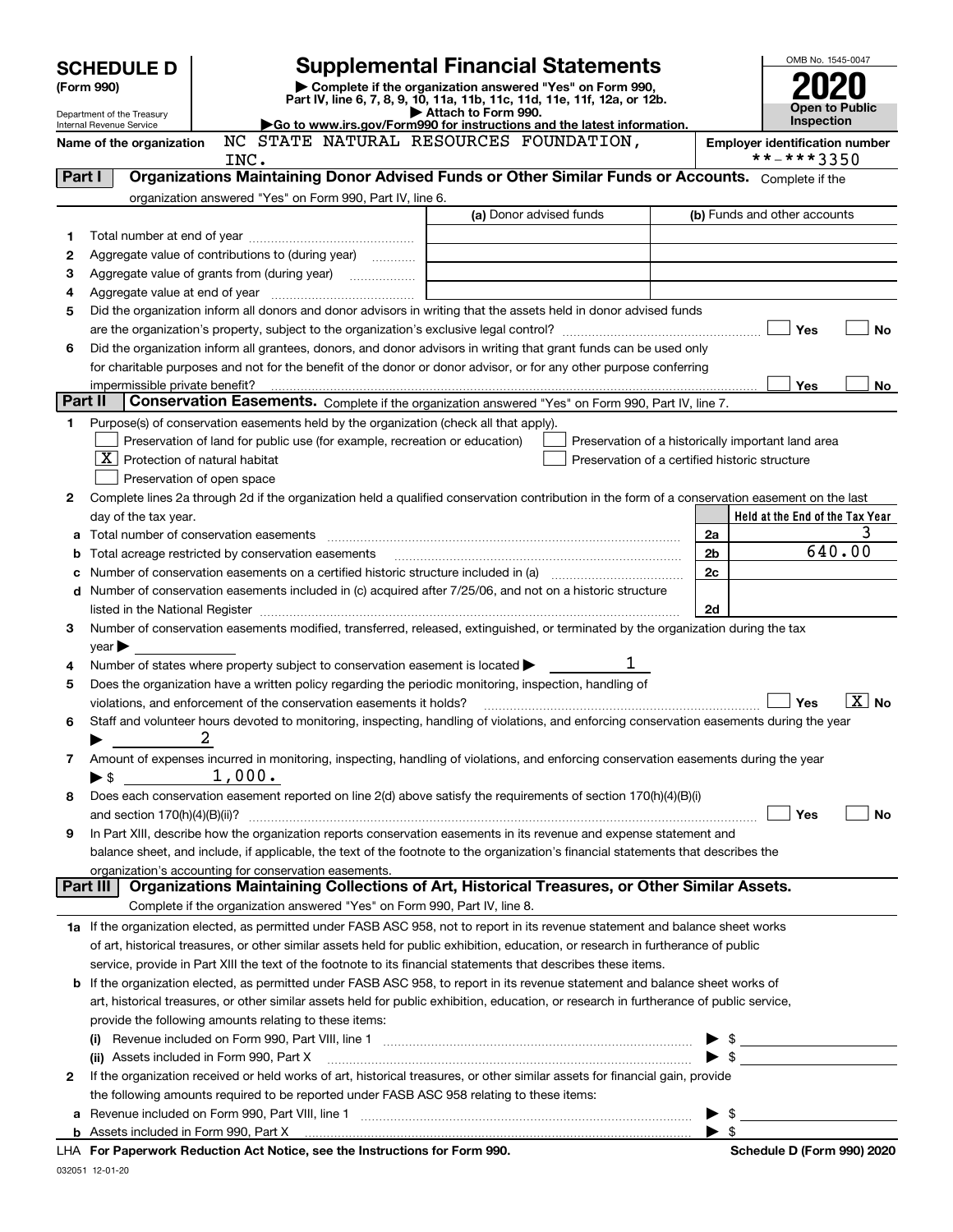|  |  |  |  | NC STATE NATURAL RESOURCES FOUNDATION, |
|--|--|--|--|----------------------------------------|
|--|--|--|--|----------------------------------------|

|                | INC.<br>Schedule D (Form 990) 2020                                                                                                                                                                                             |                                         |                |                          |                                 |            | **-***3350     | Page 2                 |
|----------------|--------------------------------------------------------------------------------------------------------------------------------------------------------------------------------------------------------------------------------|-----------------------------------------|----------------|--------------------------|---------------------------------|------------|----------------|------------------------|
|                | Organizations Maintaining Collections of Art, Historical Treasures, or Other Similar Assets (continued)<br>Part III                                                                                                            |                                         |                |                          |                                 |            |                |                        |
| 3              | Using the organization's acquisition, accession, and other records, check any of the following that make significant use of its                                                                                                |                                         |                |                          |                                 |            |                |                        |
|                | collection items (check all that apply):                                                                                                                                                                                       |                                         |                |                          |                                 |            |                |                        |
| a              | Public exhibition                                                                                                                                                                                                              | d                                       |                | Loan or exchange program |                                 |            |                |                        |
| b              | Scholarly research                                                                                                                                                                                                             | e                                       | Other          |                          |                                 |            |                |                        |
| c              | Preservation for future generations                                                                                                                                                                                            |                                         |                |                          |                                 |            |                |                        |
| 4              | Provide a description of the organization's collections and explain how they further the organization's exempt purpose in Part XIII.                                                                                           |                                         |                |                          |                                 |            |                |                        |
| 5              | During the year, did the organization solicit or receive donations of art, historical treasures, or other similar assets                                                                                                       |                                         |                |                          |                                 |            |                |                        |
|                |                                                                                                                                                                                                                                |                                         |                |                          |                                 |            | <b>Yes</b>     | No                     |
| <b>Part IV</b> | Escrow and Custodial Arrangements. Complete if the organization answered "Yes" on Form 990, Part IV, line 9, or                                                                                                                |                                         |                |                          |                                 |            |                |                        |
|                | reported an amount on Form 990, Part X, line 21.                                                                                                                                                                               |                                         |                |                          |                                 |            |                |                        |
|                | 1a Is the organization an agent, trustee, custodian or other intermediary for contributions or other assets not included                                                                                                       |                                         |                |                          |                                 |            |                |                        |
|                |                                                                                                                                                                                                                                |                                         |                |                          |                                 |            | Yes            | No                     |
|                | b If "Yes," explain the arrangement in Part XIII and complete the following table:                                                                                                                                             |                                         |                |                          |                                 |            |                |                        |
|                |                                                                                                                                                                                                                                |                                         |                |                          |                                 |            | Amount         |                        |
|                | c Beginning balance                                                                                                                                                                                                            |                                         |                |                          | 1c                              |            |                |                        |
|                |                                                                                                                                                                                                                                |                                         |                |                          | 1d                              |            |                |                        |
|                | e Distributions during the year manufactured and contain an account of the year manufactured and the year manufactured and the year manufactured and the year manufactured and the year manufactured and the year manufactured |                                         |                |                          | 1e                              |            |                |                        |
| f              |                                                                                                                                                                                                                                |                                         |                |                          | 1f                              |            |                |                        |
|                | 2a Did the organization include an amount on Form 990, Part X, line 21, for escrow or custodial account liability?                                                                                                             |                                         |                |                          |                                 |            | Yes            | No                     |
|                | b If "Yes," explain the arrangement in Part XIII. Check here if the explanation has been provided on Part XIII                                                                                                                 |                                         |                |                          |                                 |            |                |                        |
| <b>Part V</b>  | Endowment Funds. Complete if the organization answered "Yes" on Form 990, Part IV, line 10.                                                                                                                                    |                                         |                |                          |                                 |            |                |                        |
|                |                                                                                                                                                                                                                                | (a) Current year                        | (b) Prior year | (c) Two years back       | (d) Three years back            |            |                | (e) Four years back    |
|                | 1a Beginning of year balance                                                                                                                                                                                                   | 34, 512, 555.                           | 34,729,554.    | 33, 164, 975.            | 29, 911, 358.                   |            |                | 27,306,275.            |
|                |                                                                                                                                                                                                                                | 2,393,480.                              | 748,935.       | 903,427.                 |                                 | 1,707,240. |                | 706,022.               |
|                | c Net investment earnings, gains, and losses                                                                                                                                                                                   | 13,614,422.                             | 594,048.       | 2,326,129.               |                                 | 3,265,869. |                | 2,902,076.             |
|                |                                                                                                                                                                                                                                |                                         |                |                          |                                 |            |                |                        |
|                | <b>e</b> Other expenditures for facilities                                                                                                                                                                                     |                                         |                |                          |                                 |            |                |                        |
|                | and programs                                                                                                                                                                                                                   | 1,737,592.                              | 1,559,982.     | 1,664,977.               |                                 | 1,719,492. |                | 1,003,015.             |
|                | f Administrative expenses                                                                                                                                                                                                      |                                         |                |                          |                                 |            |                |                        |
|                | g End of year balance                                                                                                                                                                                                          | 48,782,865.                             | 34, 512, 555.  | 34,729,554.              | 33, 164, 975.                   |            |                | 29, 911, 358.          |
| 2              | Provide the estimated percentage of the current year end balance (line 1g, column (a)) held as:                                                                                                                                |                                         |                |                          |                                 |            |                |                        |
|                | a Board designated or quasi-endowment >                                                                                                                                                                                        | 12.5916                                 | %              |                          |                                 |            |                |                        |
|                | <b>b</b> Permanent endowment $\triangleright$ 46.1366                                                                                                                                                                          | %                                       |                |                          |                                 |            |                |                        |
|                | c Term endowment $\blacktriangleright$ 41.2718 %                                                                                                                                                                               |                                         |                |                          |                                 |            |                |                        |
|                | The percentages on lines 2a, 2b, and 2c should equal 100%.                                                                                                                                                                     |                                         |                |                          |                                 |            |                |                        |
|                | 3a Are there endowment funds not in the possession of the organization that are held and administered for the organization                                                                                                     |                                         |                |                          |                                 |            |                |                        |
|                | by:                                                                                                                                                                                                                            |                                         |                |                          |                                 |            |                | Yes<br>No              |
|                | (i)                                                                                                                                                                                                                            |                                         |                |                          |                                 |            | 3a(i)          | X                      |
|                |                                                                                                                                                                                                                                |                                         |                |                          |                                 |            | 3a(ii)         | х                      |
|                |                                                                                                                                                                                                                                |                                         |                |                          |                                 |            | 3 <sub>b</sub> |                        |
|                | Describe in Part XIII the intended uses of the organization's endowment funds.                                                                                                                                                 |                                         |                |                          |                                 |            |                |                        |
|                | Part VI   Land, Buildings, and Equipment.                                                                                                                                                                                      |                                         |                |                          |                                 |            |                |                        |
|                | Complete if the organization answered "Yes" on Form 990, Part IV, line 11a. See Form 990, Part X, line 10.                                                                                                                     |                                         |                |                          |                                 |            |                |                        |
|                | Description of property                                                                                                                                                                                                        | (a) Cost or other<br>basis (investment) | basis (other)  | (b) Cost or other        | (c) Accumulated<br>depreciation |            | (d) Book value |                        |
|                |                                                                                                                                                                                                                                |                                         |                | 764, 673.                |                                 |            |                | $\overline{764,673}$ . |
|                |                                                                                                                                                                                                                                |                                         |                |                          |                                 |            |                |                        |
|                |                                                                                                                                                                                                                                |                                         |                |                          |                                 |            |                |                        |
|                |                                                                                                                                                                                                                                |                                         |                | 356,760.                 | 356, 760.                       |            |                | $0$ .                  |
|                |                                                                                                                                                                                                                                |                                         |                | 165, 235.                | 86,747.                         |            |                | 78,488.                |
|                |                                                                                                                                                                                                                                |                                         |                |                          |                                 |            |                | 843,161.               |
|                |                                                                                                                                                                                                                                |                                         |                |                          |                                 |            |                |                        |

**Schedule D (Form 990) 2020**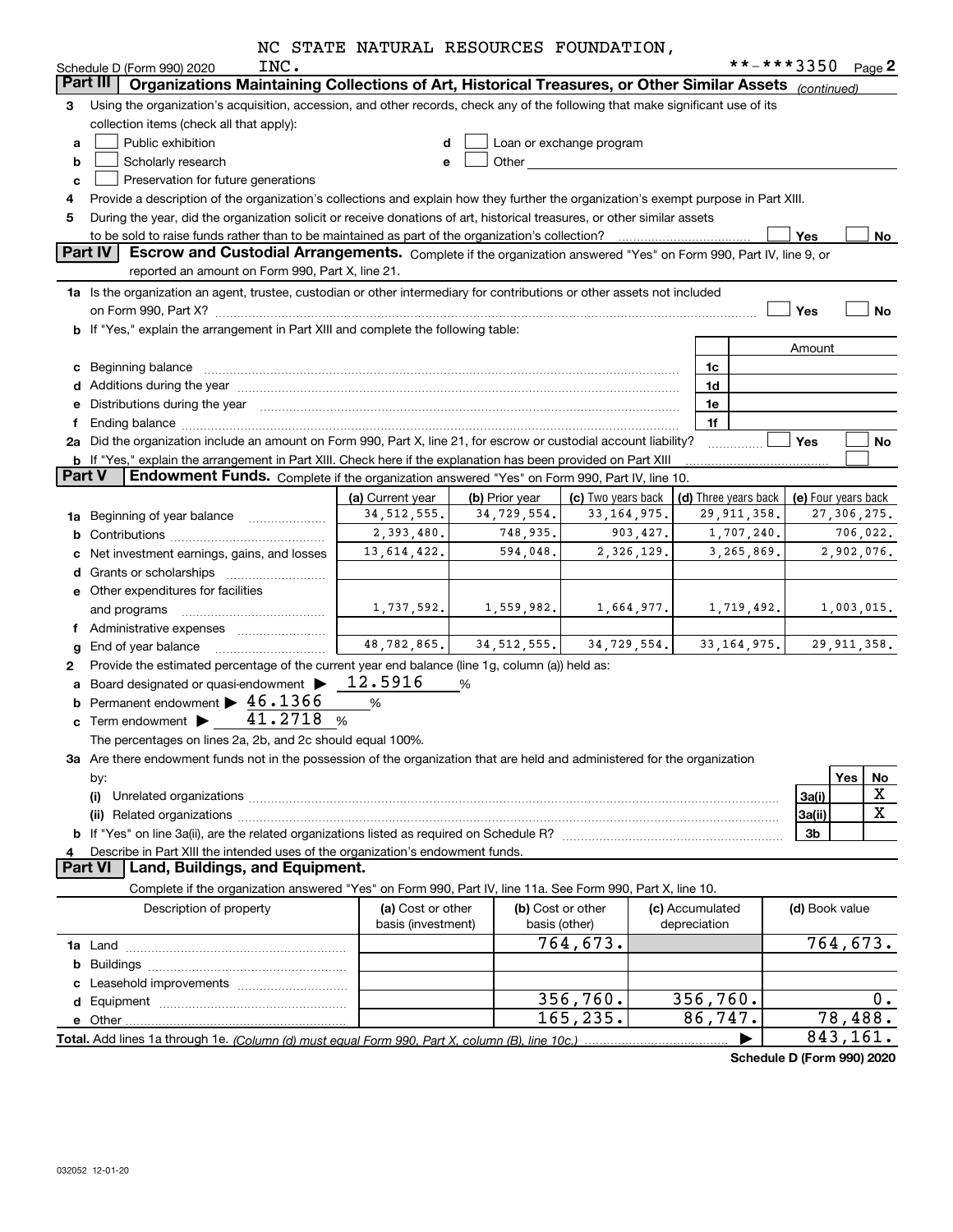|                 | INC.<br>Schedule D (Form 990) 2020                                                                                                                |                 |                                                           | **-***3350<br>Page 3  |
|-----------------|---------------------------------------------------------------------------------------------------------------------------------------------------|-----------------|-----------------------------------------------------------|-----------------------|
| <b>Part VII</b> | <b>Investments - Other Securities.</b>                                                                                                            |                 |                                                           |                       |
|                 | Complete if the organization answered "Yes" on Form 990, Part IV, line 11b. See Form 990, Part X, line 12.                                        |                 |                                                           |                       |
|                 | (a) Description of security or category (including name of security)                                                                              | (b) Book value  | (c) Method of valuation: Cost or end-of-year market value |                       |
|                 | (1) Financial derivatives                                                                                                                         |                 |                                                           |                       |
|                 | (2) Closely held equity interests                                                                                                                 |                 |                                                           |                       |
| (3) Other       | NC STATE INVESTMENT FUND                                                                                                                          | 46,634,663.     | END-OF-YEAR MARKET                                        |                       |
| (A)             | KASPICK-LIFE INCOME FUNDS                                                                                                                         | 1,674,708.      | END-OF-YEAR MARKET                                        | <b>VALUE</b><br>VALUE |
| (B)<br>(C)      | STIF                                                                                                                                              | 438.            | END-OF-YEAR MARKET                                        | <b>VALUE</b>          |
| (D)             |                                                                                                                                                   |                 |                                                           |                       |
| (E)             |                                                                                                                                                   |                 |                                                           |                       |
| (F)             |                                                                                                                                                   |                 |                                                           |                       |
| (G)             |                                                                                                                                                   |                 |                                                           |                       |
| (H)             |                                                                                                                                                   |                 |                                                           |                       |
|                 | Total. (Col. (b) must equal Form 990, Part X, col. (B) line 12.)                                                                                  | 48,309,809.     |                                                           |                       |
|                 | Part VIII Investments - Program Related.                                                                                                          |                 |                                                           |                       |
|                 | Complete if the organization answered "Yes" on Form 990, Part IV, line 11c. See Form 990, Part X, line 13.                                        |                 |                                                           |                       |
|                 | (a) Description of investment                                                                                                                     | (b) Book value  | (c) Method of valuation: Cost or end-of-year market value |                       |
| (1)             |                                                                                                                                                   |                 |                                                           |                       |
| (2)             |                                                                                                                                                   |                 |                                                           |                       |
| (3)             |                                                                                                                                                   |                 |                                                           |                       |
| (4)             |                                                                                                                                                   |                 |                                                           |                       |
| (5)             |                                                                                                                                                   |                 |                                                           |                       |
| (6)             |                                                                                                                                                   |                 |                                                           |                       |
| (7)             |                                                                                                                                                   |                 |                                                           |                       |
| (8)             |                                                                                                                                                   |                 |                                                           |                       |
| (9)             |                                                                                                                                                   |                 |                                                           |                       |
| Part IX         | Total. (Col. (b) must equal Form 990, Part X, col. (B) line 13.)<br><b>Other Assets.</b>                                                          |                 |                                                           |                       |
|                 | Complete if the organization answered "Yes" on Form 990, Part IV, line 11d. See Form 990, Part X, line 15.                                        |                 |                                                           |                       |
|                 |                                                                                                                                                   | (a) Description |                                                           | (b) Book value        |
| (1)             |                                                                                                                                                   |                 |                                                           |                       |
| (2)             |                                                                                                                                                   |                 |                                                           |                       |
| (3)             |                                                                                                                                                   |                 |                                                           |                       |
| (4)             |                                                                                                                                                   |                 |                                                           |                       |
| (5)             |                                                                                                                                                   |                 |                                                           |                       |
| (6)             |                                                                                                                                                   |                 |                                                           |                       |
| (7)             |                                                                                                                                                   |                 |                                                           |                       |
| (8)             |                                                                                                                                                   |                 |                                                           |                       |
| (9)             |                                                                                                                                                   |                 |                                                           |                       |
|                 | Total. (Column (b) must equal Form 990. Part X, col. (B) line 15.)                                                                                |                 |                                                           |                       |
| Part X          | <b>Other Liabilities.</b>                                                                                                                         |                 |                                                           |                       |
|                 | Complete if the organization answered "Yes" on Form 990, Part IV, line 11e or 11f. See Form 990, Part X, line 25.<br>(a) Description of liability |                 |                                                           | (b) Book value        |
| 1.              |                                                                                                                                                   |                 |                                                           |                       |
| (1)<br>(2)      | Federal income taxes<br>LIFE INCOME FUNDS PAYABLE                                                                                                 |                 |                                                           | 962,042.              |
|                 |                                                                                                                                                   |                 |                                                           |                       |
| (3)<br>(4)      |                                                                                                                                                   |                 |                                                           |                       |
| (5)             |                                                                                                                                                   |                 |                                                           |                       |
| (6)             |                                                                                                                                                   |                 |                                                           |                       |
| (7)             |                                                                                                                                                   |                 |                                                           |                       |
| (8)             |                                                                                                                                                   |                 |                                                           |                       |
| (9)             |                                                                                                                                                   |                 |                                                           |                       |
|                 | Total. (Column (b) must equal Form 990, Part X, col. (B) line 25.)                                                                                |                 |                                                           | 962,042.              |

**2.** Liability for uncertain tax positions. In Part XIII, provide the text of the footnote to the organization's financial statements that reports the

organization's liability for uncertain tax positions under FASB ASC 740. Check here if the text of the footnote has been provided in Part XIII  $\vert$  X  $\vert$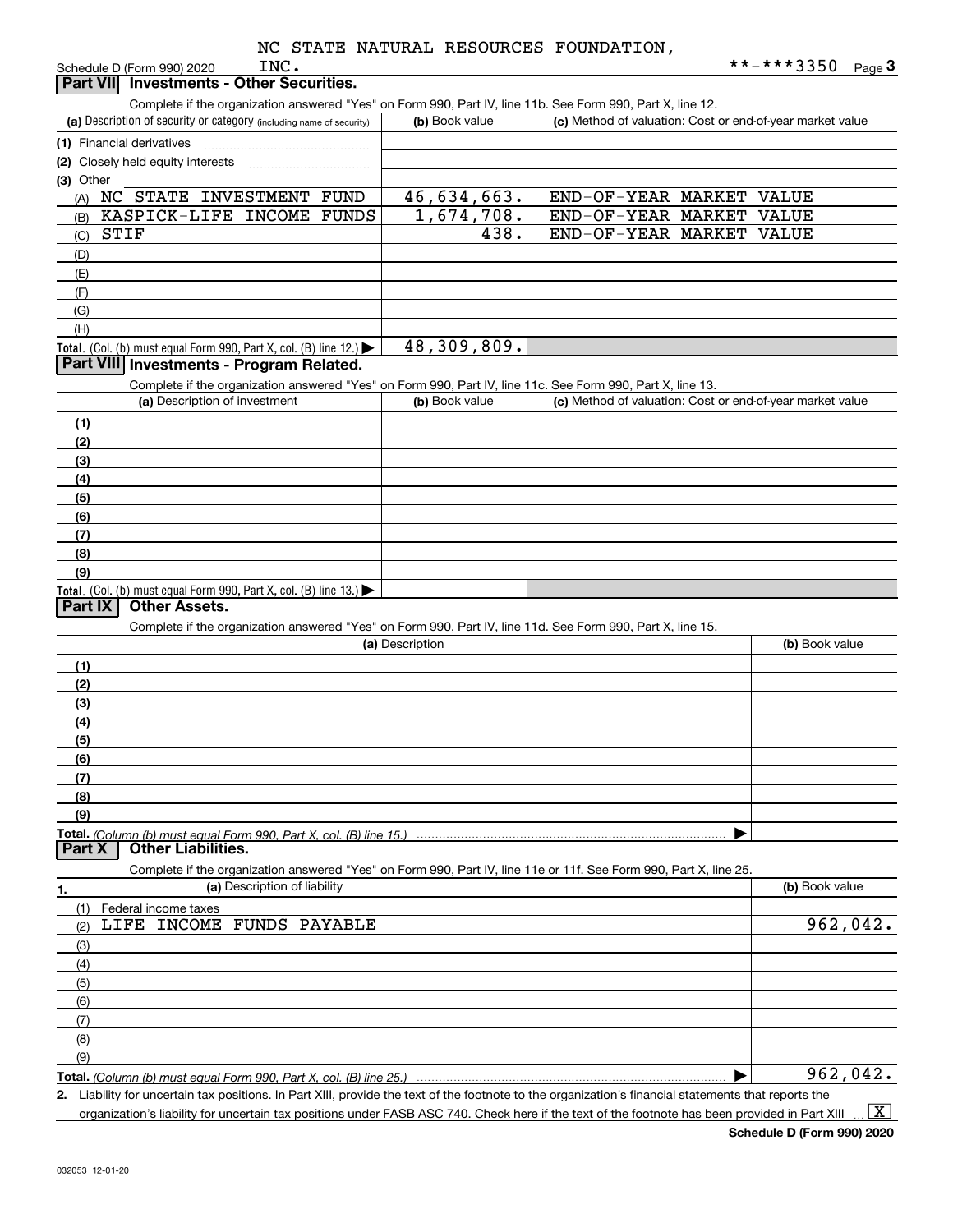|    | INC.<br>Schedule D (Form 990) 2020                                                                                                                                                                                                  |                | **-***3350<br>Page 4 |  |  |  |  |  |
|----|-------------------------------------------------------------------------------------------------------------------------------------------------------------------------------------------------------------------------------------|----------------|----------------------|--|--|--|--|--|
|    | Reconciliation of Revenue per Audited Financial Statements With Revenue per Return.<br><b>Part XI</b>                                                                                                                               |                |                      |  |  |  |  |  |
|    | Complete if the organization answered "Yes" on Form 990, Part IV, line 12a.                                                                                                                                                         |                |                      |  |  |  |  |  |
| 1  | Total revenue, gains, and other support per audited financial statements                                                                                                                                                            | $\blacksquare$ | 17,596,423.          |  |  |  |  |  |
| 2  | Amounts included on line 1 but not on Form 990, Part VIII, line 12:                                                                                                                                                                 |                |                      |  |  |  |  |  |
| a  | 12,968,748.<br>2a                                                                                                                                                                                                                   |                |                      |  |  |  |  |  |
|    | 536,000.<br>2 <sub>b</sub>                                                                                                                                                                                                          |                |                      |  |  |  |  |  |
| C  | 2c                                                                                                                                                                                                                                  |                |                      |  |  |  |  |  |
| d  | $-296,087.$<br>2d<br>Other (Describe in Part XIII.)                                                                                                                                                                                 |                |                      |  |  |  |  |  |
| e  | Add lines 2a through 2d                                                                                                                                                                                                             | 2e             | 13,208,661.          |  |  |  |  |  |
| 3  |                                                                                                                                                                                                                                     | 3              | 4,387,762.           |  |  |  |  |  |
| 4  | Amounts included on Form 990, Part VIII, line 12, but not on line 1:                                                                                                                                                                |                |                      |  |  |  |  |  |
|    | 178,074.<br>- 4a                                                                                                                                                                                                                    |                |                      |  |  |  |  |  |
| b  | 4 <sub>h</sub>                                                                                                                                                                                                                      |                |                      |  |  |  |  |  |
|    | Add lines 4a and 4b                                                                                                                                                                                                                 | 4c             | 178,074.             |  |  |  |  |  |
| 5  |                                                                                                                                                                                                                                     | $\overline{5}$ | 4,565,836.           |  |  |  |  |  |
|    | Part XII   Reconciliation of Expenses per Audited Financial Statements With Expenses per Return.                                                                                                                                    |                |                      |  |  |  |  |  |
|    | Complete if the organization answered "Yes" on Form 990, Part IV, line 12a.                                                                                                                                                         |                |                      |  |  |  |  |  |
| 1. |                                                                                                                                                                                                                                     | $\blacksquare$ | 3, 255, 535.         |  |  |  |  |  |
| 2  | Amounts included on line 1 but not on Form 990, Part IX, line 25:                                                                                                                                                                   |                |                      |  |  |  |  |  |
| a  | 536,000.<br>2a                                                                                                                                                                                                                      |                |                      |  |  |  |  |  |
| b  | 2 <sub>b</sub>                                                                                                                                                                                                                      |                |                      |  |  |  |  |  |
|    | 2c                                                                                                                                                                                                                                  |                |                      |  |  |  |  |  |
|    | 2d                                                                                                                                                                                                                                  |                |                      |  |  |  |  |  |
| e  | Add lines 2a through 2d <b>must be a constructed as the constant of the construction of the construction</b> and the construction of the construction of the construction of the construction of the construction of the constructi | 2e             | 536,000.             |  |  |  |  |  |
| 3  | Subtract line 2e from line 1                                                                                                                                                                                                        | 3              | 2,719,535.           |  |  |  |  |  |
| 4  | Amounts included on Form 990, Part IX, line 25, but not on line 1:                                                                                                                                                                  |                |                      |  |  |  |  |  |
| a  | 178,074.<br>Investment expenses not included on Form 990, Part VIII, line 7b [1000000000000000000000000000000000<br>4a                                                                                                              |                |                      |  |  |  |  |  |
| b  | 4 <sub>b</sub><br>Other (Describe in Part XIII.)                                                                                                                                                                                    |                |                      |  |  |  |  |  |
|    | Add lines 4a and 4b                                                                                                                                                                                                                 | 4c             | 178,074.             |  |  |  |  |  |
| 5  |                                                                                                                                                                                                                                     | 5              | 2,897,609.           |  |  |  |  |  |
|    | Part XIII Supplemental Information.                                                                                                                                                                                                 |                |                      |  |  |  |  |  |

Provide the descriptions required for Part II, lines 3, 5, and 9; Part III, lines 1a and 4; Part IV, lines 1b and 2b; Part V, line 4; Part X, line 2; Part XI, lines 2d and 4b; and Part XII, lines 2d and 4b. Also complete this part to provide any additional information.

#### PART II, LINE 9:

#### DONATED EASEMENTS ARE STATED AT FAIR VALUE AS OF THE DATE OF DONATION.

PART V, LINE 4:

THE FOUNDATION'S ENDOWMENT CONSISTS OF APPROXIMATELY 260 INDIVIDUAL FUNDS

## ESTABLISHED FOR A VARIETY OF PURPOSES RELATED TO THE MISSION OF THE

#### UNIVERSITY.

PART X, LINE 2:

#### MANAGEMENT HAS ANALYZED THE TAX POSITIONS TAKEN BY THE FOUNDATION, AND HAS

CONCLUDED THAT AS OF JUNE 30, 2021 AND 2020, THERE ARE NO UNCERTAIN

#### POSITIONS TAKEN OR EXPECTED TO BE TAKEN THAT WOULD REQUIRE RECOGNITION OF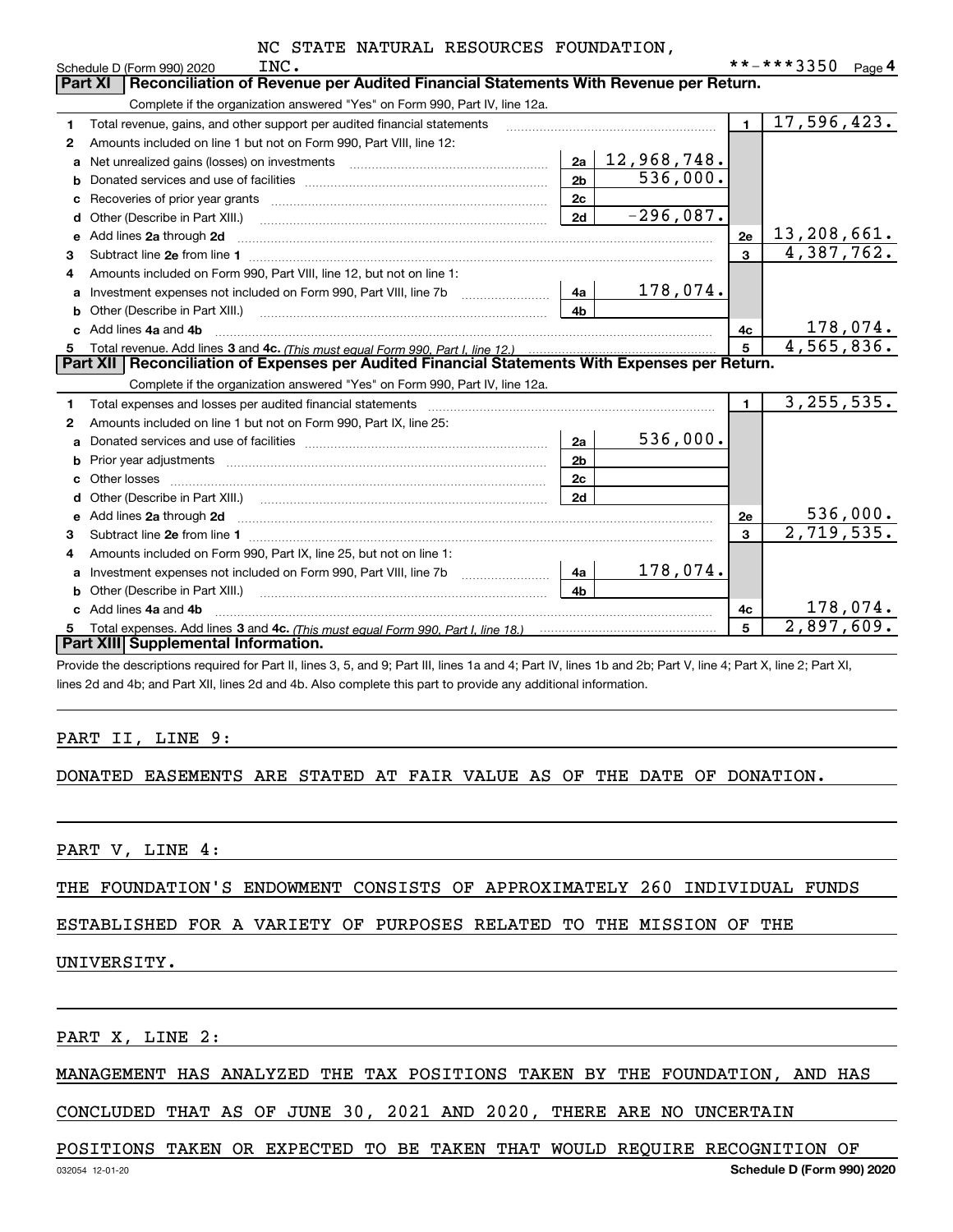| NC STATE NATURAL RESOURCES FOUNDATION,<br>**-***3350 Page 5<br>INC.<br>Schedule D (Form 990) 2020<br><b>Part XIII Supplemental Information</b> <sub>(continued)</sub> <b>Continueding the Continueding of the Continueding of the Continueding of the Continueding of the Continueding of the Continueding of the Continueding of the Continueding </b> |
|---------------------------------------------------------------------------------------------------------------------------------------------------------------------------------------------------------------------------------------------------------------------------------------------------------------------------------------------------------|
| A LIABILITY (OR ASSET) OR DISCLOSURE IN THE FINANCIAL STATEMENTS. THE                                                                                                                                                                                                                                                                                   |
| FOUNDATION IS SUBJECT TO ROUTINE AUDITS BY TAXING JURISDICTIONS; HOWEVER,                                                                                                                                                                                                                                                                               |
| THERE ARE CURRENTLY NO AUDITS FOR ANY TAX PERIODS IN PROGRESS. MANAGEMENT                                                                                                                                                                                                                                                                               |
| BELIEVES IT IS NO LONGER SUBJECT TO INCOME TAX EXAMINATIONS FOR YEARS                                                                                                                                                                                                                                                                                   |
| PRIOR TO TAX YEAR 2017.<br>the control of the control of the control of the control of the control of the control of the control of the control of the control of the control of the control of the control of the control of the control of the control                                                                                                |
| PART XI, LINE 2D - OTHER ADJUSTMENTS:                                                                                                                                                                                                                                                                                                                   |
| $-296,087.$<br>DECREASE IN VALUE OF SPLIT INTEREST                                                                                                                                                                                                                                                                                                      |
|                                                                                                                                                                                                                                                                                                                                                         |
|                                                                                                                                                                                                                                                                                                                                                         |
|                                                                                                                                                                                                                                                                                                                                                         |
|                                                                                                                                                                                                                                                                                                                                                         |
|                                                                                                                                                                                                                                                                                                                                                         |
|                                                                                                                                                                                                                                                                                                                                                         |
|                                                                                                                                                                                                                                                                                                                                                         |
|                                                                                                                                                                                                                                                                                                                                                         |
|                                                                                                                                                                                                                                                                                                                                                         |
|                                                                                                                                                                                                                                                                                                                                                         |
|                                                                                                                                                                                                                                                                                                                                                         |
|                                                                                                                                                                                                                                                                                                                                                         |
|                                                                                                                                                                                                                                                                                                                                                         |
|                                                                                                                                                                                                                                                                                                                                                         |
|                                                                                                                                                                                                                                                                                                                                                         |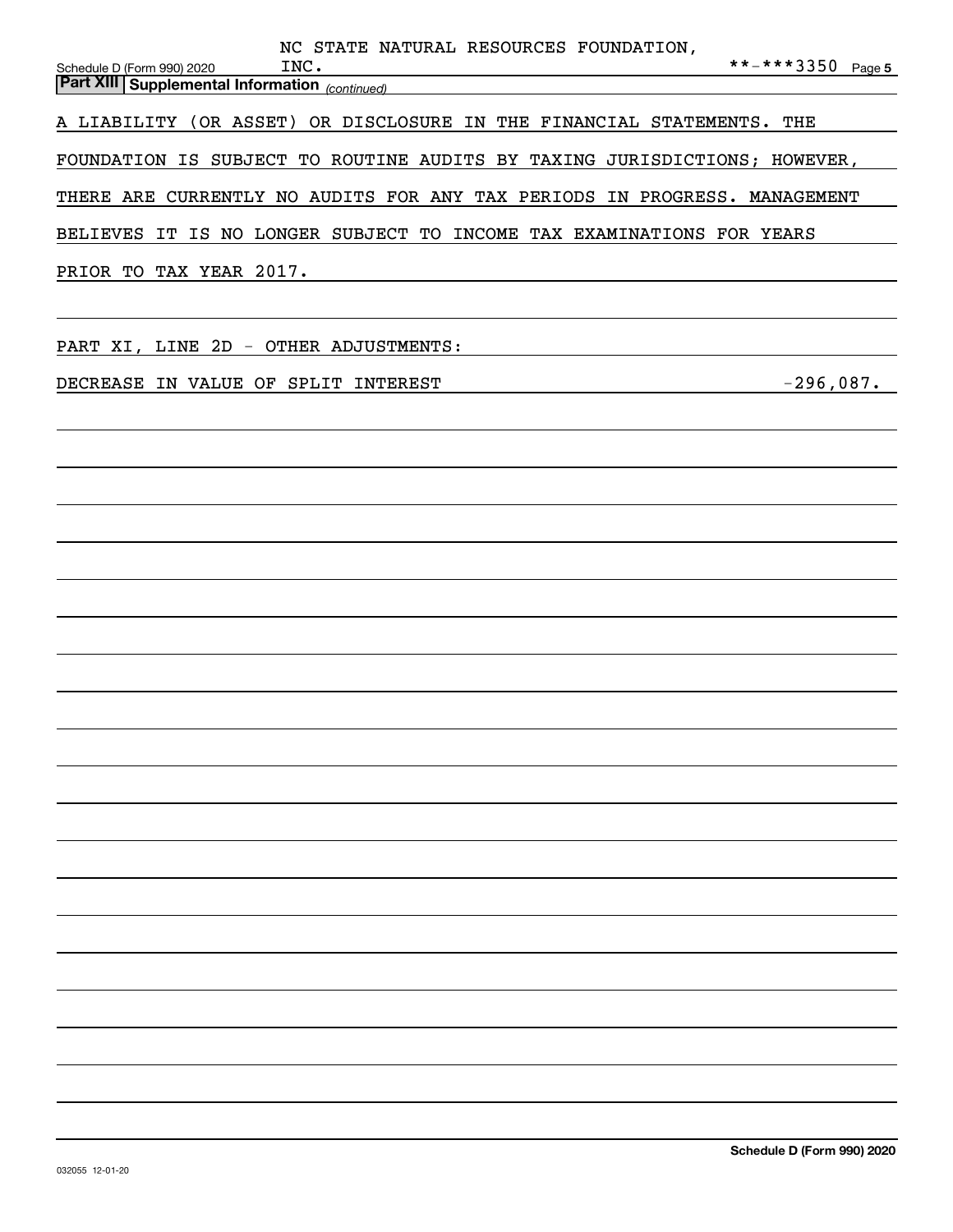| <b>SCHEDULE I</b><br>(Form 990)<br>Department of the Treasury | <b>Grants and Other Assistance to Organizations,</b><br>Governments, and Individuals in the United States<br>Complete if the organization answered "Yes" on Form 990, Part IV, line 21 or 22.<br>Attach to Form 990. |            |                                        |                                                       |                                         |                                                                |                                          |                                                                                           | OMB No. 1545-0047<br>2020<br><b>Open to Public</b> |
|---------------------------------------------------------------|----------------------------------------------------------------------------------------------------------------------------------------------------------------------------------------------------------------------|------------|----------------------------------------|-------------------------------------------------------|-----------------------------------------|----------------------------------------------------------------|------------------------------------------|-------------------------------------------------------------------------------------------|----------------------------------------------------|
| Internal Revenue Service                                      |                                                                                                                                                                                                                      |            |                                        | Go to www.irs.gov/Form990 for the latest information. |                                         |                                                                |                                          | Inspection                                                                                |                                                    |
| Name of the organization                                      | INC.                                                                                                                                                                                                                 |            | NC STATE NATURAL RESOURCES FOUNDATION, |                                                       |                                         |                                                                |                                          | <b>Employer identification number</b><br>**-***3350                                       |                                                    |
| Part I                                                        | <b>General Information on Grants and Assistance</b>                                                                                                                                                                  |            |                                        |                                                       |                                         |                                                                |                                          |                                                                                           |                                                    |
| $\mathbf 1$                                                   | Does the organization maintain records to substantiate the amount of the grants or assistance, the grantees' eligibility for the grants or assistance, and the selection                                             |            |                                        |                                                       |                                         |                                                                |                                          |                                                                                           |                                                    |
|                                                               |                                                                                                                                                                                                                      |            |                                        |                                                       |                                         |                                                                |                                          | $\boxed{\text{X}}$ Yes                                                                    | <b>No</b>                                          |
| $\mathbf{2}$                                                  | Describe in Part IV the organization's procedures for monitoring the use of grant funds in the United States.                                                                                                        |            |                                        |                                                       |                                         |                                                                |                                          |                                                                                           |                                                    |
| Part II                                                       | Grants and Other Assistance to Domestic Organizations and Domestic Governments. Complete if the organization answered "Yes" on Form 990, Part IV, line 21, for any                                                   |            |                                        |                                                       |                                         |                                                                |                                          |                                                                                           |                                                    |
|                                                               | recipient that received more than \$5,000. Part II can be duplicated if additional space is needed.<br><b>1 (a)</b> Name and address of organization<br>or government                                                | $(b)$ EIN  | (c) IRC section<br>(if applicable)     | (d) Amount of<br>cash grant                           | (e) Amount of<br>non-cash<br>assistance | (f) Method of<br>valuation (book,<br>FMV, appraisal,<br>other) | (g) Description of<br>noncash assistance | (h) Purpose of grant<br>or assistance                                                     |                                                    |
| NC STATE UNIVERSITY<br>NCSU BOX 7205<br>RALEIGH, NC 27695     |                                                                                                                                                                                                                      | ** ******* | 170(C)(1)                              | 1,939,688                                             |                                         | 0. BOOK                                                        | N/A                                      | SCHOLARSHIPS, FACULTY<br>SUPPORT, DEPARTMENTAL<br>SUPPORT, AND FACILITY<br><b>SUPPORT</b> |                                                    |
|                                                               |                                                                                                                                                                                                                      |            |                                        |                                                       |                                         |                                                                |                                          |                                                                                           |                                                    |
|                                                               |                                                                                                                                                                                                                      |            |                                        |                                                       |                                         |                                                                |                                          |                                                                                           |                                                    |
|                                                               |                                                                                                                                                                                                                      |            |                                        |                                                       |                                         |                                                                |                                          |                                                                                           |                                                    |
|                                                               |                                                                                                                                                                                                                      |            |                                        |                                                       |                                         |                                                                |                                          |                                                                                           |                                                    |
|                                                               |                                                                                                                                                                                                                      |            |                                        |                                                       |                                         |                                                                |                                          |                                                                                           |                                                    |
| $\mathbf{2}$<br>3                                             | Enter total number of section $501(c)(3)$ and government organizations listed in the line 1 table<br>Enter total number of other organizations listed in the line 1 table                                            |            |                                        |                                                       |                                         |                                                                |                                          |                                                                                           | $1$ .                                              |
|                                                               | LHA For Paperwork Reduction Act Notice, see the Instructions for Form 990.                                                                                                                                           |            |                                        |                                                       |                                         |                                                                |                                          | Schedule I (Form 990) 2020                                                                |                                                    |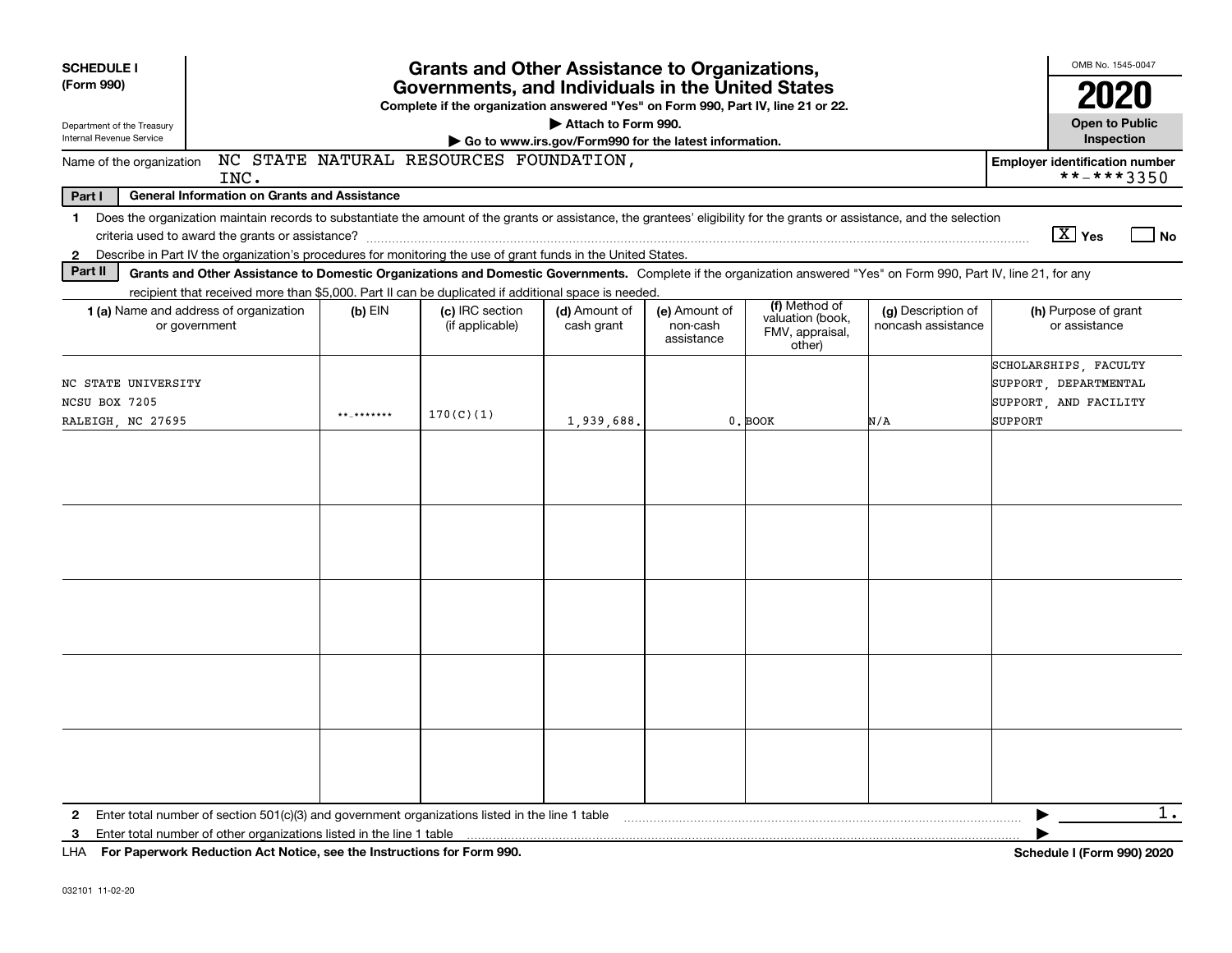#### Schedule I (Form 990) 2020  $INC$ . NC STATE NATURAL RESOURCES FOUNDATION,

| INC. | **-***3350 |
|------|------------|
|      |            |

**2**

**Part III | Grants and Other Assistance to Domestic Individuals. Complete if the organization answered "Yes" on Form 990, Part IV, line 22.** Part III can be duplicated if additional space is needed.

| (a) Type of grant or assistance | (b) Number of<br>recipients | (c) Amount of<br>cash grant | (d) Amount of non-<br>cash assistance | (e) Method of valuation<br>(book, FMV, appraisal, other) | (f) Description of noncash assistance |
|---------------------------------|-----------------------------|-----------------------------|---------------------------------------|----------------------------------------------------------|---------------------------------------|
|                                 |                             |                             |                                       |                                                          |                                       |
|                                 |                             |                             |                                       |                                                          |                                       |
|                                 |                             |                             |                                       |                                                          |                                       |
|                                 |                             |                             |                                       |                                                          |                                       |
|                                 |                             |                             |                                       |                                                          |                                       |
|                                 |                             |                             |                                       |                                                          |                                       |
|                                 |                             |                             |                                       |                                                          |                                       |
|                                 |                             |                             |                                       |                                                          |                                       |
|                                 |                             |                             |                                       |                                                          |                                       |
|                                 |                             |                             |                                       |                                                          |                                       |

Part IV | Supplemental Information. Provide the information required in Part I, line 2; Part III, column (b); and any other additional information.

PART I, LINE 2:

GRANTS REPRESENT REIMBURSEMENT OF EXPENSES PROCESSED THROUGH THE

UNIVERSITY'S ACCOUNTING SYSTEMS, AND ARE SUBJECT TO UNIVERSITY AND STATE OF

NORTH CAROLINA GUIDELINES, IN ADDITION TO ANY RESTRICTIONS PLACED DIRECTLY

BY DONORS.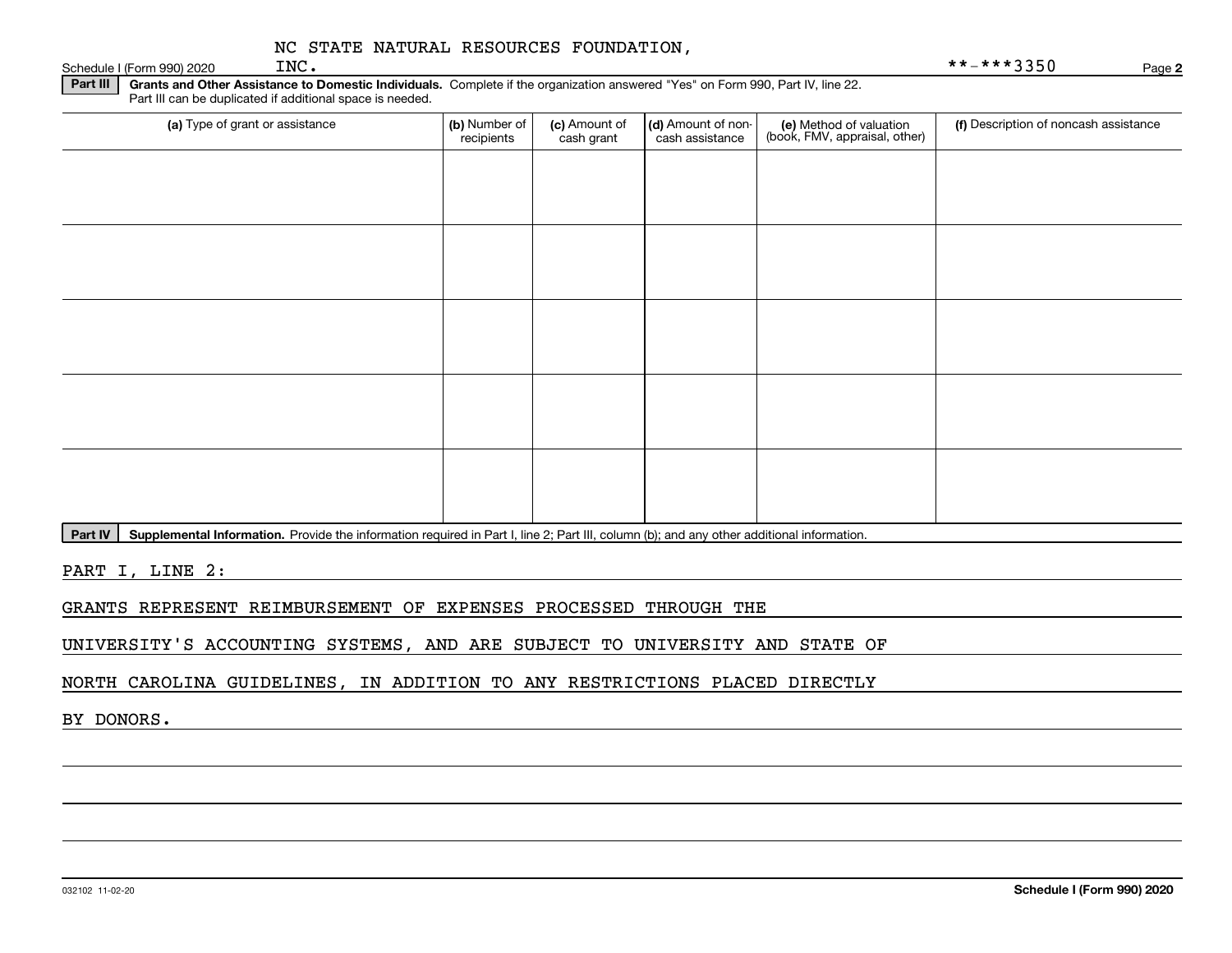|    | <b>SCHEDULE J</b>                                                                                                   | <b>Compensation Information</b>                                                                                                                                                                                                      |                                       | OMB No. 1545-0047          |     |    |
|----|---------------------------------------------------------------------------------------------------------------------|--------------------------------------------------------------------------------------------------------------------------------------------------------------------------------------------------------------------------------------|---------------------------------------|----------------------------|-----|----|
|    | (Form 990)<br>For certain Officers, Directors, Trustees, Key Employees, and Highest<br><b>Compensated Employees</b> |                                                                                                                                                                                                                                      |                                       |                            |     |    |
|    |                                                                                                                     |                                                                                                                                                                                                                                      | 2020                                  |                            |     |    |
|    | Department of the Treasury                                                                                          | Complete if the organization answered "Yes" on Form 990, Part IV, line 23.<br>Attach to Form 990.                                                                                                                                    |                                       | <b>Open to Public</b>      |     |    |
|    | Internal Revenue Service                                                                                            | Go to www.irs.gov/Form990 for instructions and the latest information.                                                                                                                                                               |                                       | Inspection                 |     |    |
|    | Name of the organization                                                                                            | NC STATE NATURAL RESOURCES FOUNDATION,                                                                                                                                                                                               | <b>Employer identification number</b> |                            |     |    |
|    |                                                                                                                     | INC.                                                                                                                                                                                                                                 |                                       | **-***3350                 |     |    |
|    | Part I                                                                                                              | <b>Questions Regarding Compensation</b>                                                                                                                                                                                              |                                       |                            |     |    |
|    |                                                                                                                     |                                                                                                                                                                                                                                      |                                       |                            | Yes | No |
|    |                                                                                                                     | 1a Check the appropriate box(es) if the organization provided any of the following to or for a person listed on Form 990,                                                                                                            |                                       |                            |     |    |
|    |                                                                                                                     | Part VII, Section A, line 1a. Complete Part III to provide any relevant information regarding these items.                                                                                                                           |                                       |                            |     |    |
|    | First-class or charter travel                                                                                       | Housing allowance or residence for personal use                                                                                                                                                                                      |                                       |                            |     |    |
|    | Travel for companions                                                                                               | Payments for business use of personal residence                                                                                                                                                                                      |                                       |                            |     |    |
|    |                                                                                                                     | Tax indemnification and gross-up payments<br>Health or social club dues or initiation fees                                                                                                                                           |                                       |                            |     |    |
|    |                                                                                                                     | Discretionary spending account<br>Personal services (such as maid, chauffeur, chef)                                                                                                                                                  |                                       |                            |     |    |
|    |                                                                                                                     |                                                                                                                                                                                                                                      |                                       |                            |     |    |
|    |                                                                                                                     | <b>b</b> If any of the boxes on line 1a are checked, did the organization follow a written policy regarding payment or                                                                                                               |                                       |                            |     |    |
|    |                                                                                                                     | Did the organization require substantiation prior to reimbursing or allowing expenses incurred by all directors,                                                                                                                     |                                       | 1b                         |     |    |
| 2  |                                                                                                                     |                                                                                                                                                                                                                                      |                                       | $\mathbf{2}$               |     |    |
|    |                                                                                                                     |                                                                                                                                                                                                                                      |                                       |                            |     |    |
| З  |                                                                                                                     | Indicate which, if any, of the following the organization used to establish the compensation of the organization's                                                                                                                   |                                       |                            |     |    |
|    |                                                                                                                     | CEO/Executive Director. Check all that apply. Do not check any boxes for methods used by a related organization to                                                                                                                   |                                       |                            |     |    |
|    |                                                                                                                     | establish compensation of the CEO/Executive Director, but explain in Part III.                                                                                                                                                       |                                       |                            |     |    |
|    | Compensation committee                                                                                              | Written employment contract                                                                                                                                                                                                          |                                       |                            |     |    |
|    |                                                                                                                     | Compensation survey or study<br>Independent compensation consultant                                                                                                                                                                  |                                       |                            |     |    |
|    |                                                                                                                     | $\boxed{\textbf{X}}$ Approval by the board or compensation committee<br>Form 990 of other organizations                                                                                                                              |                                       |                            |     |    |
|    |                                                                                                                     |                                                                                                                                                                                                                                      |                                       |                            |     |    |
| 4  |                                                                                                                     | During the year, did any person listed on Form 990, Part VII, Section A, line 1a, with respect to the filing                                                                                                                         |                                       |                            |     |    |
|    | organization or a related organization:                                                                             |                                                                                                                                                                                                                                      |                                       |                            |     |    |
| а  |                                                                                                                     | Receive a severance payment or change-of-control payment?                                                                                                                                                                            |                                       | 4a                         |     | х  |
| b  |                                                                                                                     | Participate in or receive payment from a supplemental nonqualified retirement plan?                                                                                                                                                  |                                       | 4b                         |     | X  |
| c  |                                                                                                                     | Participate in or receive payment from an equity-based compensation arrangement?                                                                                                                                                     |                                       | 4с                         |     | х  |
|    |                                                                                                                     | If "Yes" to any of lines 4a-c, list the persons and provide the applicable amounts for each item in Part III.                                                                                                                        |                                       |                            |     |    |
|    |                                                                                                                     |                                                                                                                                                                                                                                      |                                       |                            |     |    |
|    |                                                                                                                     | Only section 501(c)(3), 501(c)(4), and 501(c)(29) organizations must complete lines 5-9.                                                                                                                                             |                                       |                            |     |    |
|    |                                                                                                                     | For persons listed on Form 990, Part VII, Section A, line 1a, did the organization pay or accrue any compensation                                                                                                                    |                                       |                            |     |    |
|    | contingent on the revenues of:                                                                                      |                                                                                                                                                                                                                                      |                                       |                            |     |    |
|    |                                                                                                                     | a The organization? <b>Constitution</b> and the organization?                                                                                                                                                                        |                                       | 5а                         |     | х  |
|    |                                                                                                                     |                                                                                                                                                                                                                                      |                                       | 5b                         |     | х  |
|    |                                                                                                                     | If "Yes" on line 5a or 5b, describe in Part III.                                                                                                                                                                                     |                                       |                            |     |    |
| 6. |                                                                                                                     | For persons listed on Form 990, Part VII, Section A, line 1a, did the organization pay or accrue any compensation                                                                                                                    |                                       |                            |     |    |
|    | contingent on the net earnings of:                                                                                  |                                                                                                                                                                                                                                      |                                       |                            |     |    |
| a  |                                                                                                                     | The organization? <b>With the contract of the contract of the contract of the contract of the contract of the contract of the contract of the contract of the contract of the contract of the contract of the contract of the co</b> |                                       | 6a                         |     | х  |
|    |                                                                                                                     |                                                                                                                                                                                                                                      |                                       | 6b                         |     | х  |
|    |                                                                                                                     | If "Yes" on line 6a or 6b, describe in Part III.                                                                                                                                                                                     |                                       |                            |     |    |
|    |                                                                                                                     | 7 For persons listed on Form 990, Part VII, Section A, line 1a, did the organization provide any nonfixed payments                                                                                                                   |                                       |                            |     |    |
|    |                                                                                                                     |                                                                                                                                                                                                                                      |                                       | $\overline{7}$             | X   |    |
| 8  |                                                                                                                     | Were any amounts reported on Form 990, Part VII, paid or accrued pursuant to a contract that was subject to the                                                                                                                      |                                       |                            |     |    |
|    |                                                                                                                     | initial contract exception described in Regulations section 53.4958-4(a)(3)? If "Yes," describe in Part III                                                                                                                          |                                       | 8                          |     | x  |
| 9  |                                                                                                                     | If "Yes" on line 8, did the organization also follow the rebuttable presumption procedure described in                                                                                                                               |                                       |                            |     |    |
|    |                                                                                                                     |                                                                                                                                                                                                                                      |                                       | 9                          |     |    |
|    |                                                                                                                     | LHA For Paperwork Reduction Act Notice, see the Instructions for Form 990.                                                                                                                                                           |                                       | Schedule J (Form 990) 2020 |     |    |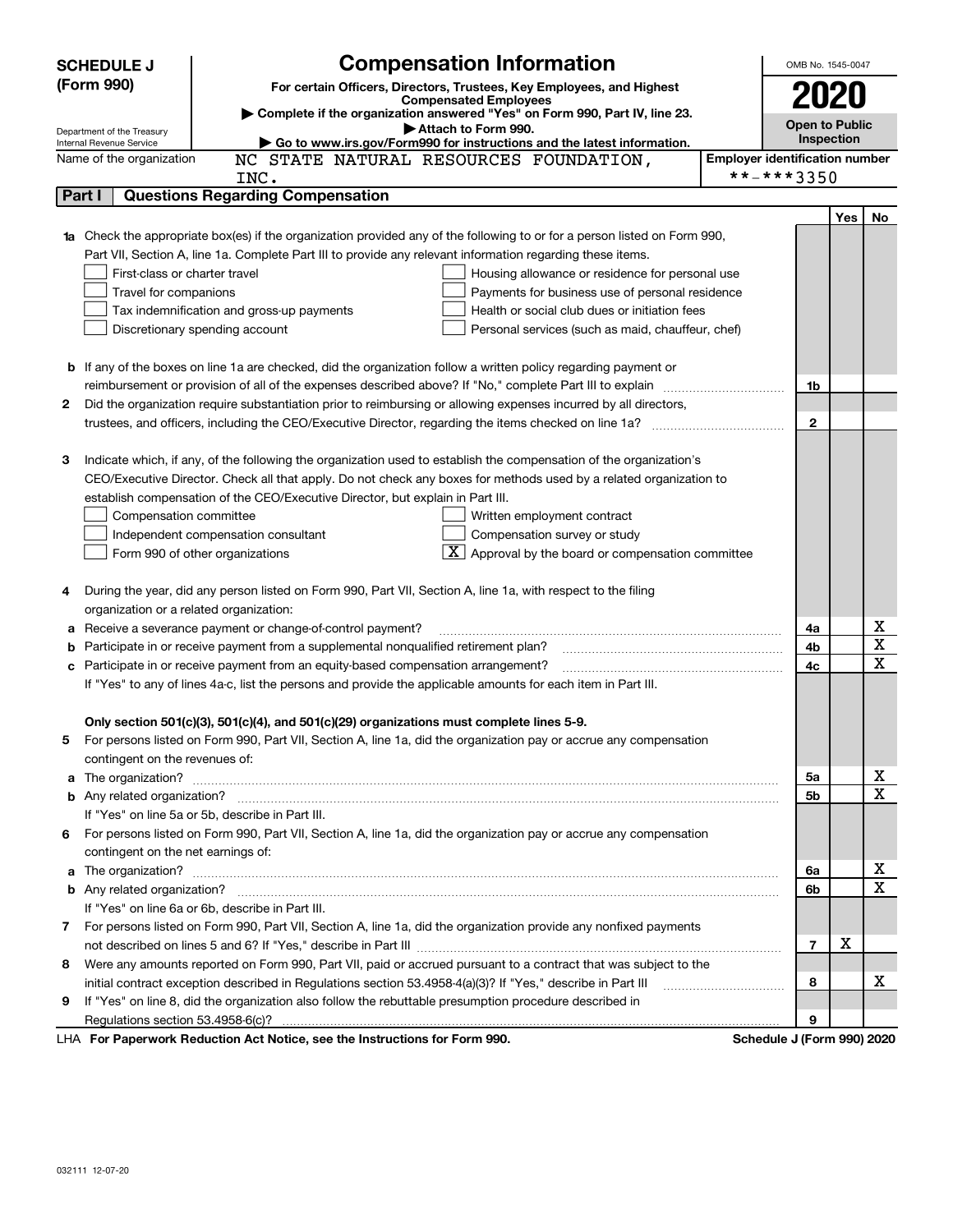**Part II Officers, Directors, Trustees, Key Employees, and Highest Compensated Employees.**  Schedule J (Form 990) 2020 Page Use duplicate copies if additional space is needed.

For each individual whose compensation must be reported on Schedule J, report compensation from the organization on row (i) and from related organizations, described in the instructions, on row (ii). Do not list any individuals that aren't listed on Form 990, Part VII.

**Note:**  The sum of columns (B)(i)-(iii) for each listed individual must equal the total amount of Form 990, Part VII, Section A, line 1a, applicable column (D) and (E) amounts for that individual.

|                                |      | (B) Breakdown of W-2 and/or 1099-MISC compensation |                                           | (C) Retirement and<br>other deferred      | (D) Nontaxable<br>benefits | (E) Total of columns<br>$(B)(i)-(D)$ | (F) Compensation<br>in column (B) |                                           |
|--------------------------------|------|----------------------------------------------------|-------------------------------------------|-------------------------------------------|----------------------------|--------------------------------------|-----------------------------------|-------------------------------------------|
| (A) Name and Title             |      | (i) Base<br>compensation                           | (ii) Bonus &<br>incentive<br>compensation | (iii) Other<br>reportable<br>compensation | compensation               |                                      |                                   | reported as deferred<br>on prior Form 990 |
| MARY PELOQUIN-DODD<br>(1)      | (i)  | 0.                                                 | 0.                                        | $\overline{0}$ .                          | 0.                         | 0.                                   | $\mathbf 0$ .                     | 0.                                        |
| <b>TREASURER</b>               | (ii) | 310,000.                                           | $\overline{0}$ .                          | $\overline{0}$ .                          | 38,479.                    | 6,378.                               | 354,857.                          | $\overline{0}$ .                          |
| MYRON FLOYD<br>(2)             | (i)  | $\overline{0}$ .                                   | $\overline{0}$ .                          | $\overline{0}$ .                          | 0.                         | 0.                                   | $\mathbf 0$ .                     | $\overline{0}$ .                          |
| <b>DIRECTOR</b>                | (ii) | 253,000.                                           | $\overline{0}$ .                          | $\overline{0}$ .                          | 34, 193.                   | 6,378.                               | 293,571.                          | $\overline{0}$ .                          |
| LARA BROWN DE FUENMAYOR<br>(3) | (i)  | $\overline{0}$ .                                   | $\overline{0}$ .                          | $\overline{0}$ .                          | $\mathbf 0$ .              | 0.                                   | $\overline{0}$ .                  | $\overline{0}$ .                          |
| PRESIDENT                      | (ii) | 155, 295.                                          | $\overline{0}$ .                          | $\overline{0}$ .                          | 20,980.                    | 6,378.                               | 182, 653.                         | $\overline{0}$ .                          |
| ERIN DELEHANTY<br>(4)          | (i)  | 0.                                                 | $\overline{0}$ .                          | $\overline{0}$ .                          | 0.                         | 0.                                   | 0.                                | $\overline{0}$ .                          |
| ASSISTANT TREASURER            | (ii) | 142, 142.                                          | $\overline{0}$ .                          | $\overline{0}$ .                          | 29,409.                    | 6,378.                               | 177,929.                          | $\overline{0}$ .                          |
| SAM COOK<br>(5)                | (i)  | 0.                                                 | $\overline{0}$ .                          | $\overline{0}$ .                          | $\overline{0}$ .           | 0.                                   | 0.                                | $\overline{0}$ .                          |
| VICE PRESIDENT                 | (ii) | 144,612.                                           | $\overline{0}$ .                          | $\overline{0}$ .                          | 19,537.                    | 6,378.                               | 170, 527.                         | $\overline{0}$ .                          |
|                                | (i)  |                                                    |                                           |                                           |                            |                                      |                                   |                                           |
|                                | (ii) |                                                    |                                           |                                           |                            |                                      |                                   |                                           |
|                                | (i)  |                                                    |                                           |                                           |                            |                                      |                                   |                                           |
|                                | (ii) |                                                    |                                           |                                           |                            |                                      |                                   |                                           |
|                                | (i)  |                                                    |                                           |                                           |                            |                                      |                                   |                                           |
|                                | (ii) |                                                    |                                           |                                           |                            |                                      |                                   |                                           |
|                                | (i)  |                                                    |                                           |                                           |                            |                                      |                                   |                                           |
|                                | (ii) |                                                    |                                           |                                           |                            |                                      |                                   |                                           |
|                                | (i)  |                                                    |                                           |                                           |                            |                                      |                                   |                                           |
|                                | (ii) |                                                    |                                           |                                           |                            |                                      |                                   |                                           |
|                                | (i)  |                                                    |                                           |                                           |                            |                                      |                                   |                                           |
|                                | (ii) |                                                    |                                           |                                           |                            |                                      |                                   |                                           |
|                                | (i)  |                                                    |                                           |                                           |                            |                                      |                                   |                                           |
|                                | (ii) |                                                    |                                           |                                           |                            |                                      |                                   |                                           |
|                                | (i)  |                                                    |                                           |                                           |                            |                                      |                                   |                                           |
|                                | (ii) |                                                    |                                           |                                           |                            |                                      |                                   |                                           |
|                                | (i)  |                                                    |                                           |                                           |                            |                                      |                                   |                                           |
|                                | (ii) |                                                    |                                           |                                           |                            |                                      |                                   |                                           |
|                                | (i)  |                                                    |                                           |                                           |                            |                                      |                                   |                                           |
|                                | (ii) |                                                    |                                           |                                           |                            |                                      |                                   |                                           |
|                                | (i)  |                                                    |                                           |                                           |                            |                                      |                                   |                                           |
|                                | (ii) |                                                    |                                           |                                           |                            |                                      |                                   |                                           |

**2**

\*\*-\*\*\*3350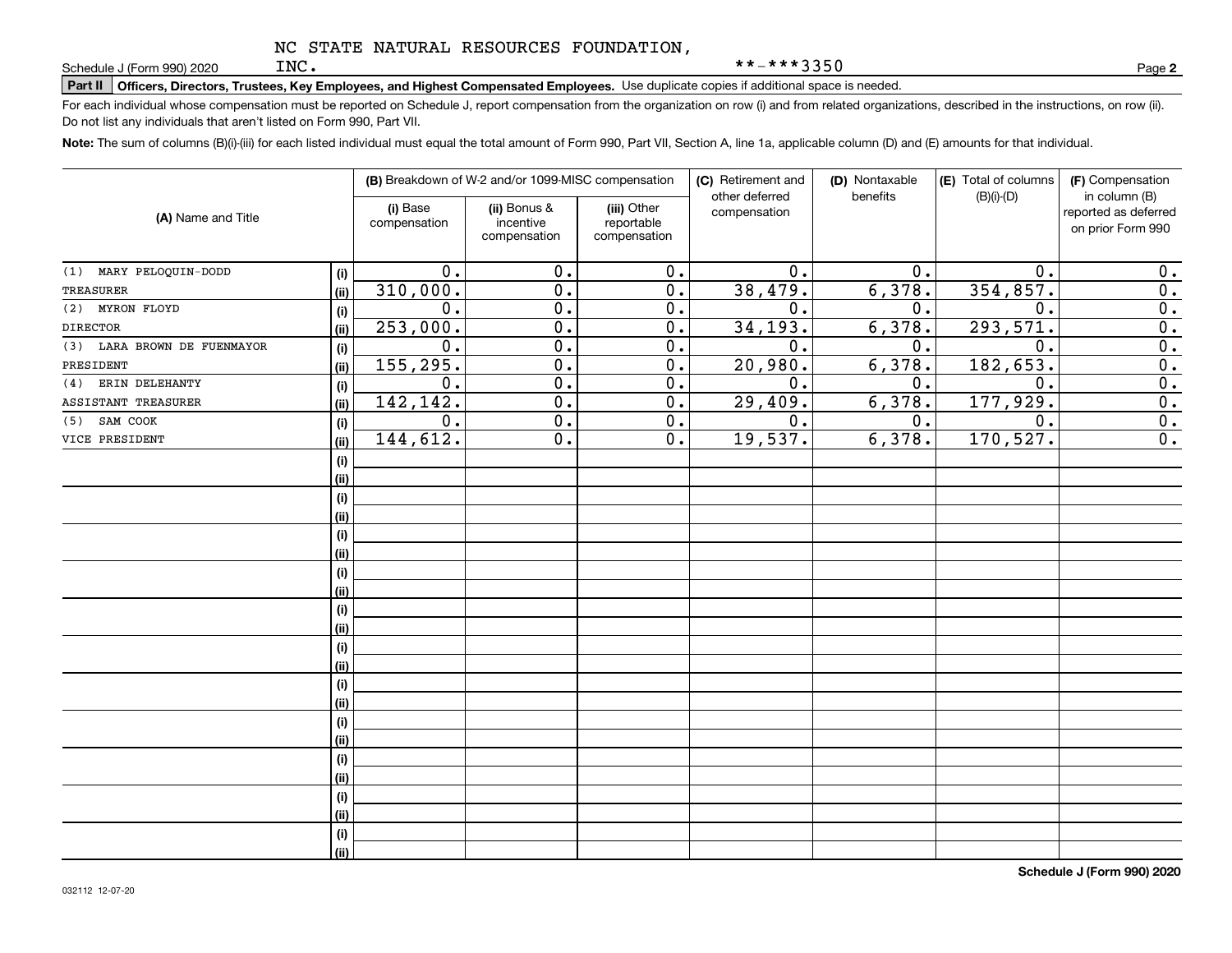Page 3

#### **Part III Supplemental Information**

Schedule J (Form 990) 2020 INC.<br>Part III Supplemental Information<br>Provide the information, explanation, or descriptions required for Part I, lines 1a, 1b, 3, 4a, 4b, 4c, 5a, 5b, 6a, 6b, 7, and 8, and for Part II. Also comp

#### PART I, LINE 7:

ONE EMPLOYEE AT NC STATE NATURAL RESOURCES FOUNDATION, INC IS ELIGIBLE TO

#### RECEIVE INCENTIVE COMPENSATION BASED ON A VARIETY OF PERFORMANCE METRICS.

SCHEDULE J, PART II, COMPENSATION:

#### THE BOARD MEMBERS THAT ARE COMPENSATED RECEIVE COMPENSATION FROM NC

STATE UNIVERSITY, A  $170(C)(1)$  ORGANIZATION RELATED TO NC STATE NATURAL

#### RESOURCES FOUNDATION.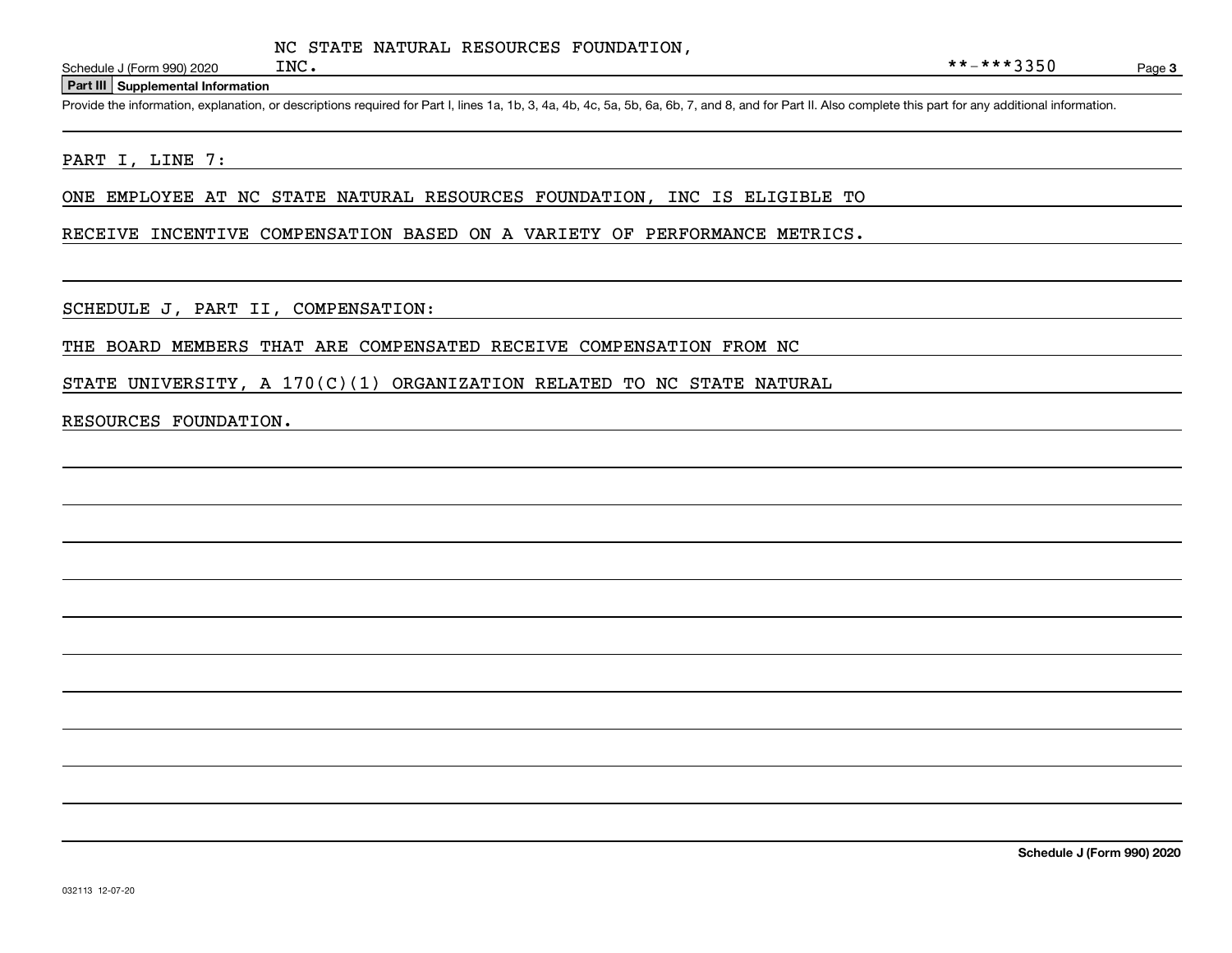| <b>SCHEDULE M</b> |  |
|-------------------|--|
| (Form 990)        |  |

# **Noncash Contributions**

OMB No. 1545-0047

| . |                            |
|---|----------------------------|
|   | Department of the Treasury |

**Complete if the organizations answered "Yes" on Form 990, Part IV, lines 29 or 30.** <sup>J</sup>**2020 Attach to Form 990.** J  **Go to www.irs.gov/Form990 for instructions and the latest information.**

**Open to Public Inspection**

|        | Internal Revenue Service                                                                                                       |                               |                                      | Go to www.irs.gov/Form990 for instructions and the latest information.                               |                                                              | Inspection |     |    |
|--------|--------------------------------------------------------------------------------------------------------------------------------|-------------------------------|--------------------------------------|------------------------------------------------------------------------------------------------------|--------------------------------------------------------------|------------|-----|----|
|        | Name of the organization<br><b>Employer identification number</b><br>NC STATE NATURAL RESOURCES FOUNDATION,                    |                               |                                      |                                                                                                      |                                                              |            |     |    |
|        | **-***3350<br>INC.                                                                                                             |                               |                                      |                                                                                                      |                                                              |            |     |    |
| Part I | <b>Types of Property</b>                                                                                                       |                               |                                      |                                                                                                      |                                                              |            |     |    |
|        |                                                                                                                                | (a)<br>Check if<br>applicable | (b)<br>Number of<br>contributions or | (c)<br>Noncash contribution<br>amounts reported on<br>items contributed Form 990, Part VIII, line 1g | (d)<br>Method of determining<br>noncash contribution amounts |            |     |    |
| 1.     |                                                                                                                                |                               |                                      |                                                                                                      |                                                              |            |     |    |
| 2      |                                                                                                                                |                               |                                      |                                                                                                      |                                                              |            |     |    |
| З      | Art - Fractional interests                                                                                                     |                               |                                      |                                                                                                      |                                                              |            |     |    |
| 4      | Books and publications                                                                                                         |                               |                                      |                                                                                                      |                                                              |            |     |    |
| 5      | Clothing and household goods                                                                                                   |                               |                                      |                                                                                                      |                                                              |            |     |    |
| 6      |                                                                                                                                |                               |                                      |                                                                                                      |                                                              |            |     |    |
| 7      |                                                                                                                                |                               |                                      |                                                                                                      |                                                              |            |     |    |
| 8      |                                                                                                                                |                               |                                      |                                                                                                      |                                                              |            |     |    |
| 9      | Securities - Publicly traded                                                                                                   | $\mathbf x$                   | 7                                    | 227,428.                                                                                             |                                                              |            |     |    |
| 10     | Securities - Closely held stock                                                                                                |                               |                                      |                                                                                                      |                                                              |            |     |    |
| 11     | Securities - Partnership, LLC, or                                                                                              |                               |                                      |                                                                                                      |                                                              |            |     |    |
|        | trust interests                                                                                                                |                               |                                      |                                                                                                      |                                                              |            |     |    |
| 12     | Securities Miscellaneous                                                                                                       |                               |                                      |                                                                                                      |                                                              |            |     |    |
| 13     | Qualified conservation contribution -                                                                                          |                               |                                      |                                                                                                      |                                                              |            |     |    |
|        | Historic structures                                                                                                            |                               |                                      |                                                                                                      |                                                              |            |     |    |
| 14     | Qualified conservation contribution - Other                                                                                    |                               |                                      |                                                                                                      |                                                              |            |     |    |
| 15     | Real estate - Residential                                                                                                      |                               |                                      |                                                                                                      |                                                              |            |     |    |
| 16     | Real estate - Commercial                                                                                                       |                               |                                      |                                                                                                      |                                                              |            |     |    |
| 17     |                                                                                                                                |                               |                                      |                                                                                                      |                                                              |            |     |    |
| 18     |                                                                                                                                |                               |                                      |                                                                                                      |                                                              |            |     |    |
| 19     |                                                                                                                                |                               |                                      |                                                                                                      |                                                              |            |     |    |
| 20     | Drugs and medical supplies                                                                                                     |                               |                                      |                                                                                                      |                                                              |            |     |    |
| 21     |                                                                                                                                |                               |                                      |                                                                                                      |                                                              |            |     |    |
| 22     |                                                                                                                                |                               |                                      |                                                                                                      |                                                              |            |     |    |
| 23     |                                                                                                                                |                               |                                      |                                                                                                      |                                                              |            |     |    |
| 24     |                                                                                                                                |                               |                                      |                                                                                                      |                                                              |            |     |    |
| 25     | Other $\blacktriangleright$                                                                                                    |                               |                                      |                                                                                                      |                                                              |            |     |    |
| 26     | $\overline{\phantom{a}}$ )<br>Other                                                                                            |                               |                                      |                                                                                                      |                                                              |            |     |    |
| 27     | $\overline{\phantom{a}}$ $\overline{\phantom{a}}$ $\overline{\phantom{a}}$ $\overline{\phantom{a}}$<br>Other                   |                               |                                      |                                                                                                      |                                                              |            |     |    |
| 28     | Other                                                                                                                          |                               |                                      |                                                                                                      |                                                              |            |     |    |
| 29     | Number of Forms 8283 received by the organization during the tax year for contributions                                        |                               |                                      |                                                                                                      |                                                              |            |     |    |
|        | for which the organization completed Form 8283, Part V, Donee Acknowledgement                                                  |                               |                                      | 29                                                                                                   |                                                              |            |     |    |
|        |                                                                                                                                |                               |                                      |                                                                                                      |                                                              |            | Yes | No |
|        | 30a During the year, did the organization receive by contribution any property reported in Part I, lines 1 through 28, that it |                               |                                      |                                                                                                      |                                                              |            |     |    |
|        | must hold for at least three years from the date of the initial contribution, and which isn't required to be used for          |                               |                                      |                                                                                                      |                                                              |            |     |    |
|        | exempt purposes for the entire holding period?                                                                                 |                               |                                      |                                                                                                      |                                                              | <b>30a</b> |     | х  |
| b      | If "Yes," describe the arrangement in Part II.                                                                                 |                               |                                      |                                                                                                      |                                                              |            |     |    |
| 31     | Does the organization have a gift acceptance policy that requires the review of any nonstandard contributions?                 |                               |                                      |                                                                                                      |                                                              | 31         | x   |    |
|        | 32a Does the organization hire or use third parties or related organizations to solicit, process, or sell noncash              |                               |                                      |                                                                                                      |                                                              |            |     |    |
|        | contributions?                                                                                                                 |                               |                                      |                                                                                                      |                                                              | 32a        |     | х  |

**b**If "Yes," describe in Part II.

describe in Part II.

032141 11-23-20

LHA

**For Paperwork Reduction Act Notice, see the Instructions for Form 990. Schedule M (Form 990) 2020**

**33** If the organization didn't report an amount in column (c) for a type of property for which column (a) is checked,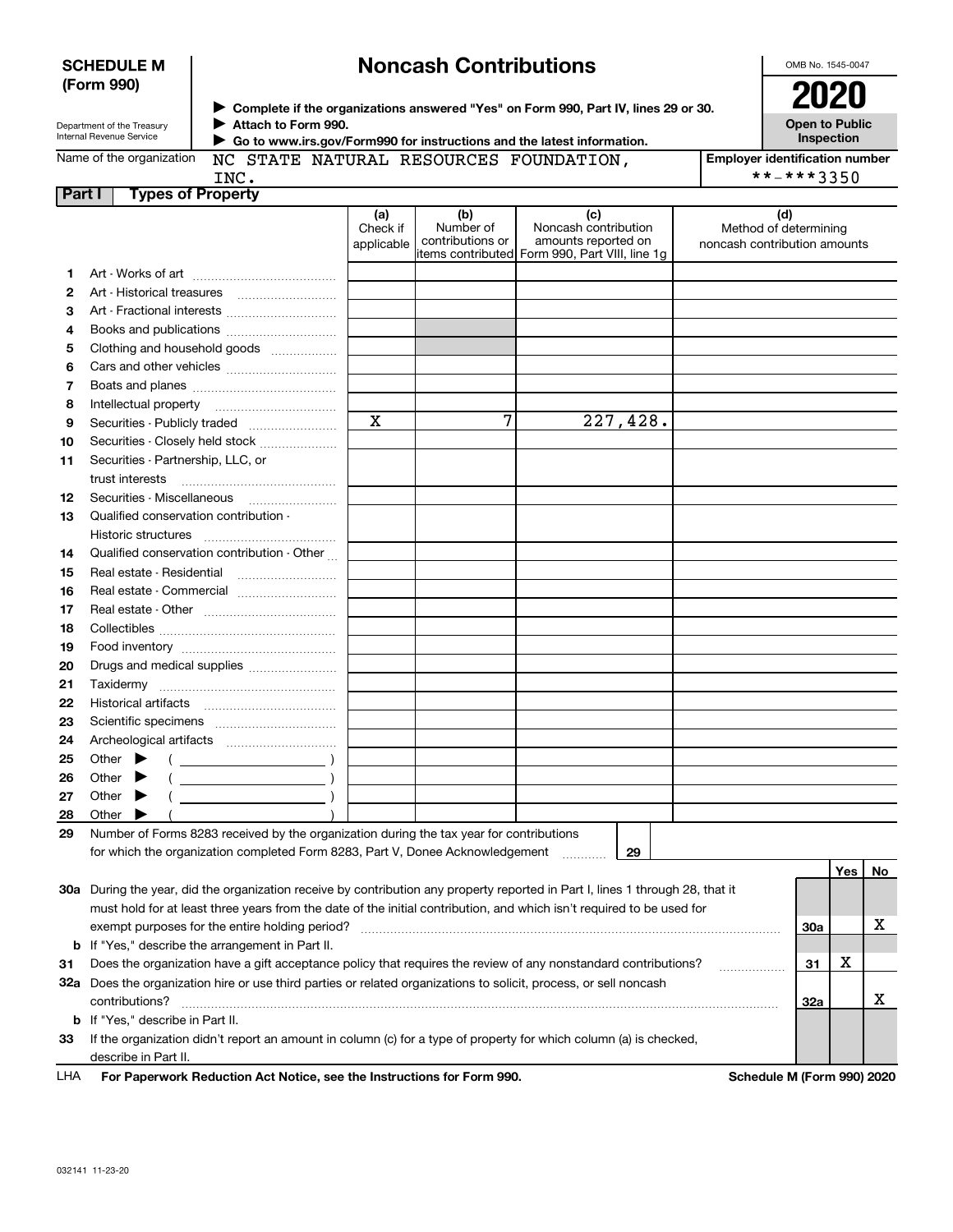|  |  | NC STATE NATURAL RESOURCES FOUNDATION, |
|--|--|----------------------------------------|
|  |  |                                        |

|         |                            |      |  | NC SIAIE NAIONAL RESOUNCES FOUNDAILON, |                                                                                                                                                                                                                                     |        |
|---------|----------------------------|------|--|----------------------------------------|-------------------------------------------------------------------------------------------------------------------------------------------------------------------------------------------------------------------------------------|--------|
|         | Schedule M (Form 990) 2020 | INC. |  |                                        | **-***3350                                                                                                                                                                                                                          | Page 2 |
| Part II |                            |      |  |                                        | <b>Supplemental Information.</b> Provide the information required by Part I, lines 30b, 32b, and 33, and whether the organization is reporting in Part I, column (b), the number of contributions, the number of items received, or |        |
|         |                            |      |  |                                        |                                                                                                                                                                                                                                     |        |
|         |                            |      |  |                                        |                                                                                                                                                                                                                                     |        |
|         |                            |      |  |                                        |                                                                                                                                                                                                                                     |        |
|         |                            |      |  |                                        |                                                                                                                                                                                                                                     |        |
|         |                            |      |  |                                        |                                                                                                                                                                                                                                     |        |
|         |                            |      |  |                                        |                                                                                                                                                                                                                                     |        |
|         |                            |      |  |                                        |                                                                                                                                                                                                                                     |        |
|         |                            |      |  |                                        |                                                                                                                                                                                                                                     |        |
|         |                            |      |  |                                        |                                                                                                                                                                                                                                     |        |
|         |                            |      |  |                                        |                                                                                                                                                                                                                                     |        |
|         |                            |      |  |                                        |                                                                                                                                                                                                                                     |        |
|         |                            |      |  |                                        |                                                                                                                                                                                                                                     |        |
|         |                            |      |  |                                        |                                                                                                                                                                                                                                     |        |
|         |                            |      |  |                                        |                                                                                                                                                                                                                                     |        |
|         |                            |      |  |                                        |                                                                                                                                                                                                                                     |        |
|         |                            |      |  |                                        |                                                                                                                                                                                                                                     |        |
|         |                            |      |  |                                        |                                                                                                                                                                                                                                     |        |
|         |                            |      |  |                                        |                                                                                                                                                                                                                                     |        |
|         |                            |      |  |                                        |                                                                                                                                                                                                                                     |        |
|         |                            |      |  |                                        |                                                                                                                                                                                                                                     |        |
|         |                            |      |  |                                        |                                                                                                                                                                                                                                     |        |
|         |                            |      |  |                                        |                                                                                                                                                                                                                                     |        |
|         |                            |      |  |                                        |                                                                                                                                                                                                                                     |        |
|         |                            |      |  |                                        |                                                                                                                                                                                                                                     |        |
|         |                            |      |  |                                        |                                                                                                                                                                                                                                     |        |
|         |                            |      |  |                                        |                                                                                                                                                                                                                                     |        |
|         |                            |      |  |                                        |                                                                                                                                                                                                                                     |        |
|         |                            |      |  |                                        |                                                                                                                                                                                                                                     |        |
|         |                            |      |  |                                        |                                                                                                                                                                                                                                     |        |
|         |                            |      |  |                                        |                                                                                                                                                                                                                                     |        |
|         |                            |      |  |                                        |                                                                                                                                                                                                                                     |        |
|         |                            |      |  |                                        |                                                                                                                                                                                                                                     |        |
|         |                            |      |  |                                        |                                                                                                                                                                                                                                     |        |
|         |                            |      |  |                                        |                                                                                                                                                                                                                                     |        |
|         |                            |      |  |                                        |                                                                                                                                                                                                                                     |        |
|         |                            |      |  |                                        |                                                                                                                                                                                                                                     |        |
|         |                            |      |  |                                        |                                                                                                                                                                                                                                     |        |
|         |                            |      |  |                                        |                                                                                                                                                                                                                                     |        |
|         |                            |      |  |                                        |                                                                                                                                                                                                                                     |        |
|         |                            |      |  |                                        |                                                                                                                                                                                                                                     |        |
|         |                            |      |  |                                        |                                                                                                                                                                                                                                     |        |
|         |                            |      |  |                                        |                                                                                                                                                                                                                                     |        |
|         |                            |      |  |                                        |                                                                                                                                                                                                                                     |        |
|         |                            |      |  |                                        |                                                                                                                                                                                                                                     |        |
|         |                            |      |  |                                        |                                                                                                                                                                                                                                     |        |
|         |                            |      |  |                                        |                                                                                                                                                                                                                                     |        |
|         |                            |      |  |                                        |                                                                                                                                                                                                                                     |        |
|         |                            |      |  |                                        |                                                                                                                                                                                                                                     |        |
|         |                            |      |  |                                        |                                                                                                                                                                                                                                     |        |
|         |                            |      |  |                                        |                                                                                                                                                                                                                                     |        |
|         |                            |      |  |                                        |                                                                                                                                                                                                                                     |        |
|         |                            |      |  |                                        |                                                                                                                                                                                                                                     |        |
|         |                            |      |  |                                        |                                                                                                                                                                                                                                     |        |
|         |                            |      |  |                                        |                                                                                                                                                                                                                                     |        |
|         |                            |      |  |                                        |                                                                                                                                                                                                                                     |        |
|         |                            |      |  |                                        |                                                                                                                                                                                                                                     |        |
|         |                            |      |  |                                        |                                                                                                                                                                                                                                     |        |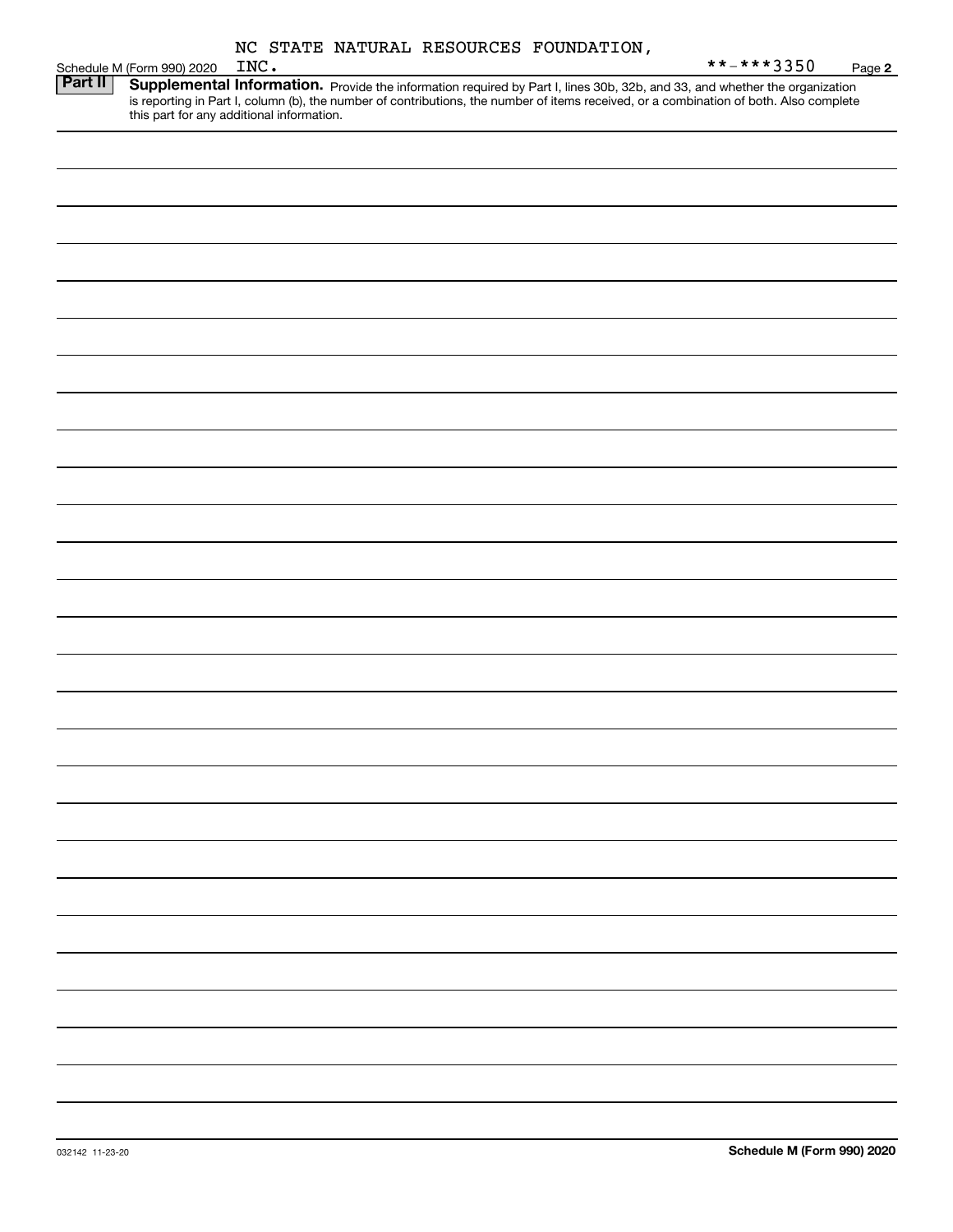**(Form 990 or 990-EZ)**

Department of the Treasury Internal Revenue Service Name of the organization

**SCHEDULE O Supplemental Information to Form 990 or 990-EZ**

**Complete to provide information for responses to specific questions on Form 990 or 990-EZ or to provide any additional information. | Attach to Form 990 or 990-EZ. | Go to www.irs.gov/Form990 for the latest information.** NC STATE NATURAL RESOURCES FOUNDATION,



 $INC.$   $| * - * * * 3350$ 

### FORM 990, PART I, LINE 1, DESCRIPTION OF ORGANIZATION MISSION:

TO PROMOTE EDUCATION AND RESEARCH IN THE COLLEGE OF NATURAL RESOURCES

OF NORTH CAROLINA STATE UNIVERSITY AS WELL AS AID AND PROMOTE, BY

FINANCIAL ASSISTANCE AND OTHERWISE, ALL TYPES OF EDUCATION, RESEARCH

AND EXTENSION IN THE COLLEGE OF NATURAL RESOURCES.

FORM 990, PART VI, SECTION A, LINE 1:

THE EXECUTIVE COMMITTEE SHALL CONSIST OF THE PRESIDENT, WHO SHALL SERVE AS CHAIR, THE VICE PRESIDENT, THE PAST PRESIDENT AND THE CHAIR OF EACH STANDING COMMITTEE OF THE BOARD. THE SECRETARY, TREASURER AND DEAN, COLLEGE OF NATURAL RESOUCES, WILL SERVE EX-OFFICIO AS NONVOTING MEMBERS OF THE EXECUTIVE COMMITTEE. BY RESOLUTION ADOPTED BY A MAJORITY OF THE DIRECTORS THEN IN OFFICE, THE BOARD OF DIRECTORS SHALL, AT ITS REGULAR ANNUAL MEETING, APPOINT THE MEMBERS OF THE EXECUTIVE COMMITTEE. THE EXECUTIVE COMMITTEE SHALL HAVE AND MAY EXERCISE, IN THE INTERIM BETWEEN MEETINGS OF THE BOARD OF DIRECTORS, AND EXCEPT AS OTHERWISE PROVIDED IN SECTION 5 OF THE BYLAWS, ALL THE POWERS OF THE BOARD OF DIRECTORS. EXECUTIVE COMMITTEE MEMBERS APPOINTED BY THE BOARD SHALL SERVE AT THE PLEASURE OF THE BOARD BUT ONLY FOR SO LONG AS THEY ALSO SERVE AS DIRECTORS AND MAINTAIN THEIR QUALIFYING OFFICES OR DESIGNATIONS AS THE CASE MAY BE.

FORM 990, PART VI, SECTION A, LINE 2:

DIRECTOR LOU BOOS IS PRESIDENT OF NORDIC ENGINEERING WHICH IS A SUPPLIER TO MEADWESTVACO. DIRECTOR HARRY K. SIDERIS IS EXECUTIVE VICE PRESIDENT, CUSTOMER EXPERIENCE, SOLUTIONS AND SERVICES, DUKE ENERGY. THE FOUNDATION IS EXPLORING A SOLAR ENERGY PROJECT AT HOFMANN FOREST. MR. SIDERIS HAS RECUSED

LHA For Paperwork Reduction Act Notice, see the Instructions for Form 990 or 990-EZ. Schedule O (Form 990 or 990-EZ) 2020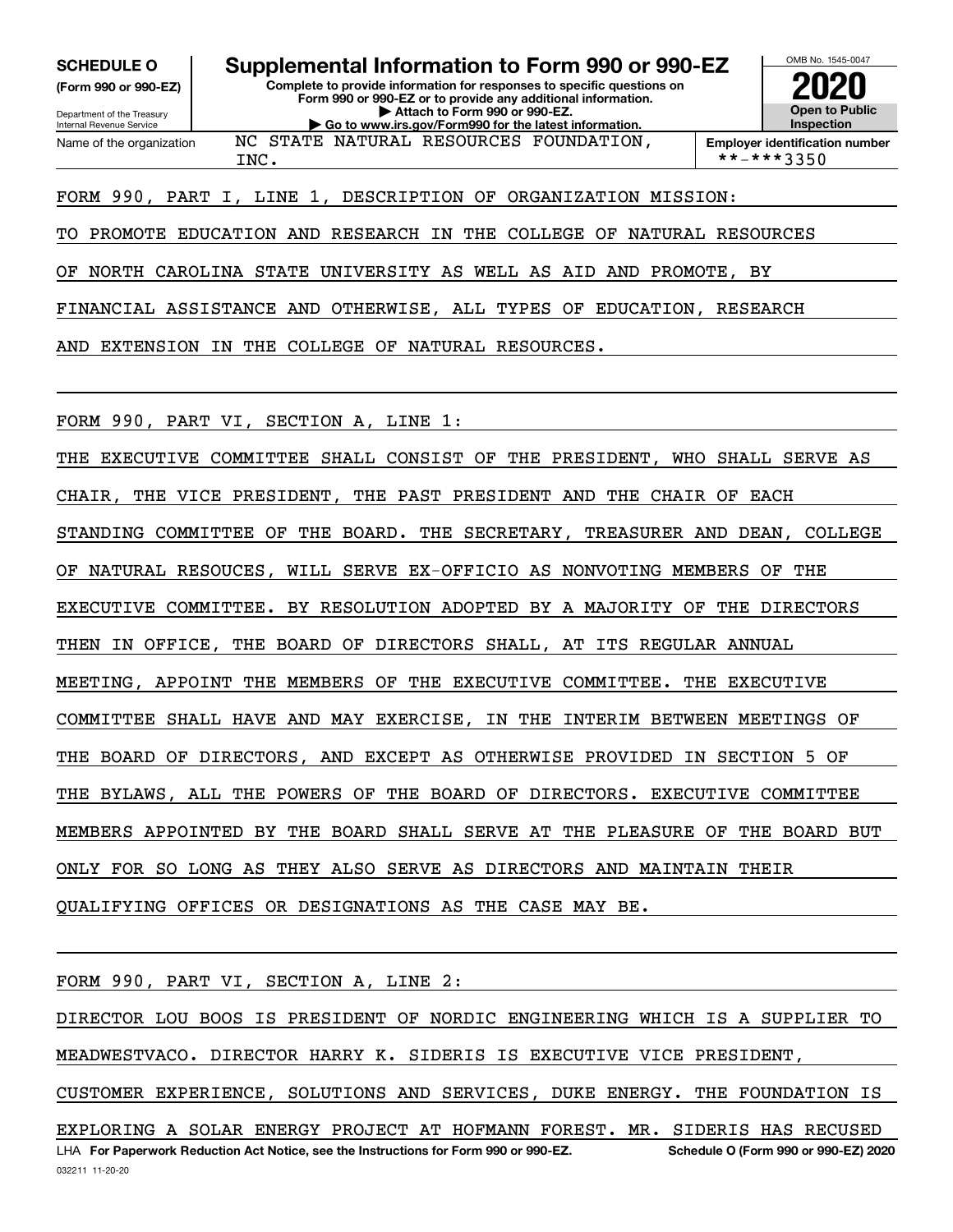| Schedule O (Form 990 or 990-EZ) 2020 |  |  |                                        | Page                                  |
|--------------------------------------|--|--|----------------------------------------|---------------------------------------|
| Name of the organization             |  |  | NC STATE NATURAL RESOURCES FOUNDATION, | <b>Employer identification number</b> |

**Employer identification number** INC. \*\*-\*\*\*3350

HIMSELF FROM ALL MATTERS RELATED TO THIS PROJECT.

FORM 990, PART VI, SECTION B, LINE 11B:

A DRAFT 990 IS DISTRIBUTED TO BOARD MEMBERS FOR THEIR REVIEW PRIOR TO

FILING.

FORM 990, PART VI, SECTION B, LINE 12C:

IN ORDER TO MONITOR AND ENFORCE COMPLIANCE WITH THE ORGANIZATION'S CONFLICT

OF INTEREST POLICY, NC STATE NATURAL RESOURCES FOUNDATION FOLLOWS THE

FOLLOWING PRACTICES:

1) ALL TRANSACTIONS (OTHER THAN EXPENSE REIMBURSEMENTS) BETWEEN THE

FOUNDATION AND A DIRECTOR, OFFICER, OR EMPLOYEE OF THE FOUNDATION, MUST BE

AUTHORIZED AND APPROVED BY THE FOUNDATION'S BOARD OF DIRECTORS OR RATIFIED

IN GOOD FAITH BY THE FOUNDATION'S BOARD OF DIRECTORS AT THE SUBSEQUENT

MEETING FOLLOWING THE TRANSACTION.

2) NO FOUNDATION DIRECTOR, OFFICER, OR EMPLOYEE HAVING A DIRECT OR INDIRECT INTEREST IN ANY FOUNDATION BUSINESS TRANSACTION MAY BE INVOLVED IN THE DECISION WITH RESPECT TO WHETHER THE FOUNDATION SHOULD ENTER INTO SUCH TRANSACTION. FOR PURPOSES OF THIS SECTION, A DIRECTOR, OFFICER OR EMPLOYEE HAS AN INDIRECT INTEREST IN A TRANSACTION IF: (A) ANOTHER ENTITY IN WHICH HE HAS A MATERIAL FINANCIAL INTEREST OR IN WHICH HE IS A GENERAL PARTNER IS A PARTY TO THE TRANSACTION; OR (B) ANOTHER ENTITY OF WHICH HE IS A DIRECTOR, OFFICER, OR TRUSTEE IS A PARTY TO THE TRANSACTION AND THE TRANSACTION IS OR SHOULD BE CONSIDERED BY THE BOARD.

3) NO SCHOLARSHIP OR FELLOWSHIP AWARD MAY BE MADE TO A DIRECTOR, OFFICER,

OR EMPLOYEE OF THE FOUNDATION OR TO A FAMILY MEMBER OF ANY SUCH PERSON

UNLESS THE RECIPIENT OF THE AWARD IS DETERMINED BY AN INDEPENDENT AWARDS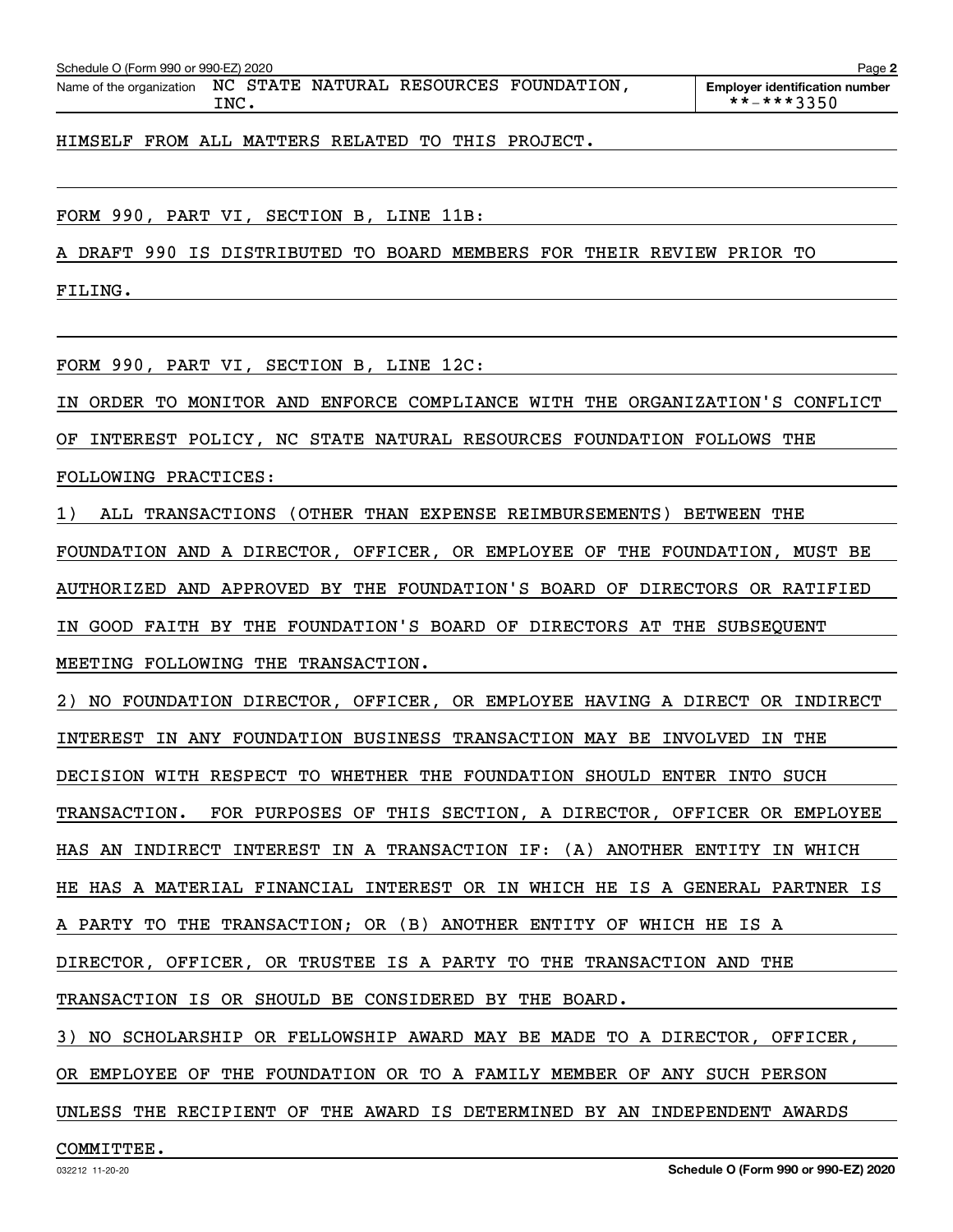FORM 990, PART VI, SECTION B, LINE 15:

THE EXECUTIVE COMMITTEE OF THE BOARD OF DIRECTORS ALSO SERVES AS THE HR/EMPLOYEE BENEFITS COMMITTEE. COMPENSATION DECISIONS ARE RECOMMENDED TO THIS COMMITTEE BY THE DIRECTOR OF FOREST OPERATIONS FOR HIS EMPLOYEES AND ARE BROUGHT BEFORE THE COMMITTEE FOR APPROVAL. THE EXECUTIVE COMMITTEE RECOMMENDS, DETERMINES, AND APPROVES SALARY AND OTHER COMPENSATION ELEMENTS FOR THE DIRECTOR OF FOREST OPERATIONS, IN ADDITION TO APPROVING RECOMMENDATIONS FROM THE DIRECTOR ABOUT HIS STAFF.

FORM 990, PART VI, SECTION C, LINE 18:

THE 990 IS LISTED ON THE WEBSITE. FORM 1023 (WHICH WAS FILED PRIOR TO JULY

15, 1987) IS NOT PUBLICLY AVAILABLE.

FORM 990, PART VI, SECTION C, LINE 19:

THE AUDITED FINANCIAL STATEMENTS ARE AVAILABLE ON THE WEBSITE:

HTTP://FOUNDATIONSACCOUNTING.OFA.NCSU.EDU/FOUNDATIONS/NC-STATE-NATURAL-

RESOURCES-FOUNDATION-INC. OTHER GOVERNING DOCUMENTS ARE MADE AVAILABLE UPON REQUEST.

FORM 990, PART XI, LINE 9, CHANGES IN NET ASSETS:

INCREASE IN VALUE OF SPLIT INTEREST AGREEMENT FOR THE RESOLUTION CONTRACT AGAINST THE RESOLUTION OF THE RESOLU

FORM 990, PART XII, LINE 2C:

PROCESS HAS NOT CHANGED FROM PRIOR YEAR.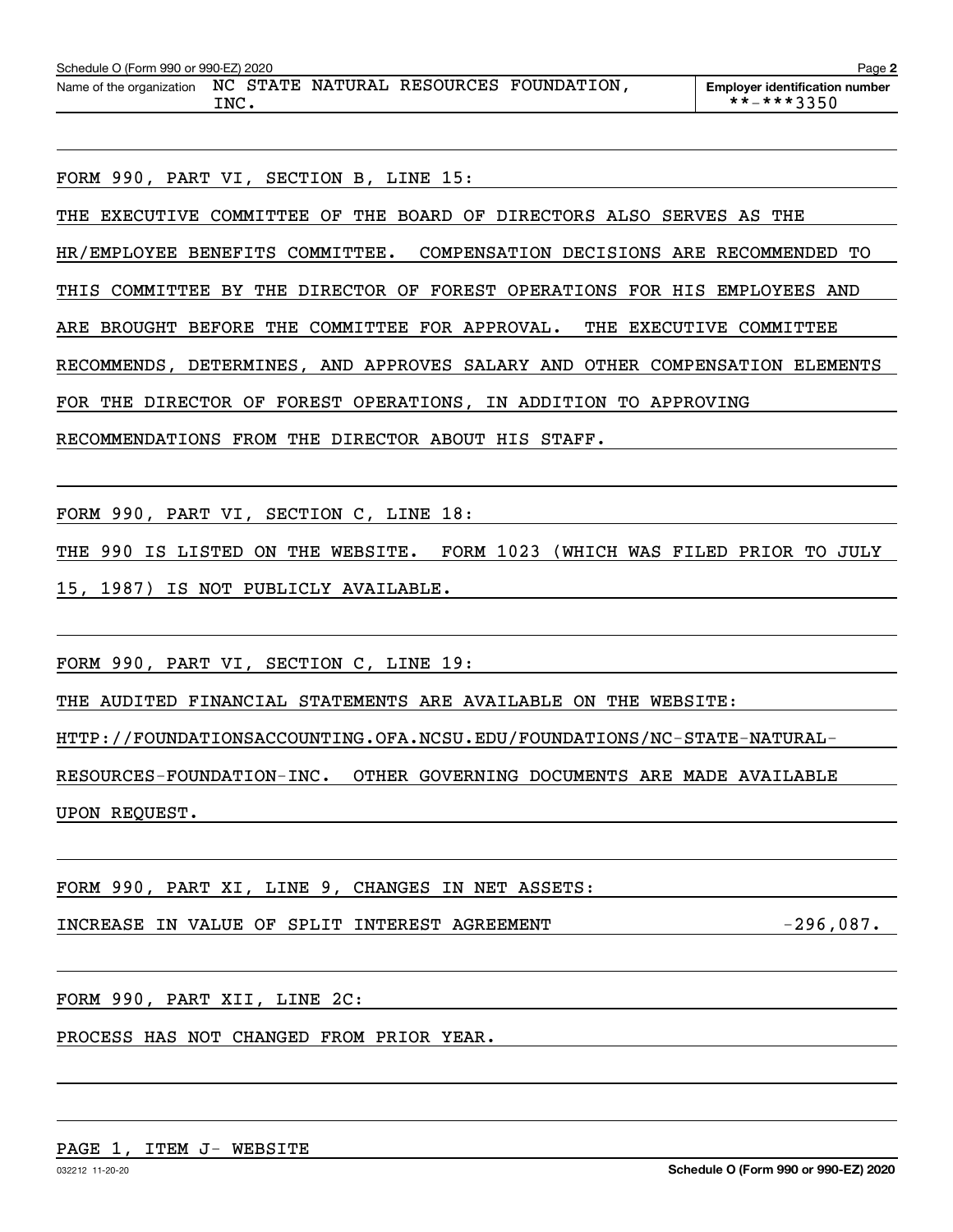| Schedule O (Form 990 or 990-EZ) 2020                                       | Page 2                                                 |
|----------------------------------------------------------------------------|--------------------------------------------------------|
| NC STATE NATURAL RESOURCES FOUNDATION,<br>Name of the organization<br>INC. | <b>Employer identification number</b><br>$** - **3350$ |
| HTTP://FOUNDATIONSACCOUNTING.OFA.NCSU.EDU/FOUNDATIONS/NC-                  |                                                        |
| STATE-NATURAL-RESOURCES-FOUNDATION-INC                                     |                                                        |
|                                                                            |                                                        |
|                                                                            |                                                        |
|                                                                            |                                                        |
|                                                                            |                                                        |
|                                                                            |                                                        |
|                                                                            |                                                        |
|                                                                            |                                                        |
|                                                                            |                                                        |
|                                                                            |                                                        |
|                                                                            |                                                        |
|                                                                            |                                                        |
|                                                                            |                                                        |
|                                                                            |                                                        |
|                                                                            |                                                        |
|                                                                            |                                                        |
|                                                                            |                                                        |
|                                                                            |                                                        |
|                                                                            |                                                        |
|                                                                            |                                                        |
|                                                                            |                                                        |
|                                                                            |                                                        |
|                                                                            |                                                        |
|                                                                            |                                                        |
|                                                                            |                                                        |
|                                                                            |                                                        |
|                                                                            |                                                        |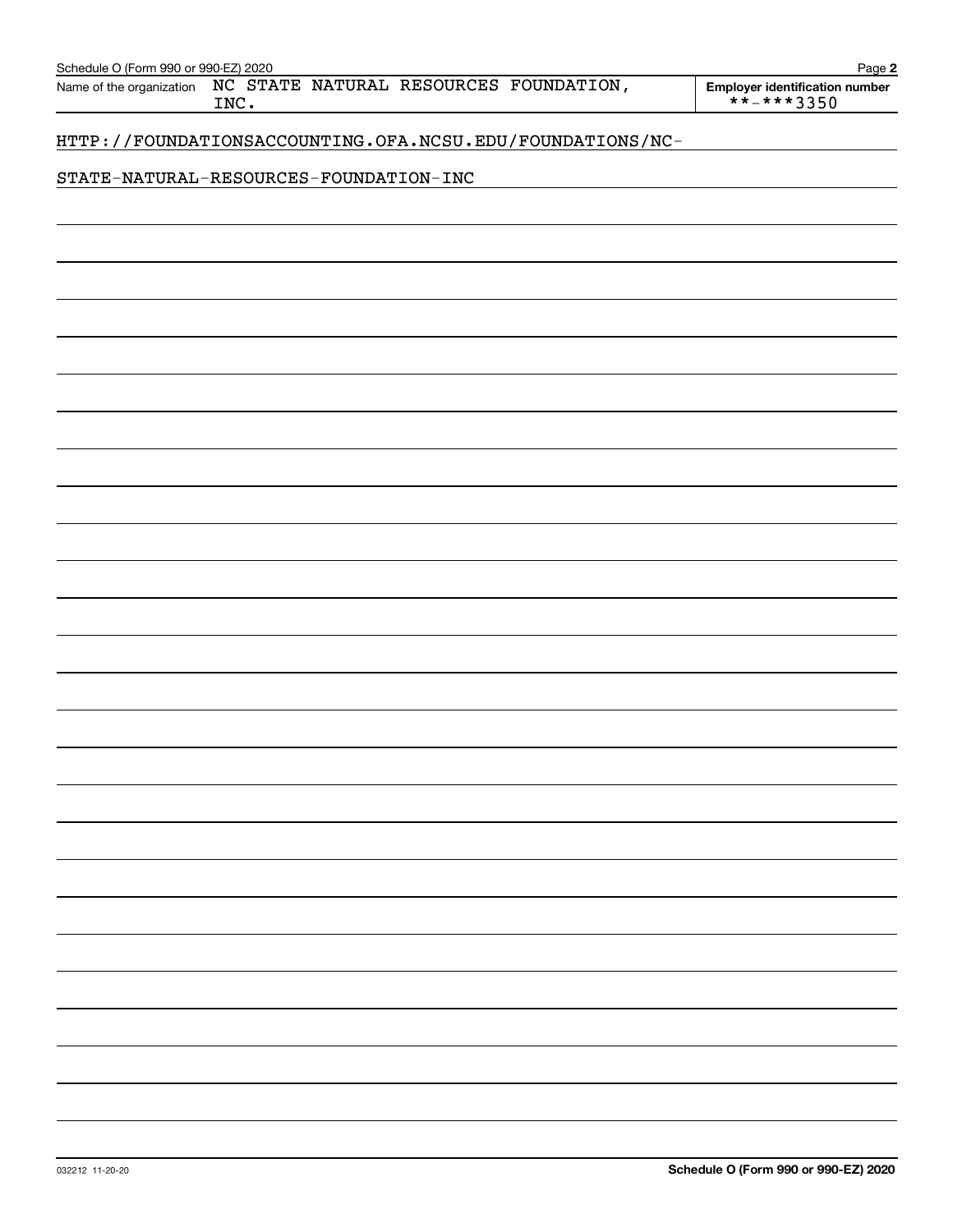| <b>SCHEDULE R</b>          | <b>Related Organizations and Unrelated Partnerships</b>                                          |                                                           |  |  |  |  |
|----------------------------|--------------------------------------------------------------------------------------------------|-----------------------------------------------------------|--|--|--|--|
| (Form 990)                 | ▶ Complete if the organization answered "Yes" on Form 990, Part IV, line 33, 34, 35b, 36, or 37. |                                                           |  |  |  |  |
| Department of the Treasury | Attach to Form 990.                                                                              | <b>Open to Public</b>                                     |  |  |  |  |
| Internal Revenue Service   | Go to www.irs.gov/Form990 for instructions and the latest information.                           | <b>Inspection</b>                                         |  |  |  |  |
| Name of the organization   | NC STATE NATURAL RESOURCES FOUNDATION,<br>INC.                                                   | <b>Employer identification number</b><br>$***$ $***$ 3350 |  |  |  |  |

**Part I Identification of Disregarded Entities.**  Complete if the organization answered "Yes" on Form 990, Part IV, line 33.

| (a)<br>Name, address, and EIN (if applicable)<br>of disregarded entity | (b)<br>Primary activity | (c)<br>Legal domicile (state or<br>foreign country) | (d)<br>Total income | (e)<br>End-of-year assets | (f)<br>Direct controlling<br>entity |
|------------------------------------------------------------------------|-------------------------|-----------------------------------------------------|---------------------|---------------------------|-------------------------------------|
|                                                                        |                         |                                                     |                     |                           |                                     |
|                                                                        |                         |                                                     |                     |                           |                                     |
|                                                                        |                         |                                                     |                     |                           |                                     |
|                                                                        |                         |                                                     |                     |                           |                                     |

**Identification of Related Tax-Exempt Organizations.** Complete if the organization answered "Yes" on Form 990, Part IV, line 34, because it had one or more related tax-exempt **Part II** organizations during the tax year.

| (a)<br>Name, address, and EIN<br>of related organization | (b)<br>Primary activity  | (c)<br>Legal domicile (state or<br>foreign country) | (d)<br>Exempt Code<br>section | (e)<br>Public charity<br>status (if section | (f)<br>Direct controlling<br>entity |     | $(g)$<br>Section 512(b)(13)<br>controlled<br>entity? |  |
|----------------------------------------------------------|--------------------------|-----------------------------------------------------|-------------------------------|---------------------------------------------|-------------------------------------|-----|------------------------------------------------------|--|
|                                                          |                          |                                                     |                               | 501(c)(3)                                   |                                     | Yes | No.                                                  |  |
| NC STATE UNIVERSITY FOUNDATION, INC -                    | SUPPORTS THE VARIOUS     |                                                     |                               |                                             |                                     |     |                                                      |  |
| 56-6049503, NCSU BOX 7207, RALEIGH, NC                   | COLLEGES WITHIN THE      |                                                     |                               |                                             |                                     |     |                                                      |  |
| 27695                                                    | UNIVERSITY               | NORTH CAROLINA                                      | 501(C)(3)                     | LINE 5                                      | N/A                                 |     | х                                                    |  |
| NC STATE INVESTMENT FUND, INC. - 31-1607634              | INVEST FUNDS OF NC STATE |                                                     |                               |                                             |                                     |     |                                                      |  |
| NCSU BOX 7207                                            | UNIVERSITY ENDOWMENT AND |                                                     |                               | LINE 12C,                                   |                                     |     |                                                      |  |
| RALEIGH, NC 27695                                        | RELATED ENTITIES         | NORTH CAROLINA                                      | 501(C)(3)                     | III-FI                                      | N/A                                 |     | x                                                    |  |
| NC STATE UNIVERSITY - 56-6000756                         |                          |                                                     |                               |                                             |                                     |     |                                                      |  |
| NCSU BOX 7205                                            |                          |                                                     |                               |                                             |                                     |     |                                                      |  |
| RALEIGH, NC 27695                                        | <b>EDUCATION</b>         | NORTH CAROLINA                                      | 170(C)(1)                     |                                             | N/A                                 |     | х                                                    |  |
| THE NORTH CAROLINA AGRICULTURAL FOUNDATION.              | SUPPORTS THE COLLEGE OF  |                                                     |                               |                                             |                                     |     |                                                      |  |
| INC - 56-6049304, NCSU BOX 7207, RALEIGH, NC             | AGRICULTURE AND LIFE     |                                                     |                               |                                             |                                     |     |                                                      |  |
| 27695                                                    | <b>SCIENCES AT NCSU</b>  | NORTH CAROLINA                                      | 501(C)(3)                     | LINE 5                                      | N/A                                 |     | A                                                    |  |

**For Paperwork Reduction Act Notice, see the Instructions for Form 990. Schedule R (Form 990) 2020**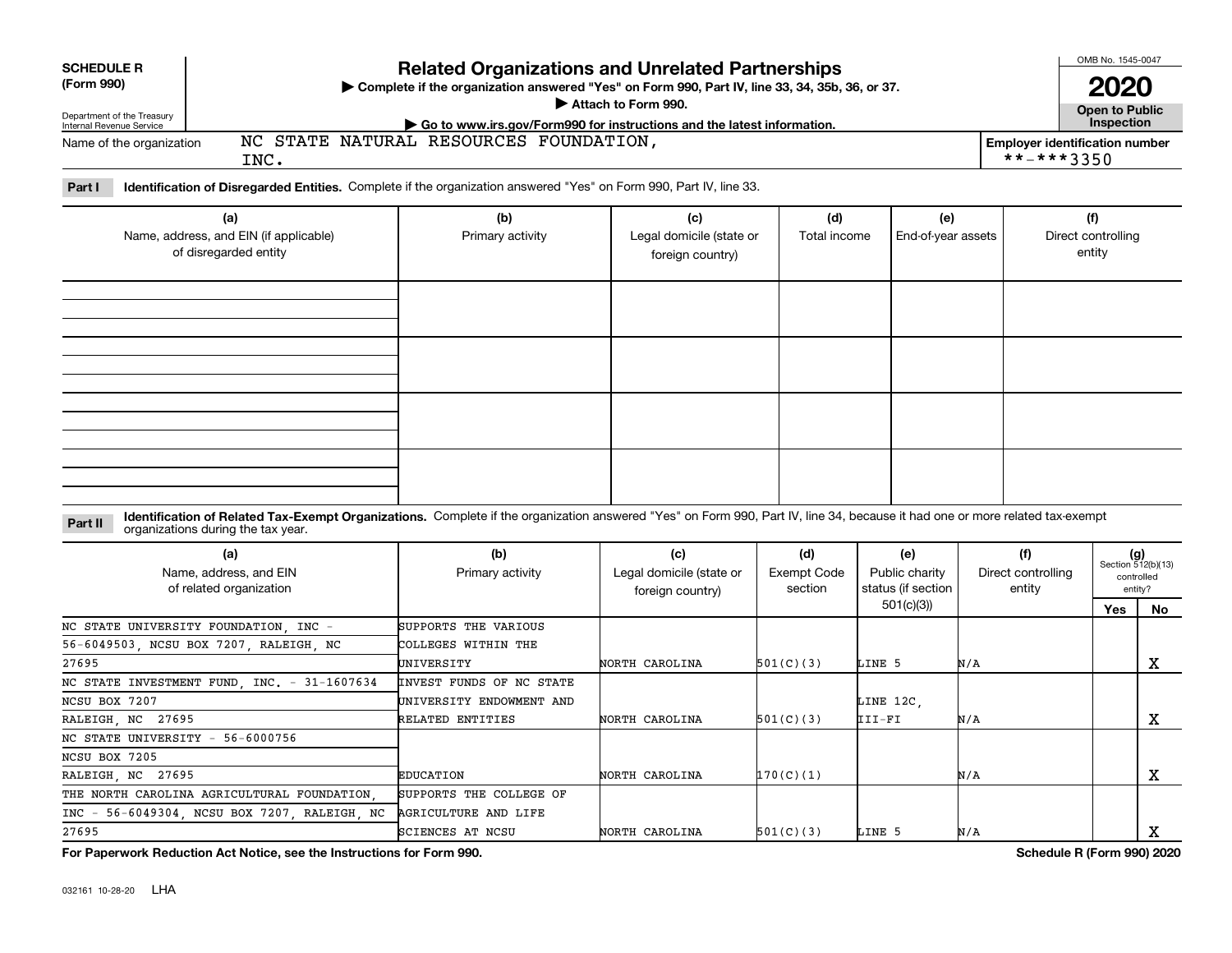Schedule R (Form 990)

# **Part II Continuation of Identification of Related Tax-Exempt Organizations**

| (a)                                               | (b)                        | (c)                      | (d)                           | (e)                                  | (f)                          |     | $(g)$<br>Section 512(b)(13) |
|---------------------------------------------------|----------------------------|--------------------------|-------------------------------|--------------------------------------|------------------------------|-----|-----------------------------|
| Name, address, and EIN<br>of related organization | Primary activity           | Legal domicile (state or | <b>Exempt Code</b><br>section | Public charity<br>status (if section | Direct controlling<br>entity |     | controlled<br>organization? |
|                                                   |                            | foreign country)         |                               | 501(c)(3)                            |                              |     |                             |
| NC STATE UNIVERSITY ALUMNI ASSOCIATION, INC       | PROMOTES ALUMNI AFFAIRS &  |                          |                               |                                      |                              | Yes | No                          |
| - 56-6035544, NCSU BOX 7207, RALEIGH, NC          | AWARENESS OF NCSU IN       |                          |                               |                                      |                              |     |                             |
| 27695                                             | COMMUNITY                  | NORTH CAROLINA           | 501(C)(3)                     | LINE 5                               | N/A                          |     | X                           |
| NC STATE ENGINEERING FOUNDATION. INC -            |                            |                          |                               |                                      |                              |     |                             |
| 56-6046987, NCSU BOX 7207, RALEIGH, NC            | SUPPORTS THE COLLEGE OF    |                          |                               |                                      |                              |     |                             |
| 27695                                             | ENGINEERING AT NCSU        | NORTH CAROLINA           | 501(C)(3)                     | LINE 5                               | N/A                          |     | $\mathbf X$                 |
| NC STATE UNIVERSITY COLLEGE OF SCIENCES           |                            |                          |                               |                                      |                              |     |                             |
| FOUNDATION, INC - 58-1524289, NCSU BOX 7207,      | SUPPORTS THE COLLEGE OF    |                          |                               |                                      |                              |     |                             |
| RALEIGH, NC 27695                                 | SCIENCES AT NCSU           | NORTH CAROLINA           | 501(C)(3)                     | LINE 5                               | N/A                          |     | X                           |
| NORTH CAROLINA TOBACCO FOUNDATION, INC -          |                            |                          |                               |                                      |                              |     |                             |
| 59-1715828, NCSU BOX 7207, RALEIGH, NC            | SUPPORTS THE TOBACCO       |                          |                               |                                      |                              |     |                             |
| 27695                                             | CURRICULUM AT NCSU         | NORTH CAROLINA           | 501(C)(3)                     | LINE 5                               | N/A                          |     | X                           |
| NORTH CAROLINA VETERINARY MEDICAL                 | PROVIDES FINANCIAL SUPPORT |                          |                               |                                      |                              |     |                             |
| FOUNDATION, INC. - 58-1344473, NCSU BOX           | IN THE FIELD OF VETERINARY |                          |                               |                                      |                              |     |                             |
| 7207, RALEIGH, NC 27695                           | MEDICINE                   | NORTH CAROLINA           | 501(C)(3)                     | LINE 5                               | N/A                          |     | $\mathbf X$                 |
| NC STATE UNIVERSITY PARTNERSHIP CORPORATION       |                            |                          |                               |                                      |                              |     |                             |
| - 56-1444287, NCSU BOX 7207, RALEIGH, NC          | SUPPORT ORGANIZATION OF NC |                          |                               | LINE 12C,                            |                              |     |                             |
| 27695                                             | STATE UNIVERSITY           | NORTH CAROLINA           | 501(C)(3)                     | III-FI                               | N/A                          |     | $\mathbf X$                 |
| NC STATE UNIVERSITY STUDENT AID ASSOCIATION       |                            |                          |                               |                                      |                              |     |                             |
| $-56-0650623$ , PO BOX 37100, RALEIGH, NC         | SUPPORTS ATHLETIC PROGRAM  |                          |                               |                                      |                              |     |                             |
| 27627                                             | AT NCSU                    | NORTH CAROLINA           | 501(C)(3)                     | LINE 5                               | N/A                          |     | $\mathbf X$                 |
| NORTH CAROLINA TEXTILE FOUNDATION, INC -          | AIDS EDUCATION & RESEARCH  |                          |                               |                                      |                              |     |                             |
| 56-6045324, NCSU BOX 8301, RALEIGH, NC            | IN THE COLLEGE OF TEXTILES |                          |                               |                                      |                              |     |                             |
| 27695                                             | AT NCSU                    | NORTH CAROLINA           | 501(C)(3)                     | LINE 5                               | N/A                          |     | X                           |
|                                                   |                            |                          |                               |                                      |                              |     |                             |
|                                                   |                            |                          |                               |                                      |                              |     |                             |
|                                                   |                            |                          |                               |                                      |                              |     |                             |
|                                                   |                            |                          |                               |                                      |                              |     |                             |
|                                                   |                            |                          |                               |                                      |                              |     |                             |
|                                                   |                            |                          |                               |                                      |                              |     |                             |
|                                                   |                            |                          |                               |                                      |                              |     |                             |
|                                                   |                            |                          |                               |                                      |                              |     |                             |
|                                                   |                            |                          |                               |                                      |                              |     |                             |
|                                                   |                            |                          |                               |                                      |                              |     |                             |
|                                                   |                            |                          |                               |                                      |                              |     |                             |
|                                                   |                            |                          |                               |                                      |                              |     |                             |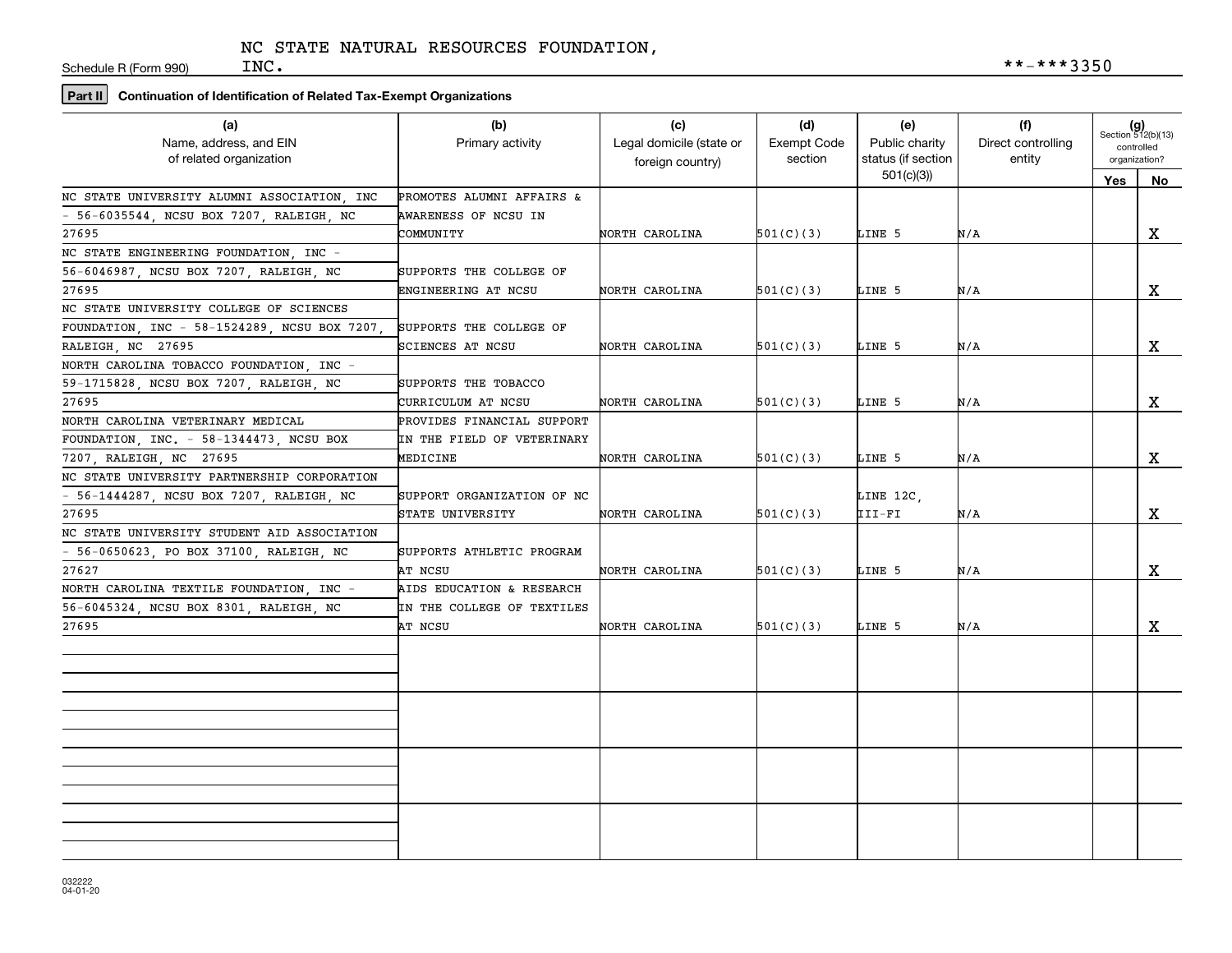Schedule R (Form 990) 2020  $INC$ .

**Identification of Related Organizations Taxable as a Partnership.** Complete if the organization answered "Yes" on Form 990, Part IV, line 34, because it had one or more related **Part III** organizations treated as a partnership during the tax year.

| (a)                                               | (b)              | (c)                  | (d)                          | (e)                                                                                        | (f)                      | (g)                     |         | (h)              | (i)                                                              | (i) | (k)                                                     |
|---------------------------------------------------|------------------|----------------------|------------------------------|--------------------------------------------------------------------------------------------|--------------------------|-------------------------|---------|------------------|------------------------------------------------------------------|-----|---------------------------------------------------------|
| Name, address, and EIN<br>of related organization | Primary activity | Legal<br>domicile    | Direct controlling<br>entity | Predominant income<br>(related, unrelated,<br>excluded from tax under<br>sections 512-514) | Share of total<br>income | Share of<br>end-of-year |         | Disproportionate | Code V-UBI                                                       |     | General or Percentage<br>managing ownership<br>partner? |
|                                                   |                  | (state or<br>foreign |                              |                                                                                            |                          | assets                  |         | allocations?     |                                                                  |     |                                                         |
|                                                   |                  | country)             |                              |                                                                                            |                          |                         | Yes $ $ | No               | amount in box<br>20 of Schedule<br>K-1 (Form 1065) <b>Yes No</b> |     |                                                         |
|                                                   |                  |                      |                              |                                                                                            |                          |                         |         |                  |                                                                  |     |                                                         |
|                                                   |                  |                      |                              |                                                                                            |                          |                         |         |                  |                                                                  |     |                                                         |
|                                                   |                  |                      |                              |                                                                                            |                          |                         |         |                  |                                                                  |     |                                                         |
|                                                   |                  |                      |                              |                                                                                            |                          |                         |         |                  |                                                                  |     |                                                         |
|                                                   |                  |                      |                              |                                                                                            |                          |                         |         |                  |                                                                  |     |                                                         |
|                                                   |                  |                      |                              |                                                                                            |                          |                         |         |                  |                                                                  |     |                                                         |
|                                                   |                  |                      |                              |                                                                                            |                          |                         |         |                  |                                                                  |     |                                                         |
|                                                   |                  |                      |                              |                                                                                            |                          |                         |         |                  |                                                                  |     |                                                         |
|                                                   |                  |                      |                              |                                                                                            |                          |                         |         |                  |                                                                  |     |                                                         |
|                                                   |                  |                      |                              |                                                                                            |                          |                         |         |                  |                                                                  |     |                                                         |
|                                                   |                  |                      |                              |                                                                                            |                          |                         |         |                  |                                                                  |     |                                                         |
|                                                   |                  |                      |                              |                                                                                            |                          |                         |         |                  |                                                                  |     |                                                         |
|                                                   |                  |                      |                              |                                                                                            |                          |                         |         |                  |                                                                  |     |                                                         |
|                                                   |                  |                      |                              |                                                                                            |                          |                         |         |                  |                                                                  |     |                                                         |
|                                                   |                  |                      |                              |                                                                                            |                          |                         |         |                  |                                                                  |     |                                                         |
|                                                   |                  |                      |                              |                                                                                            |                          |                         |         |                  |                                                                  |     |                                                         |
|                                                   |                  |                      |                              |                                                                                            |                          |                         |         |                  |                                                                  |     |                                                         |

**Identification of Related Organizations Taxable as a Corporation or Trust.** Complete if the organization answered "Yes" on Form 990, Part IV, line 34, because it had one or more related **Part IV** organizations treated as a corporation or trust during the tax year.

| (a)<br>Name, address, and EIN<br>of related organization | (b)<br>Primary activity | (c)<br>Legal domicile<br>(state or<br>foreign | (d)<br>Direct controlling<br>entity | (e)<br>Type of entity<br>(C corp, S corp,<br>or trust) | (f)<br>Share of total<br>income | (g)<br>Share of<br>end-of-year<br>assets | (h)<br> Percentage <br>ownership | (i)<br>Section<br>512(b)(13)<br>controlled<br>entity? |
|----------------------------------------------------------|-------------------------|-----------------------------------------------|-------------------------------------|--------------------------------------------------------|---------------------------------|------------------------------------------|----------------------------------|-------------------------------------------------------|
|                                                          |                         | country)                                      |                                     |                                                        |                                 |                                          |                                  | Yes No                                                |
|                                                          |                         |                                               | NC STATE                            |                                                        |                                 |                                          |                                  |                                                       |
|                                                          |                         |                                               | NATURAL                             |                                                        |                                 |                                          |                                  |                                                       |
| CHARITABLE REMAINDER TRUSTS (2)                          | ASSET INVESTMENT        | NC                                            | <b>RESOURCES</b>                    | TRUST                                                  |                                 |                                          |                                  | X                                                     |
|                                                          |                         |                                               |                                     |                                                        |                                 |                                          |                                  |                                                       |
|                                                          |                         |                                               |                                     |                                                        |                                 |                                          |                                  |                                                       |
|                                                          |                         |                                               |                                     |                                                        |                                 |                                          |                                  |                                                       |
|                                                          |                         |                                               |                                     |                                                        |                                 |                                          |                                  |                                                       |
|                                                          |                         |                                               |                                     |                                                        |                                 |                                          |                                  |                                                       |
|                                                          |                         |                                               |                                     |                                                        |                                 |                                          |                                  |                                                       |
|                                                          |                         |                                               |                                     |                                                        |                                 |                                          |                                  |                                                       |
|                                                          |                         |                                               |                                     |                                                        |                                 |                                          |                                  |                                                       |
|                                                          |                         |                                               |                                     |                                                        |                                 |                                          |                                  |                                                       |
|                                                          |                         |                                               |                                     |                                                        |                                 |                                          |                                  |                                                       |
|                                                          |                         |                                               |                                     |                                                        |                                 |                                          |                                  |                                                       |
|                                                          |                         |                                               |                                     |                                                        |                                 |                                          |                                  |                                                       |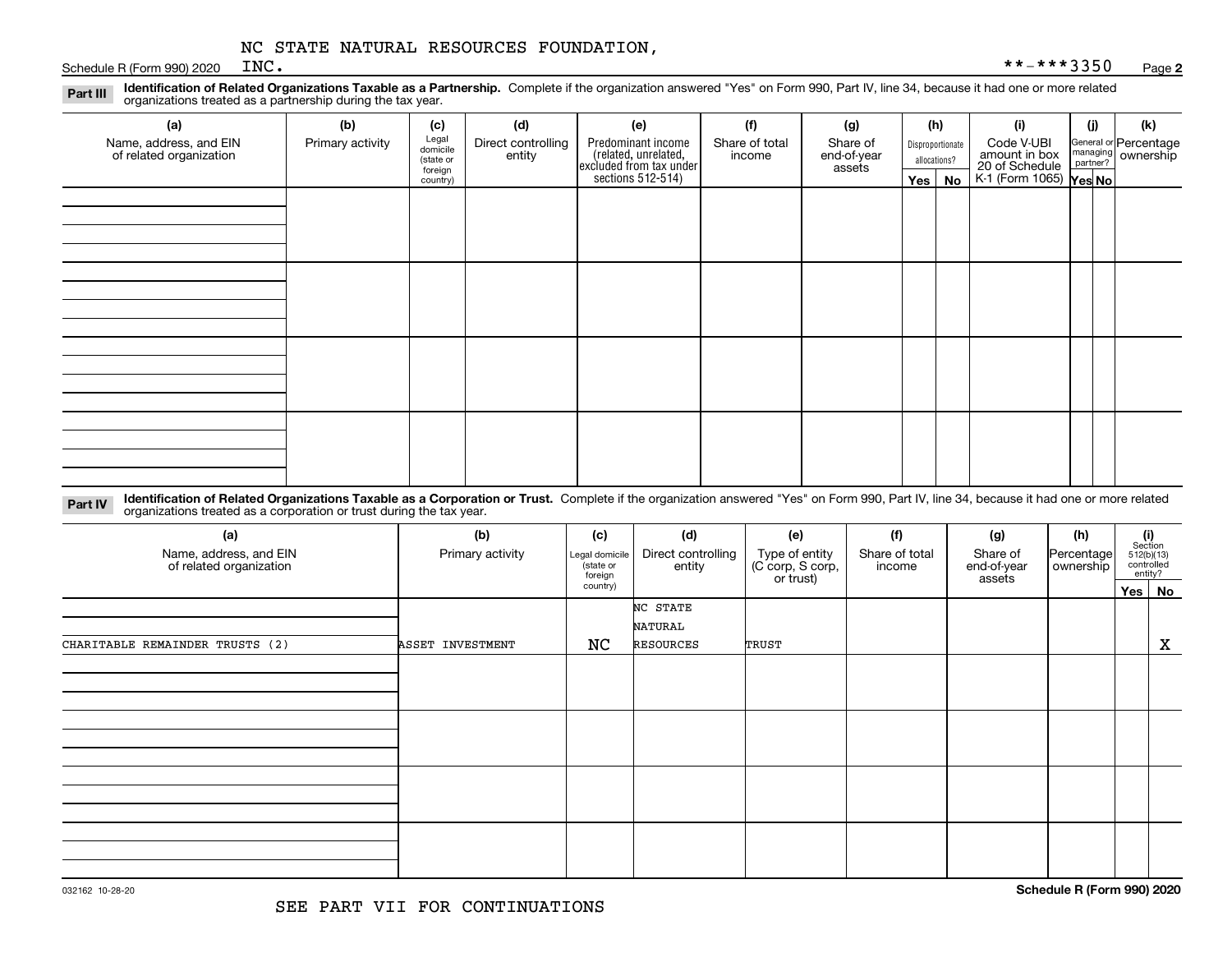Schedule R (Form 990) 2020  $INC$ .

|  | Part V Transactions With Related Organizations. Complete if the organization answered "Yes" on Form 990, Part IV, line 34, 35b, or 36 |  |  |
|--|---------------------------------------------------------------------------------------------------------------------------------------|--|--|
|--|---------------------------------------------------------------------------------------------------------------------------------------|--|--|

| Note: Complete line 1 if any entity is listed in Parts II, III, or IV of this schedule. |                                                                                                                                                                                                                                |                |             |             |  |
|-----------------------------------------------------------------------------------------|--------------------------------------------------------------------------------------------------------------------------------------------------------------------------------------------------------------------------------|----------------|-------------|-------------|--|
|                                                                                         | During the tax year, did the organization engage in any of the following transactions with one or more related organizations listed in Parts II-IV?                                                                            |                |             |             |  |
|                                                                                         |                                                                                                                                                                                                                                | 1a             |             | X           |  |
|                                                                                         | b Gift, grant, or capital contribution to related organization(s) material contracts and contribution to related organization(s)                                                                                               | 1b             | X           |             |  |
|                                                                                         | c Gift, grant, or capital contribution from related organization(s) manufaction(s) and contribution from related organization(s) manufaction contribution from related organization(s) manufaction contribution from related o | 1 <sub>c</sub> |             | $\mathbf X$ |  |
|                                                                                         | <b>d</b> Loans or loan quarantees to or for related organization(s)                                                                                                                                                            | 1d             |             | X           |  |
|                                                                                         |                                                                                                                                                                                                                                | 1e             |             | X           |  |
|                                                                                         |                                                                                                                                                                                                                                |                |             |             |  |
|                                                                                         | f Dividends from related organization(s) www.communicallycommunicallycommunicallycommunicallycommunicallycommunicallycommunicallycommunicallycommunicallycommunicallycommunicallycommunicallycommunicallycommunicallycommunica | 1f             |             | х           |  |
|                                                                                         | g Sale of assets to related organization(s) manufactured content and content and content and content and content and content and content and content and content and content and content and content and content and content a | 1g             |             | X           |  |
|                                                                                         |                                                                                                                                                                                                                                | 1 <sub>h</sub> |             | X           |  |
|                                                                                         |                                                                                                                                                                                                                                | 1i             |             | X           |  |
|                                                                                         | Lease of facilities, equipment, or other assets to related organization(s) www.community.com/www.community.com/www.community.com/www.community.com/www.community.com/www.community.com/www.community.com/www.community.com/www | 1j             |             | X           |  |
|                                                                                         |                                                                                                                                                                                                                                |                |             |             |  |
|                                                                                         | k Lease of facilities, equipment, or other assets from related organization(s) manufaction content and content to content and an analyzing content and an analyzing content and an analyzing content and content and content a | 1k             |             | х           |  |
|                                                                                         |                                                                                                                                                                                                                                | 11             |             | X           |  |
|                                                                                         | m Performance of services or membership or fundraising solicitations by related organization(s)                                                                                                                                | 1 <sub>m</sub> | $\mathbf X$ |             |  |
|                                                                                         |                                                                                                                                                                                                                                | 1n             | X           |             |  |
|                                                                                         | <b>o</b> Sharing of paid employees with related organization(s)                                                                                                                                                                | 1o             | x           |             |  |
|                                                                                         |                                                                                                                                                                                                                                |                |             |             |  |
|                                                                                         | p Reimbursement paid to related organization(s) for expenses [1111] and the content of the content of the content of the content of the content of the content of the content of the content of the content of the content of  | 1p             | х           |             |  |
|                                                                                         |                                                                                                                                                                                                                                | 1q             | x           |             |  |
|                                                                                         |                                                                                                                                                                                                                                |                |             |             |  |
|                                                                                         | r Other transfer of cash or property to related organization(s)                                                                                                                                                                | 1r             |             | х           |  |
|                                                                                         |                                                                                                                                                                                                                                | 1s             |             | X           |  |
|                                                                                         | 2 If the answer to any of the above is "Yes," see the instructions for information on who must complete this line, including covered relationships and transaction thresholds.                                                 |                |             |             |  |

| (a)<br>Name of related organization | (b)<br>Transaction<br>type (a-s) | (c)<br>Amount involved | (d)<br>Method of determining amount involved |
|-------------------------------------|----------------------------------|------------------------|----------------------------------------------|
| (1)                                 |                                  |                        |                                              |
| (2)                                 |                                  |                        |                                              |
| (3)                                 |                                  |                        |                                              |
| (4)                                 |                                  |                        |                                              |
| (5)                                 |                                  |                        |                                              |
| (6)                                 |                                  |                        |                                              |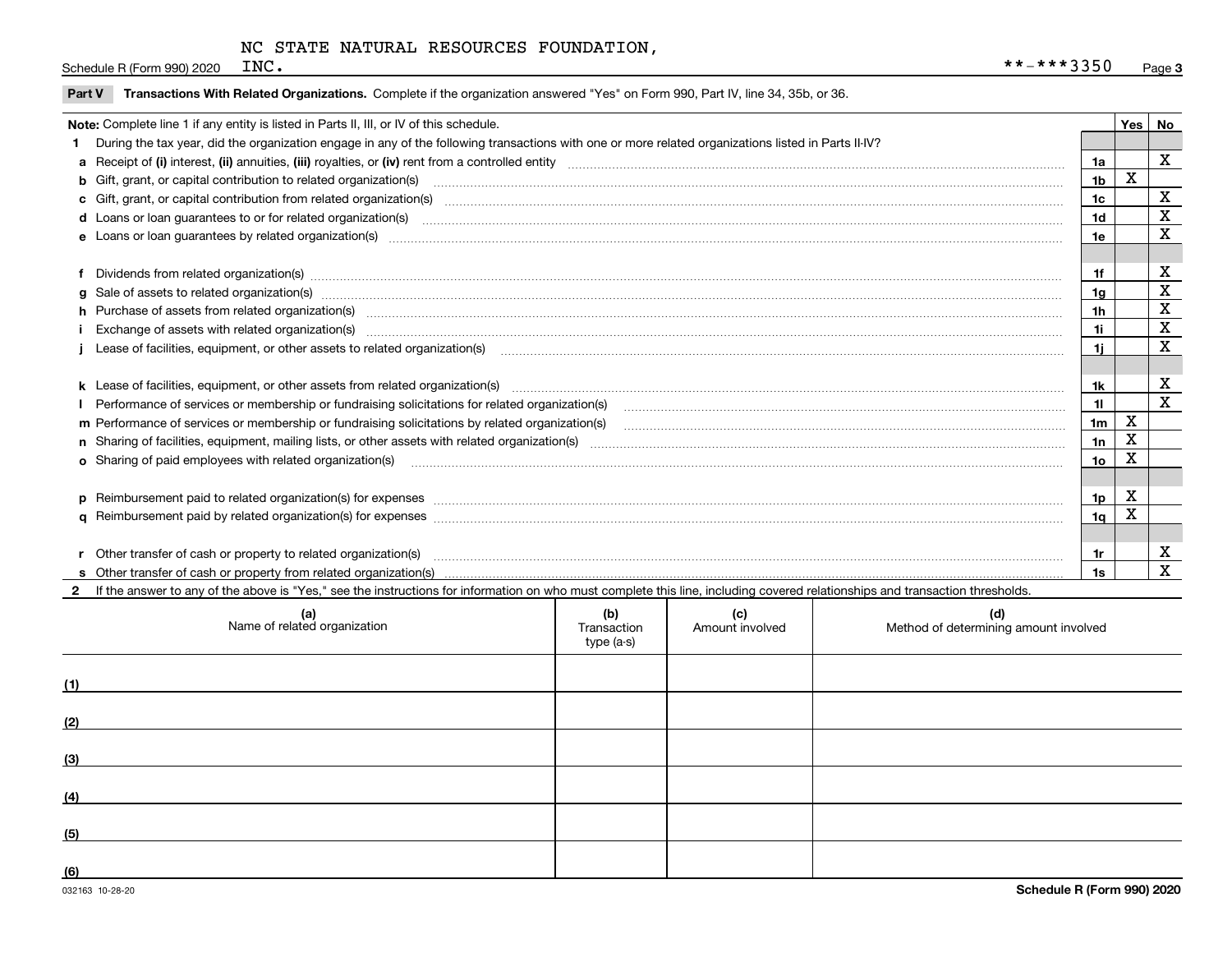Schedule R (Form 990) 2020  $INC$ .

#### **Part VI Unrelated Organizations Taxable as a Partnership. Complete if the organization answered "Yes" on Form 990, Part IV, line 37.**

Provide the following information for each entity taxed as a partnership through which the organization conducted more than five percent of its activities (measured by total assets or gross revenue) that was not a related organization. See instructions regarding exclusion for certain investment partnerships.

| that was not a related erganization. See includitions regarding excludion for contain invectment partnerompe.<br>(a) | (b)              | (c)               | (d)                                                                                        |                                                                                                                  | (f)      | (g)         | (h)                              | (i)                                                                                          | (i)    | (k) |
|----------------------------------------------------------------------------------------------------------------------|------------------|-------------------|--------------------------------------------------------------------------------------------|------------------------------------------------------------------------------------------------------------------|----------|-------------|----------------------------------|----------------------------------------------------------------------------------------------|--------|-----|
| Name, address, and EIN                                                                                               | Primary activity | Legal domicile    |                                                                                            | $\begin{array}{c} \textbf{(e)}\\ \text{Are all} \\ \text{partners sec.}\\ 501(c)(3)\\ \text{orgs.?} \end{array}$ | Share of | Share of    |                                  |                                                                                              |        |     |
| of entity                                                                                                            |                  | (state or foreign | Predominant income<br>(related, unrelated,<br>excluded from tax under<br>sections 512-514) |                                                                                                                  | total    | end-of-year | Disproportionate<br>allocations? | Code V-UBI<br>amount in box 20 managing<br>of Schedule K-1 partner?<br>(Form 1065)<br>ves No |        |     |
|                                                                                                                      |                  | country)          |                                                                                            |                                                                                                                  | income   | assets      |                                  |                                                                                              |        |     |
|                                                                                                                      |                  |                   |                                                                                            | Yes No                                                                                                           |          |             | Yes No                           |                                                                                              | Yes No |     |
|                                                                                                                      |                  |                   |                                                                                            |                                                                                                                  |          |             |                                  |                                                                                              |        |     |
|                                                                                                                      |                  |                   |                                                                                            |                                                                                                                  |          |             |                                  |                                                                                              |        |     |
|                                                                                                                      |                  |                   |                                                                                            |                                                                                                                  |          |             |                                  |                                                                                              |        |     |
|                                                                                                                      |                  |                   |                                                                                            |                                                                                                                  |          |             |                                  |                                                                                              |        |     |
|                                                                                                                      |                  |                   |                                                                                            |                                                                                                                  |          |             |                                  |                                                                                              |        |     |
|                                                                                                                      |                  |                   |                                                                                            |                                                                                                                  |          |             |                                  |                                                                                              |        |     |
|                                                                                                                      |                  |                   |                                                                                            |                                                                                                                  |          |             |                                  |                                                                                              |        |     |
|                                                                                                                      |                  |                   |                                                                                            |                                                                                                                  |          |             |                                  |                                                                                              |        |     |
|                                                                                                                      |                  |                   |                                                                                            |                                                                                                                  |          |             |                                  |                                                                                              |        |     |
|                                                                                                                      |                  |                   |                                                                                            |                                                                                                                  |          |             |                                  |                                                                                              |        |     |
|                                                                                                                      |                  |                   |                                                                                            |                                                                                                                  |          |             |                                  |                                                                                              |        |     |
|                                                                                                                      |                  |                   |                                                                                            |                                                                                                                  |          |             |                                  |                                                                                              |        |     |
|                                                                                                                      |                  |                   |                                                                                            |                                                                                                                  |          |             |                                  |                                                                                              |        |     |
|                                                                                                                      |                  |                   |                                                                                            |                                                                                                                  |          |             |                                  |                                                                                              |        |     |
|                                                                                                                      |                  |                   |                                                                                            |                                                                                                                  |          |             |                                  |                                                                                              |        |     |
|                                                                                                                      |                  |                   |                                                                                            |                                                                                                                  |          |             |                                  |                                                                                              |        |     |
|                                                                                                                      |                  |                   |                                                                                            |                                                                                                                  |          |             |                                  |                                                                                              |        |     |
|                                                                                                                      |                  |                   |                                                                                            |                                                                                                                  |          |             |                                  |                                                                                              |        |     |
|                                                                                                                      |                  |                   |                                                                                            |                                                                                                                  |          |             |                                  |                                                                                              |        |     |
|                                                                                                                      |                  |                   |                                                                                            |                                                                                                                  |          |             |                                  |                                                                                              |        |     |
|                                                                                                                      |                  |                   |                                                                                            |                                                                                                                  |          |             |                                  |                                                                                              |        |     |
|                                                                                                                      |                  |                   |                                                                                            |                                                                                                                  |          |             |                                  |                                                                                              |        |     |
|                                                                                                                      |                  |                   |                                                                                            |                                                                                                                  |          |             |                                  |                                                                                              |        |     |
|                                                                                                                      |                  |                   |                                                                                            |                                                                                                                  |          |             |                                  |                                                                                              |        |     |
|                                                                                                                      |                  |                   |                                                                                            |                                                                                                                  |          |             |                                  |                                                                                              |        |     |
|                                                                                                                      |                  |                   |                                                                                            |                                                                                                                  |          |             |                                  |                                                                                              |        |     |
|                                                                                                                      |                  |                   |                                                                                            |                                                                                                                  |          |             |                                  |                                                                                              |        |     |
|                                                                                                                      |                  |                   |                                                                                            |                                                                                                                  |          |             |                                  |                                                                                              |        |     |
|                                                                                                                      |                  |                   |                                                                                            |                                                                                                                  |          |             |                                  |                                                                                              |        |     |
|                                                                                                                      |                  |                   |                                                                                            |                                                                                                                  |          |             |                                  |                                                                                              |        |     |
|                                                                                                                      |                  |                   |                                                                                            |                                                                                                                  |          |             |                                  |                                                                                              |        |     |
|                                                                                                                      |                  |                   |                                                                                            |                                                                                                                  |          |             |                                  |                                                                                              |        |     |
|                                                                                                                      |                  |                   |                                                                                            |                                                                                                                  |          |             |                                  |                                                                                              |        |     |
|                                                                                                                      |                  |                   |                                                                                            |                                                                                                                  |          |             |                                  |                                                                                              |        |     |

**Schedule R (Form 990) 2020**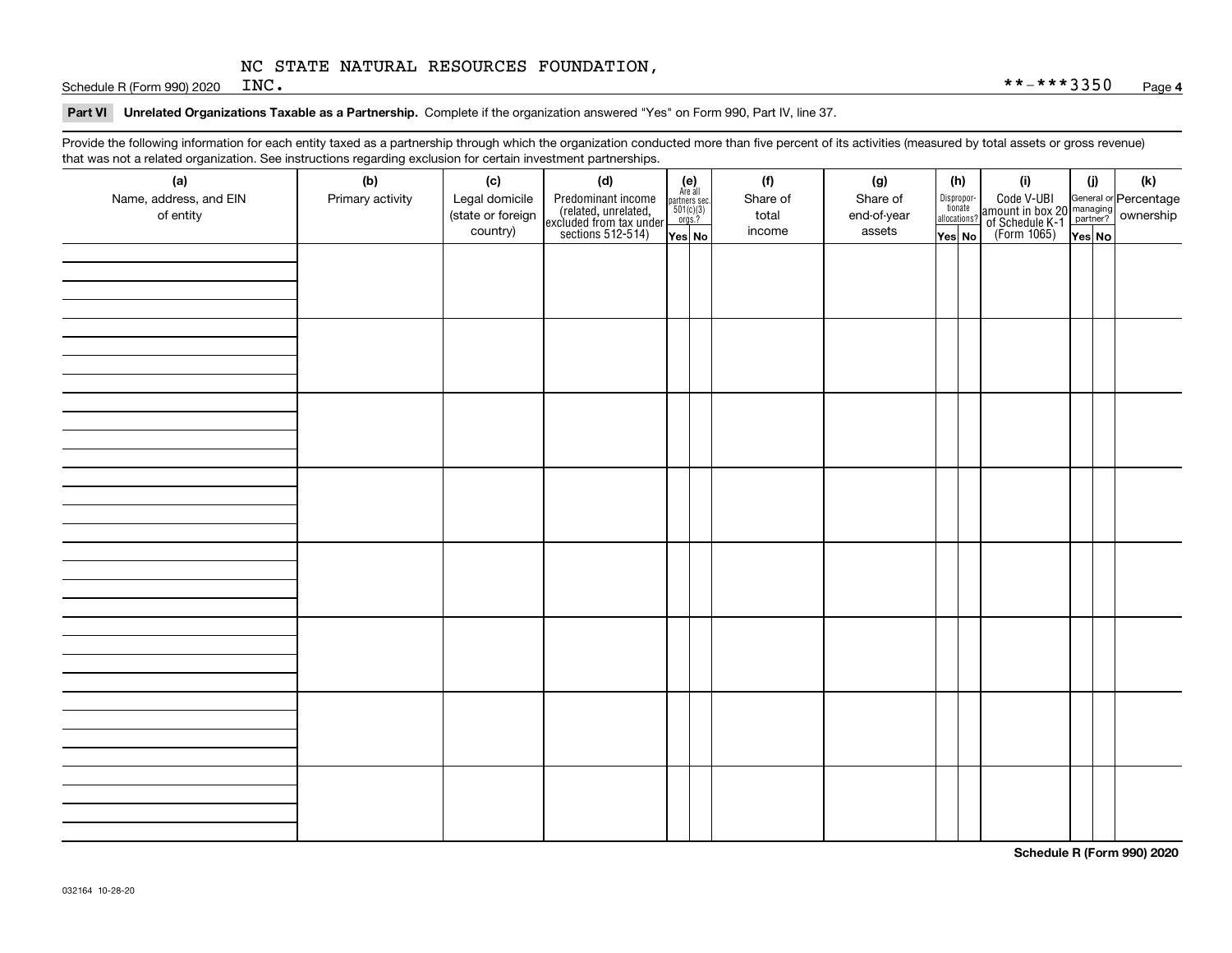Schedule R (Form 990) 2020  $N$ 

## **Part VII Supplemental Information**

Provide additional information for responses to questions on Schedule R. See instructions.

### PART IV, IDENTIFICATION OF RELATED ORGANIZATIONS TAXABLE AS CORP OR TRUST:

#### NAME OF RELATED ORGANIZATION:

CHARITABLE REMAINDER TRUSTS (2)

DIRECT CONTROLLING ENTITY: NC STATE NATURAL RESOURCES FOUNDATION